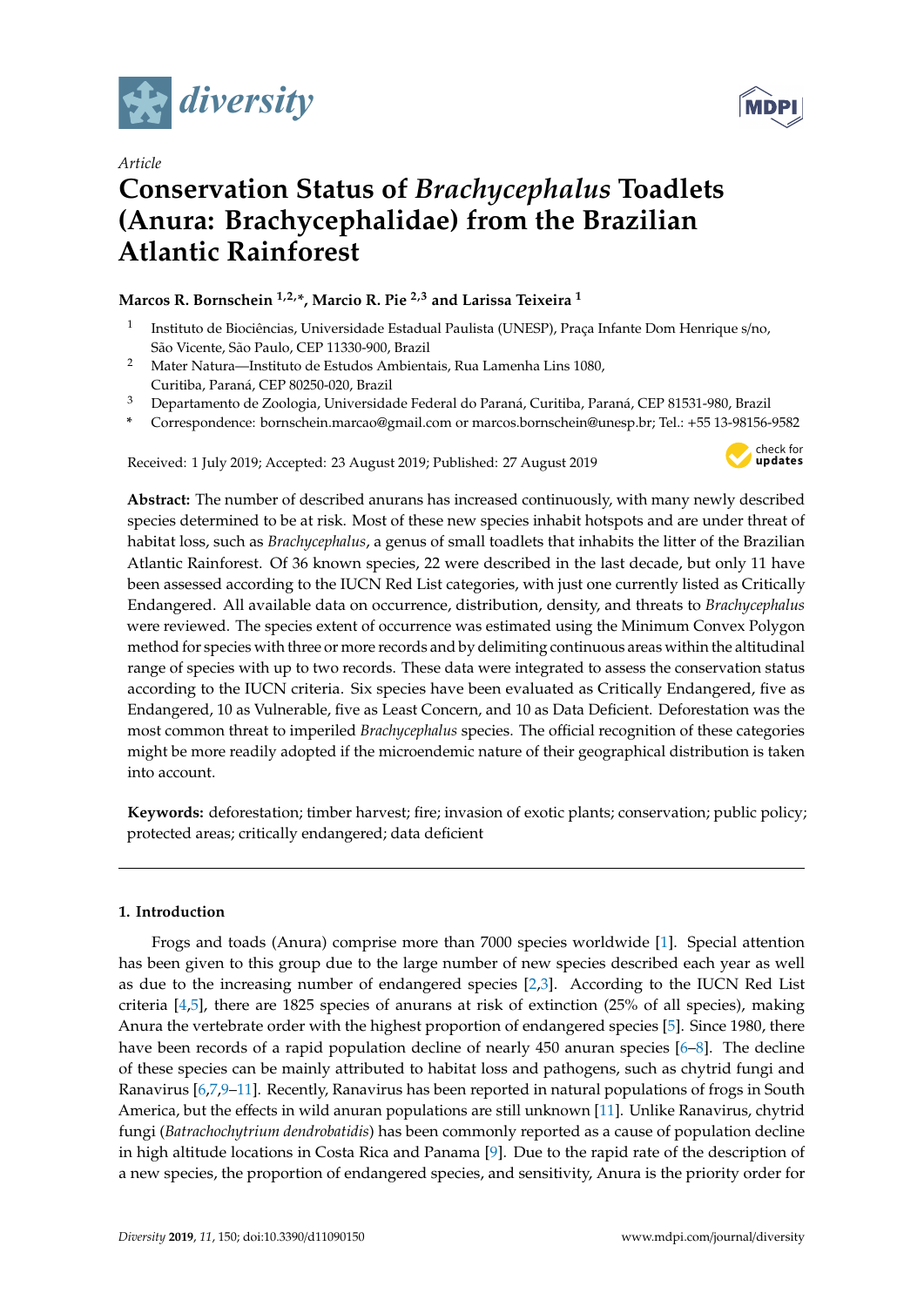a conservation assessment, particularly in countries with a high level of deforestation, such as in Brazil [\[3\]](#page-22-2).

The Atlantic Rainforest, a biodiversity hotspot [\[12\]](#page-22-10), is the largest in area after the Amazon forest, with its original extent covering more than 1.3 million  $km^2$  [\[13,](#page-22-11)[14\]](#page-22-12). It is located on the eastern coast of South America, stretching from northeastern to southern Brazil, with inland extensions to the east of Paraguay, northeast of Argentina, and central Brazil. This biome has been experiencing massive habitat loss due to agricultural expansion, urbanization, and historic loss of natural habitats [\[15\]](#page-22-13). Currently, only 28% of the original extent remains if secondary forests and forests affected by the edge effects are included [\[15\]](#page-22-13). The Atlantic Rainforest houses nearly 2500 species of vertebrates, including 550 anurans, of which 323 are endemic (63%) and 15 are currently considered to be threatened by extinction [\[1](#page-22-0)[,5](#page-22-4)[,16\]](#page-22-14).

The genus *Brachycephalus* (Fitzinger, 1826) is endemic to the Atlantic Rainforest and includes small (less than 2.5 cm in snout-vent length) diurnal toadlets with a reduced number of digits, bright colors, neurotoxins in the skin, and direct development, and they live in leaf litter, specifically that of montane forests [\[17](#page-22-15)[–23\]](#page-23-0). There are currently 36 recognized species of *Brachycephalus* [\[1\]](#page-22-0), of which 22 have been described in the last decade [\[1\]](#page-22-0). Most have extremely restricted geographical distributions of less than 100 ha [\[12,](#page-22-10)[24,](#page-23-1)[25\]](#page-23-2). *Brachycephalus* is divided into three phenetic groups [\[26\]](#page-23-3), two of which (*B. ephippiumsi* and *B. pernix* groups) are montane with few records at lower altitudes, whereas the remaining group (*B. didactylus* group) includes more ecologically plastic species that occur from the sea level up to high altitudes [\[23,](#page-23-0)[27\]](#page-23-4). The dependence on a colder climate and isolation in the mountains as sky islands have been hypothesized as the reason that montane groups have diverged into so many species (19 of *B. pernix* and 12 of *B. ephippiumsi* groups), whereas the *B. didactylus* group includes only four species [\[23,](#page-23-0)[28,](#page-23-5)[29\]](#page-23-6). Another species (*B. atelopoide*) cannot be compared to any of the groups due to the unavailability of the holotype [\[23](#page-23-0)[,30\]](#page-23-7).

Species descriptions of *Brachycephalus* have not been accompanied by corresponding assessments of the conservation status. Only 11 species have been assessed for the IUCN Red List to date [\[31](#page-23-8)[–41\]](#page-23-9): eight as Data Deficient (DD) and three as Least Concern (LC). The Ministério do Meio Ambiente (MMA, the Ministry of the Environment of the Brazilian government) evaluated only four species and categorized one as Critically Endangered (CR), two as DD, and one as Near Threatened (NT) [\[42–](#page-24-0)[45\]](#page-24-1). The absence of conservation status assessments of most species and the evaluation of some of them as DD highlight the need for a comprehensive effort to assess the risk of extinction of the *Brachycephalus* species, most notably the microendemic taxa found in the *B. pernix* and *B. ephippiumsi* species groups (*sensu* [\[26\]](#page-23-3)). Species evaluated as DD should be prioritized to generate enough data to properly classify them into a conservation category [\[46,](#page-24-2)[47\]](#page-24-3).

One way to direct effective initiatives for conservation species is through a prior assessment of their conservation status [\[3\]](#page-22-2). There is a widely adopted IUCN methodology for proposing a conservation status [\[3\]](#page-22-2), which serves an important role in allowing for comparisons and for classifying conservation actions as well the proposition of public policies. The objectives of the study were (1) to review data on occurrence, altitudinal distribution, density, and threats to the *Brachycephalus* species, (2) to compile new data from the literature and unpublished observations, (3) to generate systematized data on geographic distribution, population sizes, and threats to place them into IUCN conservation categories, and (4) to discuss conservation priorities and future management actions.

#### **2. Material and Methods**

All available occurrence records of *Brachycephalus* spp. were compiled from the literature up to the time of compilation (June 2019). The data encompassed toponymy, species identification, geographical coordinates of the occurrence record, and altitude of the corresponding site. Data on altitudinal range were also considered when available. The process began with the latest compilation of locality and altitude data for *Brachycephalus* provided by Bornschein et al. [\[23\]](#page-23-0), and the same selection criteria were adopted for subsequent records. For example, those associated with precise localities were retained,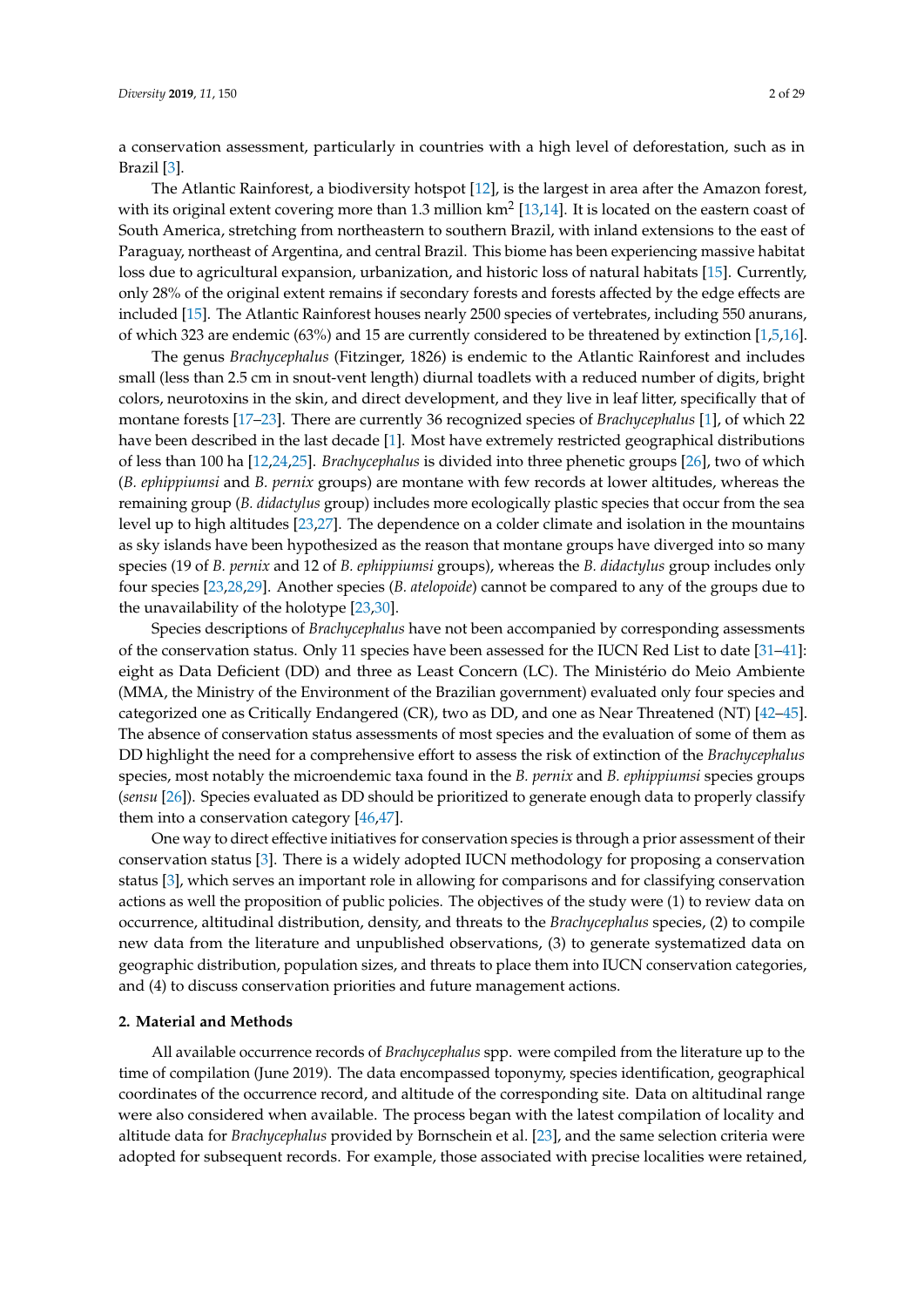and records that included only municipality names as occurrence information were discarded. Finally, the authors' previously unpublished data were included.

Occurrence records were plotted using Google Earth Pro v. 7.1.4.1529 and connected to form a polygon using the Minimum Convex Polygon approach (MCP; [\[48\]](#page-24-4)) with modifications suggested by Reinert et al. [\[49\]](#page-24-5) and adopted by Bornschein et al. [\[23\]](#page-23-0). These modifications allow for the exclusion of inappropriate habitats, such as bodies of water, pastures, silvicultures, urban areas, rock areas, and/or forest areas, beyond the altitudinal range of occurrence of the species.

Polygon delimitation required three or more occurrence records. For species with one or two records, polygons encompassing the altitudinal range of the species were created [\[23\]](#page-23-0). A continuous topography inside the polygon was considered a location (*sensu* IUCN and as IUCN [\[48\]](#page-24-4)) that could potentially contain one or more records of a given species. The topography was considered discontinuous if it was isolated by altitudes beyond the altitudinal range of the respective species.

The MCP and altitudinal polygons were measured using GEPath v. 1.4.5 to obtain the extent of occurrence (EO; IUCN [\[48\]](#page-24-4); see also [\[23](#page-23-0)[,25](#page-23-2)[,50\]](#page-24-6)) of each species. Because some species have such reduced EO, they could potentially also be ranked by area of occupancy (AO), although AO was not measured in this study; however, species with less than 1000 ha of EO could also be categorized based on the criterion of an AO of less than 1,000 ha (criteria B2, for CR [\[48\]](#page-24-4)) as well as species with an AO less than 50,000 ha (criteria B2, for EN [\[48\]](#page-24-4)) because AO is always smaller than EO and is located within the EO polygon [\[48\]](#page-24-4).

Population size was inferred for each species based on the estimates of area in  $\mathrm{m}^2$  inhabited by one individual compiled by Bornschein et al. [\[24\]](#page-23-1). Based on estimates of the number of calling males [\[24\]](#page-23-1), a sex ratio of one female per male [\[24\]](#page-23-1) was assumed. In cases with distinct estimates of densities per species [\[24\]](#page-23-1), the mean density was used. The mean area in which one individual per species can be found and its respective EO was then used to calculate the population size.

Data on EO, number of locations, population size, and threats of the species were integrated to evaluate and to categorize its conservation status according to the IUCN Red List and Criteria [\[48\]](#page-24-4). For the recognition of threats, data from the literature, personal field experience of the authors collected in the EO of 29 species, and information on land use, forest quality, and trends of deforestation over the previous 10 years were considered. For temporal trends in land use, the time series of satellite images of Google Earth Pro v. 7.1.4.1529 was analyzed.

In the treatment of the data in relation to the IUCN criteria, the flow chart presented in Figure [1](#page-3-0) was used. Six pathways were developed beginning with the evaluation of the number of localities (one to two; three or more). If the species had up to two recorded localities, its altitudinal range was calculated. If an altitudinal range was not associated with the record, this prevented creating a polygon and estimating the EO. The species was then considered DD (pathway 3 of Figure [1\)](#page-3-0). If the records were associated with altitudinal range, an EO was created based on the lower and upper altitudinal limits. It was not always possible to infer the EO without encompassing inland areas far west of the record and outside the assumed natural range, sometimes nearly reaching Argentina, which is clearly unrealistic. In these situations, the species were considered DD (pathway 2 of Figure [1\)](#page-3-0). When there were up to two records associated with an altitudinal range that encompassed a realistic polygon for EO (as indicated), the status of the species was evaluated (pathway 1 of Figure [1\)](#page-3-0). Further pathways related to the procedure can be observed in Figure [1.](#page-3-0)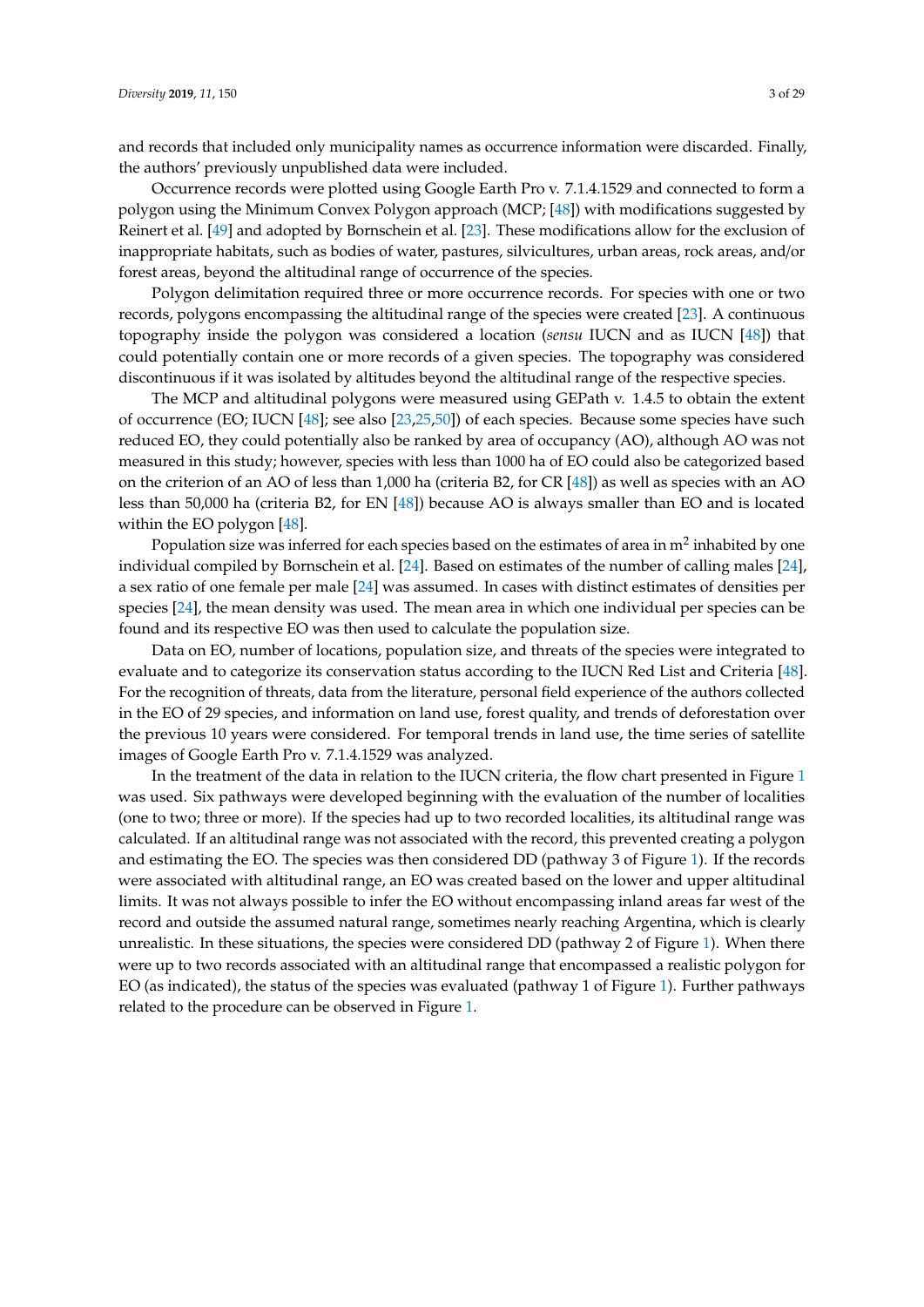<span id="page-3-1"></span><span id="page-3-0"></span>

**Figure 1.** Flow chart indicating the approach to creating polygons of the extent of occurrence to **Figure 1.** Flow chart indicating the approach to creating polygons of the extent of occurrence to compare the results with IUCN's species extinction risk classificati[on c](#page-24-4)riteria [48].

## **3. Results**

A total of 185 locality records representing all 36 currently recognized *Brachycephalus* species in addition to 32 *Brachycephalus* sp. were generated (Table [1\)](#page-15-0). An unidentified *Brachycephalus* species represented one between two described species that could not be adequately identified (i.e., old museum material collected before certain species were described) as well as new species awaiting formal description. Hereafter, only the described species are analyzed, leaving any evaluations to their own descriptors. The EO for 26 species (Table [1\)](#page-15-0) was estimated, comprising several highly restricted EOs as well as larger ones: 23.8 ha for *B. fuscolineatus*, 37.4 ha for *B. coloratus*, 38.8 ha for *B. boticario*, 41.4 ha for *B. tridactylus*, 56.8 ha for *B. mirissimus* (all from the *B. pernix* group), 143,325.0 ha for *B. hermogenesi*, 702,983.4 ha for *B. didactylus*, 3,021,786.1 ha for *B. sulfuratus* (*B. didactylus* group), and 1,792,535.1 ha for *B. ephippiumsi* (*B. ephippiumsi* group). The population sizes of eight species (Table [1\)](#page-15-0) was also estimated. All were highly abundant with population sizes ranging from 78,344 individuals for *B. mirissimus* and 302,178,610 individuals for *B. sulfuratus*.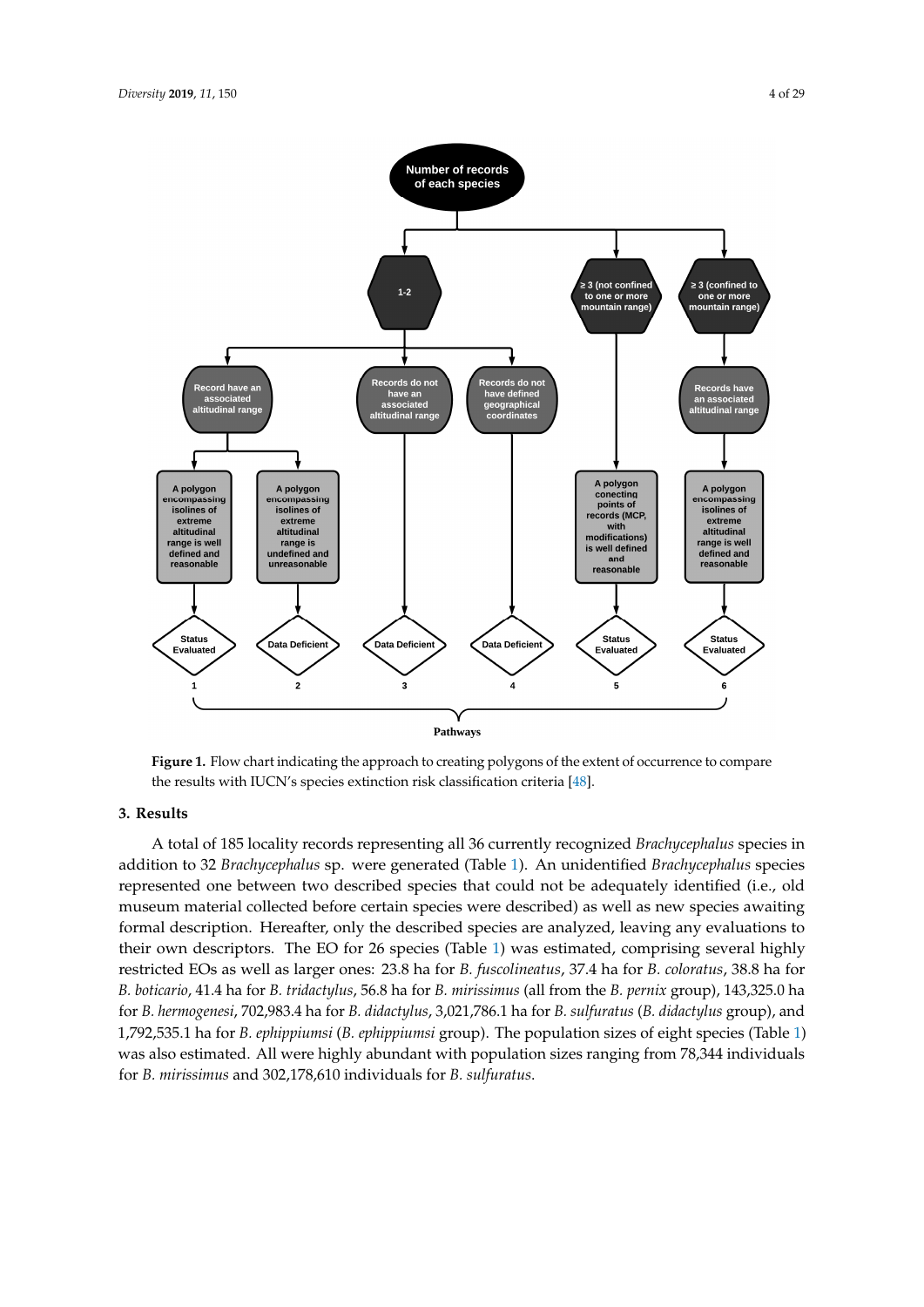## **Table 1.** Locality records of *Brachycephalus*.

| <b>Species</b> | Group      | <b>Locality and State</b>                                                                                                                            | Altitude <sup>1</sup> | Source                                                                                                                                                                                                                                                               |
|----------------|------------|------------------------------------------------------------------------------------------------------------------------------------------------------|-----------------------|----------------------------------------------------------------------------------------------------------------------------------------------------------------------------------------------------------------------------------------------------------------------|
| B. didactylus  | didactylus | Monumento Natural Serra das Torres (21°00'04" S, 41°13'17" W),<br>municipality of Atílio Vivácqua, Espírito Santo                                    | 600-900?              | [51] as B. didactylus; [52] as B. didactylus                                                                                                                                                                                                                         |
| B. didactylus  | didactylus | Fazenda Santa Bárbara (22°25'17" S, 42°35'01" W), Parque Estadual<br>dos Três Picos, municipality of Cachoeiras de Macacu, Rio de Janeiro            | 500-800               | [53] as B. didactylus; [54] as B. didactylus                                                                                                                                                                                                                         |
| B. didactylus  | didactylus | Reserva Ecológica de Guapiaçu (22°24'00" S, 42°44'00" W),<br>municipality of Cachoeiras de Macacu, Rio de Janeiro                                    | 300-520               | [55] as $B.$ didactylus]                                                                                                                                                                                                                                             |
| B. didactylus  | didactylus | Reserva Ecológica Rio das Pedras (22°59'00" S, 44°06'45" W),<br>municipality of Mangaratiba, Rio de Janeiro                                          | 200-1110              | [23] as B. didactylus; $[54]$ as B. didactylus; $[56]$ as B. didactylus; $[57]$ as<br>B. didactylus                                                                                                                                                                  |
| B. didactylus  | didactylus | Sacra Família do Tinguá (22°29'11" S, 43°36'18" W), municipality of<br>Engenheiro Paulo de Frontin, Rio de Janeiro                                   | 600                   | [17] as B. didactylus; [27] as B. didactylus; [58] as B. didactylus; [59] as<br>B. didactylus; [60] as B. didactylus; [61] as B. didactylus; [62] as<br>B. didactylus; [63] as B. didactylus; [64] as B. didactylus; [65] as<br>B. didactylus; [66] as B. didactylus |
| B. didactylus  | didactylus | Theodoro de Oliveira (first position: 22°22'11" S, 42°33'25" W),<br>Parque Estadual dos Três Picos, municipality of Nova Friburgo, Rio<br>de Janeiro | 1100-1400?            | [23] as B. didactylus; $[67]$ as B. didactylus                                                                                                                                                                                                                       |
| B. didactylus  | didactylus | Tinguá (22°35'51" S, 43°24'54" W), municipality of Nova Iguaçu, Rio<br>de Janeiro                                                                    | 35                    | [17] as $B.$ didactylus                                                                                                                                                                                                                                              |
| B. didactylus  | didactylus | Vila Dois Rios (23°11'01" S, 44°12'23" W), Ilha Grande, municipality<br>of Angra dos Reis, Rio de Janeiro                                            | $220 - 240$           | [23] as B. didactylus; [68] as B. didactylus; [69] as B. didactylus; [70] as<br>B. didactylus                                                                                                                                                                        |
| B. hermogenesi | didactylus | Corcovado (23°28'20" S, 45°11'41" W), municipality of Ubatuba, São<br>Paulo                                                                          | $30 - 250$            | This study, [18] as B. hermogenesi; [23] as B. hermogenesi; [25] as<br>B. hermogenesi collected at Picinguaba; [27] as B. hermogenesi; [63] as<br>B. hermogenesi                                                                                                     |
| B. hermogenesi | didactylus | Estação Biológica de Boracéia (23°39'10" S, 45°53'05" W),<br>municipality of Salesópolis, São Paulo                                                  | 825-900               | [23] as B. hermogenesi; [27] as B. hermogenesi; [63] as B. hermogenesi;<br>[71] as B. hermogenesi; [72] as B. hermogenesi                                                                                                                                            |
| B. hermogenesi | didactylus | Fazenda Capricórnio (23°23'27" S, 45°04'26" W), municipality of<br>Ubatuba, São Paulo                                                                | 60                    | [18] as B. hermogenesi; [23] as B. hermogenesi; [27] as B. hermogenesi;<br>[63] as B. hermogenesi; $[72]$ as B. hermogenesi                                                                                                                                          |
| B. hermogenesi | didactylus | Morro Cuscuzeiro (23°17'50"S, 44°47'21" W), on the border of<br>municipalities of Paraty, Rio de Janeiro, and Ubatuba, São Paulo                     | 730-1090              | This study                                                                                                                                                                                                                                                           |
| B. hermogenesi | didactylus | Morro do Corcovado (23°27'06" S, 45°12'03" W), Parque Estadual da<br>Serra do Mar, municipality of Ubatuba, São Paulo                                | 250-1060              | This study                                                                                                                                                                                                                                                           |
| B. hermogenesi | didactylus | Municipality of Paraibuna (c. 23°23'34" S, 45°39'42" W), São Paulo                                                                                   | $\ddot{?}$            | [72] as B. hermogenesi                                                                                                                                                                                                                                               |
| B. hermogenesi | didactylus | Núcleo Cunha (23°15'48"S, 45°02'39"W), Parque Estadual da Serra<br>do Mar, municipality of Cunha, São Paulo                                          | 1045-1140             | This study                                                                                                                                                                                                                                                           |
| B. hermogenesi | didactylus | Núcleo Picinguaba (23°22'21"S, 44°49'53"W), Parque Estadual da<br>Serra do Mar, municipality of Ubatuba, São Paulo                                   | $0 - 700$             | [18] as B. hermogenesi; [23] as B. hermogenesi]; [27] as B. hermogenesi;<br>[29] as B. hermogenesi; [63] as B. hermogenesi; [64] as B. hermogenesi;<br>[71] as B. hermogenesi; [72] as B. hermogenesi                                                                |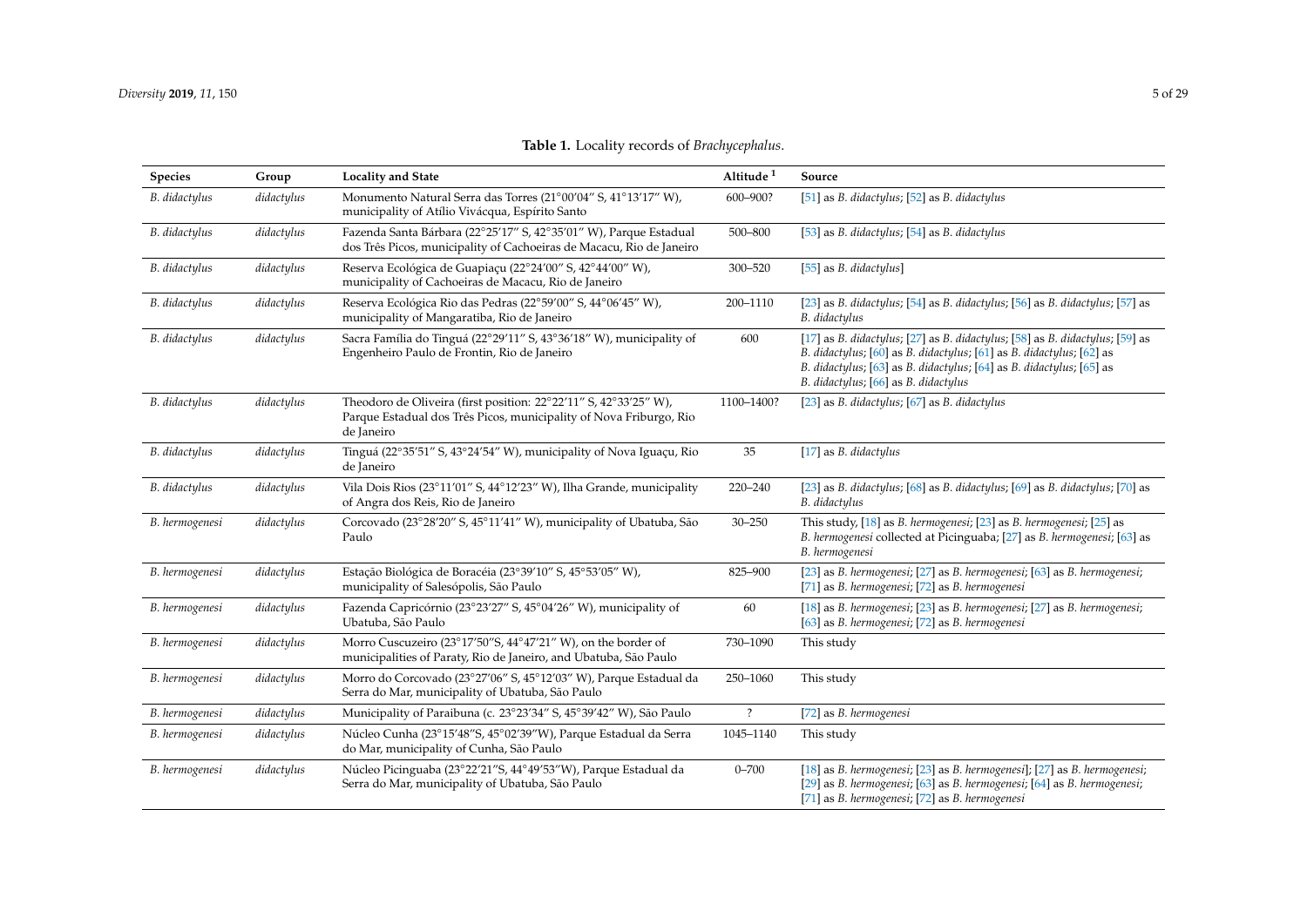| <b>Species</b>       | Group      | <b>Locality and State</b>                                                                                                                                                                 | Altitude <sup>1</sup> | Source                                                                                                                                                                                                                                      |
|----------------------|------------|-------------------------------------------------------------------------------------------------------------------------------------------------------------------------------------------|-----------------------|---------------------------------------------------------------------------------------------------------------------------------------------------------------------------------------------------------------------------------------------|
| B. hermogenesi       | didactylus | Sertão da Cutia (not located), municipality of Ubatuba, São Paulo                                                                                                                         | ?                     | [72] as B. hermogenesi                                                                                                                                                                                                                      |
| B. hermogenesi       | didactylus | Trilha do Corisco (23°16'38" S, 44°46'39" W), municipality of Paraty,<br>Rio de Janeiro                                                                                                   | 350-725               | This study                                                                                                                                                                                                                                  |
| B. hermogenesi       | didactylus | Trilha do Ipiranga 50 m from the Rio Ipiranga (23°20'41" S, 45°08'21"<br>W), Núcleo Santa Virgínia, Parque Estadual da Serra do Mar,<br>municipality of São Luiz do Paraitinga, São Paulo | 920-940               | This study                                                                                                                                                                                                                                  |
| B. pulex             | didactylus | Serra Bonita (15°23'28" S, 39°33'59" W), municipality of Camacan,<br>Bahia                                                                                                                | 800-930               | $[20]$ as <i>B. pulex</i>                                                                                                                                                                                                                   |
| <b>B.</b> sulfuratus | didactylus | Base of the Serra Água Limpa (24°28'52" S, 48°47'12" W),<br>municipality of Apiaí, São Paulo                                                                                              | 920                   | [23] as Brachycephalus sp. 1; [25] as B. sulfuratus; [28] without species<br>identification; [50] as <i>B. sulfuratus</i> ; [73] without species identification;<br>[74] as $B.$ sulfuratus                                                 |
| <b>B.</b> sulfuratus | didactylus | Biquinha (24°17'43" S, 47°36'26" W), municipality of Juquiá, São<br>Paulo                                                                                                                 | 40                    | This study                                                                                                                                                                                                                                  |
| <b>B.</b> sulfuratus | didactylus | Braço do Norte (26°07'29" S, 48°43'48" W), municipality of Itapoá,<br>Santa Catarina                                                                                                      | 240                   | [75] as $B.$ sulfuratus                                                                                                                                                                                                                     |
| B. sulfuratus        | didactylus | Caratuval, near the Parque Estadual das Lauráceas (24°51'17" S,<br>48°43'43" W), municipality of Adrianópolis, Paraná                                                                     | 900                   | [23] as Brachycephalus sp. 1; [25] as B. sulfuratus; [27] as Brachycephalus<br>sp. nov. 1; [28] without species identification; [50] as <i>B. sulfuratus</i> ;<br>[73] without species identification; [74] as <i>B. sulfuratus</i>         |
| <b>B.</b> sulfuratus | didactylus | Caratuval, Parque Estadual das Lauráceas (24°51'14" S, 48°42'01" W),<br>municipality of Adrianópolis, Paraná                                                                              | 890                   | [23] as Brachycephalus sp. 1; [27] as Brachycephalus sp. nov. 1                                                                                                                                                                             |
| <b>B.</b> sulfuratus | didactylus | Castelo dos Bugres (26°13'47" S, 49°03'20" W), municipality of<br>Joinville, Paraná                                                                                                       | 790-860               | [23] as Brachycephalus sp. 1; [27] as Brachycephalus sp. nov. 1; [72] as B.<br>sulfuratus; [75] as B. sulfuratus                                                                                                                            |
| <b>B.</b> sulfuratus | didactylus | Centro de Estudos e Pesquisas Ambientais da Univille (26°13'39" S,<br>48°41'31" W), Vila da Glória, Distrito do Saí, municipality of São<br>Francisco do Sul, Santa Catarina              | 125                   | [72] as <i>B. sulfuratus</i>                                                                                                                                                                                                                |
| B. sulfuratus        | didactylus | Corvo (25°20'17" S, 48°54'56" W), municipality of Quatro Barras,<br>Paraná                                                                                                                | 930                   | [23] as Brachycephalus sp. 1; [25] as B. sulfuratus; [27] as Brachycephalus<br>sp. nov. 1; [28] without species identification; [29] as B. sulfuratus; [50]<br>as B. sulfuratus; [73] without species identification; [74] as B. sulfuratus |
| <b>B.</b> sulfuratus | didactylus | Estância Hidroclimática Recreio da Serra (25°27'14" S, 49°00'28" W),<br>Serra da Baitaca, municipality of Piraquara, Paraná                                                               | 1150-1205             | This study                                                                                                                                                                                                                                  |
| <b>B.</b> sulfuratus | didactylus | Fazenda Thalia (25°30'58" S, 49°40'12" W), municipality of Balsa<br>Nova, Paraná                                                                                                          | 1025                  | [23] as Brachycephalus sp. 1; [25] as B. sulfuratus; [27] as Brachycephalus<br>sp. nov. 1; [28] without species identification; [50] as <i>B. sulfuratus</i> ;<br>[73] without species identification; [74] as <i>B. sulfuratus</i>         |
| B. sulfuratus        | didactylus | near the Jurupará dam (23°56'30" S, 47°23'45" W), municipality of<br>Piedade, São Paulo                                                                                                   | 690                   | [ $25$ ] as <i>B. sulfuratus</i>                                                                                                                                                                                                            |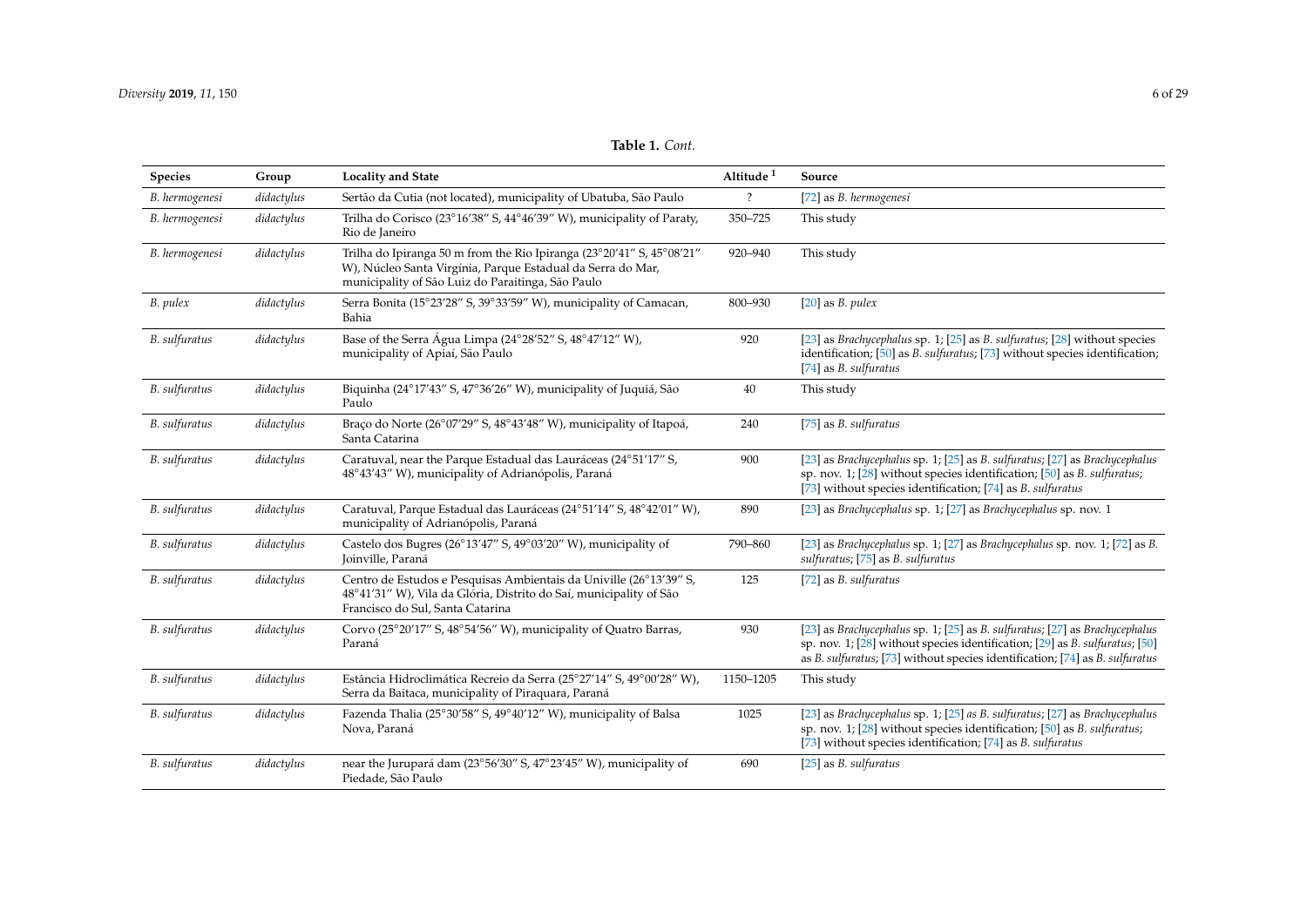**Table 1.** *Cont.*

| <b>Species</b>       | Group      | <b>Locality and State</b>                                                                                                                                  | Altitude <sup>1</sup> | Source                                                                                                                                                 |
|----------------------|------------|------------------------------------------------------------------------------------------------------------------------------------------------------------|-----------------------|--------------------------------------------------------------------------------------------------------------------------------------------------------|
| <b>B.</b> sulfuratus | didactylus | Mananciais da Serra (25°29'32" S, 48°59'33" W), municipality of<br>Piraquara, Paraná                                                                       | 970-1050              | [23] as Brachycephalus sp. 1; [25] as B. sulfuratus; [27] as Brachycephalus<br>sp. nov. 1; [50] as <i>B. sulfuratus</i> ; [74] as <i>B. sulfuratus</i> |
| B. sulfuratus        | didactylus | Morro Anhangava (25°22'51" S, 49°01'26" W), municipality of<br>Quatro Barras, Paraná                                                                       | 915                   | [72] as B. sulfuratus; $[75]$ as B. sulfuratus                                                                                                         |
| B. sulfuratus        | didactylus | Morro do Cantagalo (26°10'31" S, 48°42'44" W), Vila da Glória,<br>Distrito do Saí, municipality of São Francisco do Sul, Santa Catarina                    | 160                   | [72] as $B.$ sulfuratus                                                                                                                                |
| <b>B.</b> sulfuratus | didactylus | Morro do Garrafão (26°28'23" S, 49°15'57" W), municipality of<br>Corupá, Santa Catarina                                                                    | 500-530               | [ $25$ ] as <i>B. sulfuratus</i> ; [ $76$ ] as <i>B. sulfuratus</i>                                                                                    |
| B. sulfuratus        | didactylus | Morro Garuva (26°02'29" S, 48°53'14" W), municipality of Garuva,<br>Santa Catarina                                                                         | 215-495               | This study                                                                                                                                             |
| B. sulfuratus        | didactylus | Núcleo Itutinga-Pilões (23°54'17" S, 46°29'22" W), Parque Estadual<br>da Serra do Mar, municipality of Cubatão, São Paulo                                  | 55                    | This study                                                                                                                                             |
| B. sulfuratus        | didactylus | Parque Estadual da Ilha do Cardoso (25°06'53" S, 47°55'40" W),<br>municipality of Cananéia, São Paulo                                                      | 385                   | [63] as possibly B. hermogenesi; [72] as B. sulfuratus                                                                                                 |
| <b>B.</b> sulfuratus | didactylus | Parque Estadual Intervales (24°16'33" S, 48°25'04" W), municipality<br>of Iporanga, São Paulo                                                              | 820                   | This study                                                                                                                                             |
| B. sulfuratus        | didactylus | Recanto das Hortências (25°33'24" S, 48°59'38" W), municipality of<br>São José dos Pinhais, Paraná                                                         | 975                   | [23] as Brachycephalus sp. 1; [25] as B. sulfuratus; [50] as B. sulfuratus;<br>[74] as B. sulfuratus                                                   |
| B. sulfuratus        | didactylus | Reserva Particular do Patrimônio Natural Salto Morato (25°09'14" S,<br>48°18'06" W), municipality of Guaraqueçaba, Paraná                                  | 40-880                | [23] as Brachycephalus sp. 1; [77] as B. hermogenesi; [78] as<br>B. hermogenesi; [79] as B. hermogenesi                                                |
| <b>B.</b> sulfuratus | didactylus | Salto do Inferno (25°00'02" S, 48°37'07" W), Rio Capivari,<br>municipality of Bocaiúva do Sul, Paraná                                                      | 610                   | [25] as B. sulfuratus; $[50]$ as B. sulfuratus; $[74]$ as B. sulfuratus                                                                                |
| B. sulfuratus        | didactylus | Serra do Guaraú (24°47'12" S, 48°07'11" W), on the border of the<br>municipalities of Cajati and Jacupiranga, São Paulo                                    | 680-835               | This study                                                                                                                                             |
| B. sulfuratus        | didactylus | Serra do Pico (26°08'31" S, 48°57'19" W), municipality of Joinville,<br>Santa Catarina                                                                     | 340-720               | This study                                                                                                                                             |
| <b>B.</b> sulfuratus | didactylus | Torre Embratel (24°52'46" S, 48°15'27" W), municipality of Cajati, São<br>Paulo                                                                            | 960-990               | This study                                                                                                                                             |
| B. sulfuratus        | didactylus | Truticultura (26°01'33" S, 48°52'02" W), municipality of Garuva,<br>Paraná                                                                                 | 90                    | [23] as Brachycephalus sp. 1; [27] as Brachycephalus sp. nov. 1                                                                                        |
| B. alipioi           | ephippium  | Fazenda Aoki or Fazenda dos Japoneses (20°28'24" S, 41°00'36" W),<br>boundary of the municipalities of Vargem Alta and Domingos<br>Martins, Espírito Santo | 1070-1100             | [27] as B. alipioi; $[64]$ as B. alipioi; $[66]$ as B. alipioi; $[80]$ as B. alipioi; $[81]$<br>as B. alipioi; $[82]$ as B. alipioi                    |
| B. alipioi           | ephippium  | Forno Grande (20°31'41" S, 41°06'51" W), Parque Estadual de Forno<br>Grande, municipality of Castelo, Espírito Santo                                       | 1430?                 | $[27]$ as B. alipioi                                                                                                                                   |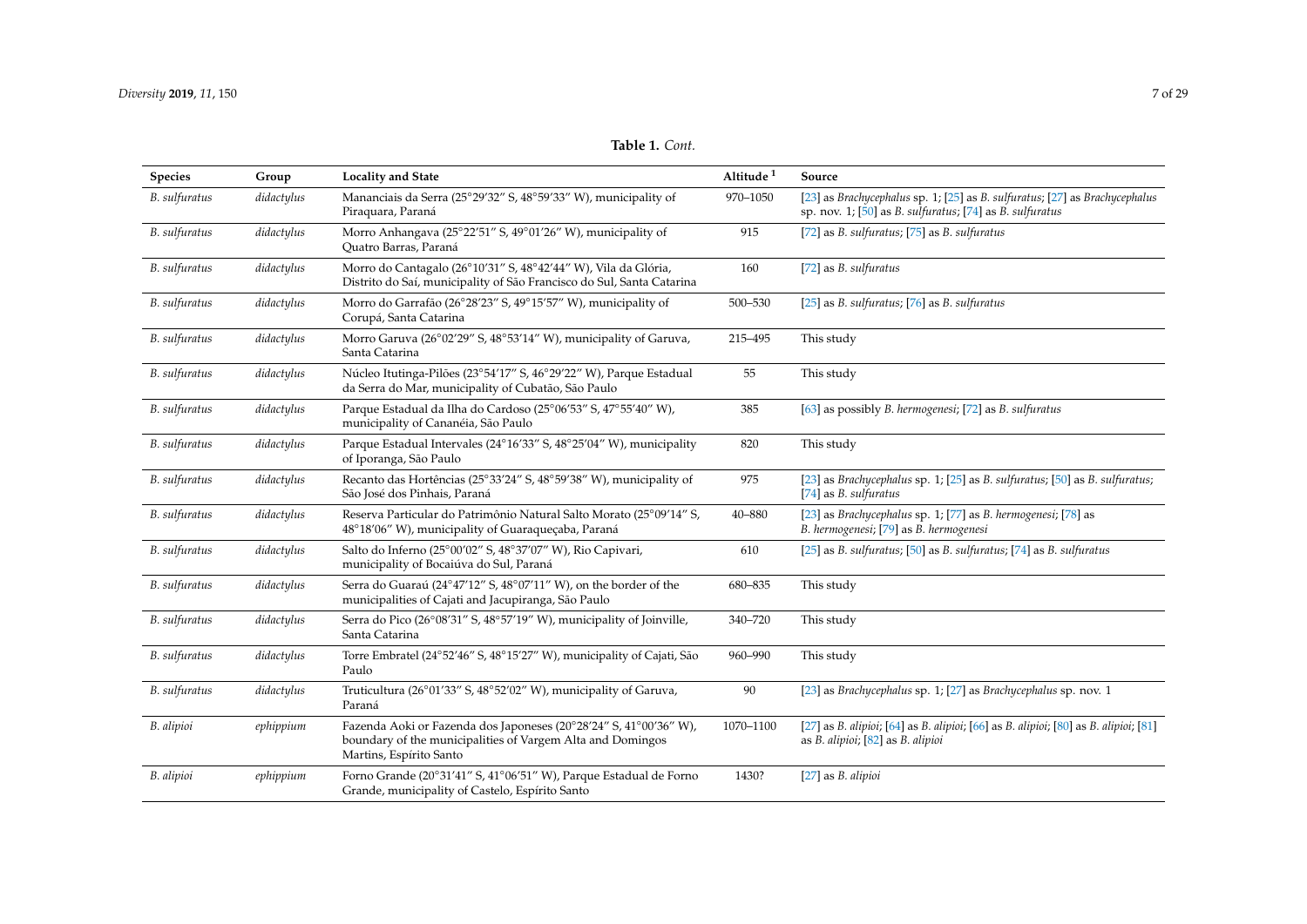**Table 1.** *Cont.*

| <b>Species</b> | Group     | <b>Locality and State</b>                                                                                                                                                    | Altitude <sup>1</sup> | Source                                                                                                                          |
|----------------|-----------|------------------------------------------------------------------------------------------------------------------------------------------------------------------------------|-----------------------|---------------------------------------------------------------------------------------------------------------------------------|
| B. alipioi     | ephippium | Alto Castelinho (20°30'34" S, 41°00'33" W), municipality of Vargem<br>Alta, Espírito Santo                                                                                   | 1100                  | This study, $[25]$ as <i>B. alipioi</i>                                                                                         |
| B. bufonoides  | ephippium | Serra de Macaé (22°18'02" S, 42°18'20" W), municipality of Nova<br>Friburgo, Rio de Janeiro                                                                                  | 1100?                 | [30] as B. bufonoides; $[66]$ as B. bufonoides; $[83]$ as B. ephippiumsi<br>bufonoides                                          |
| B. crispus     | ephippium | Bacia B, Núcleo Cunha, Parque Estadual da Serra do Mar (23°15'15"<br>S, 45°01'58" W), municipality of Cunha, São Paulo                                                       | 800-1190              | This study, [84] as B. crispus                                                                                                  |
| B. darkside    | ephippium | Mata do Pai Inácio (20°46'44" S, 42°29'10" W), Parque Estadual da<br>Serra do Brigadeiro, municipality Miradouro, Minas Gerais                                               | 1340                  | [66] as B. ephippiumsi; $[85]$ as B. ephippiumsi; $[86]$ as B. darkside                                                         |
| B. darkside    | ephippium | Trilha do Cruzeiro (20°52'41" S, 42°31'15" W), Parque Estadual da<br>Serra do Brigadeiro, boundary of the municipalities of Ervália and<br>Muriaé, Minas Gerais              | 1265-1500             | [86] as B. darkside                                                                                                             |
| B. ephippiumsi | ephippium | Condomínio Ermida (23°14'13" S, 46°58'52" W), Serra do Japi,<br>municipality of Jundiaí, São Paulo                                                                           | 1225                  | $[27]$ as <i>B. ephippiumsi</i>                                                                                                 |
| B. ephippiumsi | ephippium | Hotel Fazenda Pé da Serra (22°51'56" S, 45°31'40" W), municipality<br>of Pindamonhangaba, São Paulo                                                                          | 700                   | $[27]$ as <i>B. ephippiumsi</i>                                                                                                 |
| B. ephippiumsi | ephippium | Lago Azul (22°27'23" S, 44°36'34" W), Parque Nacional do Itatiaia,<br>municipality of Itatiaia, Rio de Janeiro                                                               | 750                   | $[27]$ as <i>B. ephippiumsi</i>                                                                                                 |
| B. ephippiumsi | ephippium | Maromba (22°25'43" S, 44°37'11" W), Parque Nacional do Itatiaia,<br>municipality of Itatiaia, Rio de Janeiro                                                                 | 1125                  | $[27]$ as <i>B. ephippiumsi</i>                                                                                                 |
| B. ephippiumsi | ephippium | Monteiro Lobato (22°57'07" S, 45°50'20" W), municipality of<br>Monteiro Lobato, São Paulo                                                                                    | 700                   | $[66]$ as <i>B. ephippiumsi</i>                                                                                                 |
| B. ephippiumsi | ephippium | Observatório de Capricórnio (22°53'54" S, 46°49'01" W), Serra das<br>Cabras, Joaquim Egídio District, boundary of the municipalities of<br>Campinas and Morungaba, São Paulo | 1085                  | [19] as B. ephippiumsi]; [27] as B. ephippiumsi; $[66]$ as B. ephippiumsi;<br>$[87]$ as B. ephippiumsi                          |
| B. ephippiumsi | ephippium | Parque Municipal de Itapetinga (Grota Funda) (23°11'07" S, 46°31'47"<br>W), municipality of Atibaia, São Paulo                                                               | 900-1250              | [27] as B. ephippiumsi; $[64]$ as B. ephippiumsi; $[81]$ as B. ephippiumsi; $[88]$<br>as B. ephippiumsi; [89] as B. ephippiumsi |
| B. ephippiumsi | ephippium | Reserva Biológica da Serra do Japi (23°17'07" S, 47°00'05" W), Serra<br>do Japi, boundary of the municipalities of Jundiaí and Cabreúva, São<br>Paulo                        | 1000                  | [27] as B. ephippiumsi; $[64]$ as B. ephippiumsi; $[66]$ as B. ephippiumsi; $[90]$<br>as B. ephippiumsi                         |
| B. ephippiumsi | ephippium | Reserva Ecológica do Trabiju (22°48'01" S, 45°32'03" W), Trabiju,<br>municipality of Pindamonhangaba, São Paulo                                                              | 1000?                 | $[66]$ as <i>B. ephippiumsi</i>                                                                                                 |
| B. ephippiumsi | ephippium | Reserva Pedra Branca (22°56'22" S, 45°41'04" W), municipality of<br>Tremembé, São Paulo                                                                                      | 890?                  | $[66]$ as <i>B. ephippiumsi</i>                                                                                                 |
| B. ephippiumsi | ephippium | Santo Antônio do Pinhal (22°49'28" S, 45°40'20" W), municipality of<br>Santo Antônio do Pinhal, São Paulo                                                                    | 1080                  | $[66]$ as <i>B. ephippiumsi</i>                                                                                                 |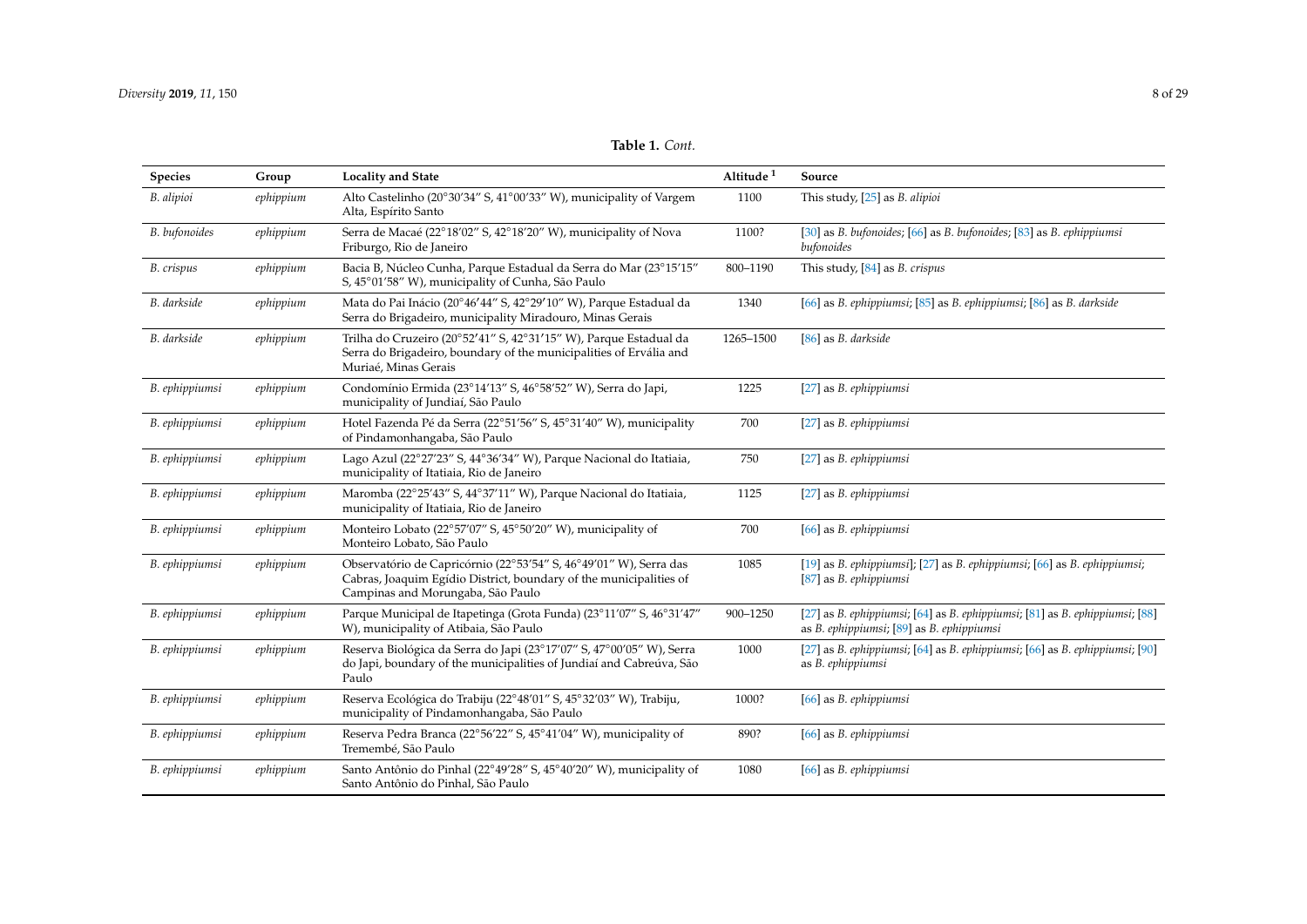**Table 1.** *Cont.*

| <b>Species</b> | Group     | <b>Locality and State</b>                                                                                                                           | Altitude <sup>1</sup> | Source                                                                                                  |
|----------------|-----------|-----------------------------------------------------------------------------------------------------------------------------------------------------|-----------------------|---------------------------------------------------------------------------------------------------------|
| B. ephippiumsi | ephippium | São Francisco Xavier (22°53'44" S, 45°58'04" W), municipality of São<br>José dos Campos, São Paulo                                                  | 1000                  | [27] as B. ephippiumsi; $[66]$ as B. ephippiumsi; $[91]$ as B. ephippiumsi; $[92]$<br>as B. ephippiumsi |
| B. ephippiumsi | ephippium | Serra Negra (21°57'28" S, 43°47'20" W), municipality of Santa<br>Bárbara do Monte Verde, Minas Gerais                                               | $\ddot{?}$            | [23] as B. ephippiumsi; [65] as BMV MG2                                                                 |
| B. ephippiumsi | ephippium | Serra da Concórdia (22°20'30" S, 43°44'04" W), Parque Estadual Serra<br>da Concórdia, Barão de Juparanã, municipality of Valença, Rio de<br>Janeiro | 900?                  | $[66]$ as <i>B. ephippiumsi</i>                                                                         |
| B. ephippiumsi | ephippium | Alto do Soberbo (22°27'15" S, 42°59'21" W), municipality of<br>Teresópolis, Rio de Janeiro                                                          | 1250                  | $[66]$ as <i>B. ephippiumsi</i>                                                                         |
| B. ephippiumsi | ephippium | Comary (22°27'22" S, 42°58'24" W), municipality of Teresópolis, Rio<br>de Janeiro                                                                   | 990                   | $[66]$ as <i>B. ephippiumsi</i>                                                                         |
| B. ephippiumsi | ephippium | Floresta dos Macacos (22°58'15" S, 43°15'24" W), municipality of Rio<br>de Janeiro, Rio de Janeiro                                                  | 450?                  | $[66]$ as <i>B. ephippiumsi</i>                                                                         |
| B. ephippiumsi | ephippium | Garrafão (22°28'04" S, 43°01'52" W), municipality of Guapimirim,<br>Rio de Janeiro                                                                  | 1785?                 | $[66]$ as <i>B. ephippiumsi</i>                                                                         |
| B. ephippiumsi | ephippium | Pedra Branca (22°55'55" S, 43°28'23" W), Serra da Pedra Branca,<br>municipality of Rio de Janeiro, Rio de Janeiro                                   | 1000                  | [58] as B. ephippiumsi; [66] as B. ephippiumsi                                                          |
| B. ephippiumsi | ephippium | Represa do Rio Grande (22°55'58" S, 43°26'36" W), Parque Estadual<br>da Pedra Branca, municipality of Rio de Janeiro, Rio de Janeiro                | 150?                  | [27] as B. ephippiumsi; $[66]$ as B. ephippiumsi                                                        |
| B. ephippiumsi | ephippium | Reserva Ecológica Rio das Pedras (22°59'00" S, 44°06'45" W),<br>municipality of Mangaratiba, Rio de Janeiro                                         | 200-1110              | $[56]$ as <i>B. ephippiumsi</i>                                                                         |
| B. ephippiumsi | ephippium | Riacho Beija-flor (22°27'04" S, 43°00'04" W), Parque Nacional da<br>Serra dos Órgãos, municipality of Teresópolis, Rio de Janeiro                   | 1195                  | [27] as <i>B. ephippiumsi</i>                                                                           |
| B. ephippiumsi | ephippium | Rocio District (22°28'23" S, 43°14'38" W), municipality of Petrópolis,<br>Rio de Janeiro                                                            | 950                   | $[27]$ as B. ephippiumsi                                                                                |
| B. ephippiumsi | ephippium | Serra do Tinguá (22°35'31" S, 43°28'16" W), municipality of Nova<br>Iguaçu, Rio de Janeiro                                                          | 950?                  | $[66]$ as <i>B. ephippiumsi</i>                                                                         |
| B. ephippiumsi | ephippium | Vale da Revolta (22°26'17" S, 42°56'19" W), municipality of<br>Teresópolis, Rio de Janeiro                                                          | 1035                  | $[66]$ as <i>B. ephippiumsi</i>                                                                         |
| B. ephippiumsi | ephippium | Varginha (22°24'34" S, 42°52'11" W), municipality of Teresópolis, Rio<br>de Janeiro                                                                 | 825?                  | $[66]$ as <i>B. ephippiumsi</i>                                                                         |
| B. ephippiumsi | ephippium | Bonito (22°42'51" S, 44°34'39" W), Serra da Bocaina, municipality of<br>São José do Barreiro, São Paulo                                             | 1660?                 | $[66]$ as <i>B. ephippiumsi</i>                                                                         |
| B. ephippiumsi | ephippium | Estação Ecológica de Bananal (22°48'05" S, 44°22'12" W), Serra da<br>Bocaina, municipality of Bananal, São Paulo                                    | 1200?                 | [93] as $B.$ ephippiumsi                                                                                |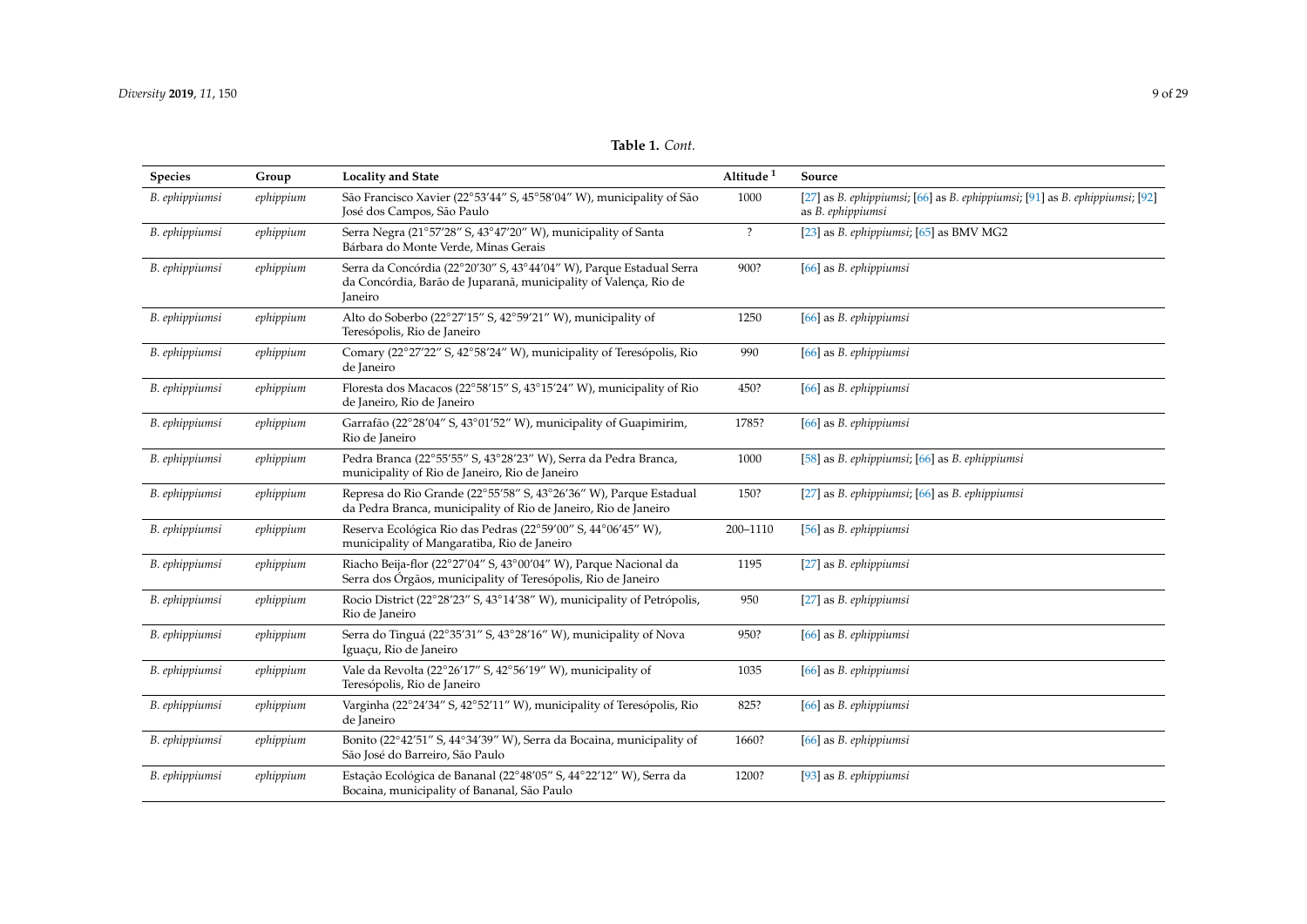| <b>Species</b>  | Group     | <b>Locality and State</b>                                                                                                                             | Altitude <sup>1</sup> | Source                                                                                                                                            |
|-----------------|-----------|-------------------------------------------------------------------------------------------------------------------------------------------------------|-----------------------|---------------------------------------------------------------------------------------------------------------------------------------------------|
| B. ephippiumsi  | ephippium | Lídice District (22°50'01" S, 44°11'32" W), municipality of Rio Claro,<br>Rio de Janeiro                                                              | 650?                  | [58] as B. ephippiumsi; $[66]$ as B. ephippiumsi                                                                                                  |
| B. ephippiumsi  | ephippium | Pedra Branca (23°10'38" S, 44°47'19" W), Serra da Bocaina,<br>municipality of Parati, Rio de Janeiro                                                  | 630?                  | [58] as B. ephippiumsi; $[66]$ as B. ephippiumsi                                                                                                  |
| B. ephippiumsi  | ephippium | Reserva Florestal de Morro Grande (23°42'08" S, 46°58'22" W),<br>municipality of Cotia, São Paulo                                                     | 990?                  | $[94]$ as B. ephippiumsi                                                                                                                          |
| B. garbeanus    | ephippium | Alto Caledônia (22°20'10" S, 42°33'20" W), municipality of Nova<br>Friburgo, Rio de Janeiro                                                           | 1070?                 | $[66]$ as B. garbeanus                                                                                                                            |
| B. garbeanus    | ephippium | Baixo Caledônia (22°21'33" S, 42°34'12" W), municipality of Nova<br>Friburgo, Rio de Janeiro                                                          | 1600-1900             | [66] as B. garbeanus; $[67]$ as B. garbeanus; $[95]$ as B. garbeanus; $[96]$ as B.<br>garbeanus                                                   |
| B. garbeanus    | ephippium | Macaé de Cima (22°21'37" S, 42°17'50" W), municipality of Nova<br>Friburgo, Rio de Janeiro                                                            | 1130                  | [27] as B. garbeanus; $[64]$ as B. ephippiumsi; $[66]$ as B. garbeanus; $[81]$ as<br>B. garbeanus; [91] as B. ephippiumsi; [92] as B. ephippiumsi |
| B. garbeanus    | ephippium | Morro São João (22°22'47" S, 42°30'34" W), municipality of Nova<br>Friburgo, Rio de Janeiro                                                           | 1550?                 | $[66]$ as B. garbeanus                                                                                                                            |
| B. garbeanus    | ephippium | Serra de Macaé (22°18'02" S, 42°18'20" W), municipality of Nova<br>Friburgo, Rio de Janeiro                                                           | 1100?                 | [30] as B. garbeanus; $[66]$ as B. garbeanus; $[83]$ as B. ephippiumsi<br>garbeanus                                                               |
| B. garbeanus    | ephippium | Serra Nevada (22°21'46" S, 42°32'48" W), municipality of Nova<br>Friburgo, Rio de Janeiro                                                             | 1190                  | [66] as B. garbeanus                                                                                                                              |
| B. garbeanus    | ephippium | Theodoro de Oliveira (second position: 22°21'48" S, 42°33'13" W),<br>Parque Estadual dos Três Picos, municipality of Nova Friburgo, Rio<br>de Janeiro | 1400                  | [66] as B. garbeanus; $[67]$ as B. garbeanus; $[95]$ as B. garbeanus                                                                              |
| B. guarani      | ephippium | Morro Prumirim (23°20'50" S, 45°01'37" W), municipality of<br>Ubatuba, São Paulo                                                                      | 500-900               | [82] as B. guarani; [84] as B. guarani; [88] as Brachycephalus sp.                                                                                |
| B. margaritatus | ephippium | Castelo Country Club (22°32'21" S, 43°13'08" W), municipality of<br>Petrópolis, Rio de Janeiro                                                        | 980                   | $[66]$ as B. margaritatus                                                                                                                         |
| B. margaritatus | ephippium | Castelo Montebello (22°24'24" S, 42°58'06" W), municipality of<br>Teresópolis, Rio de Janeiro                                                         | 920                   | $[66]$ as B. margaritatus                                                                                                                         |
| B. margaritatus | ephippium | Independência (22°32'58" S, 43°12'27" W), municipality of Petrópolis,<br>Rio de Janeiro                                                               | 860                   | $[66]$ as B. margaritatus                                                                                                                         |
| B. margaritatus | ephippium | Morro Azul (22°28'34" S, 43°34'40" W), municipality of Engenheiro<br>Paulo de Frontin, Rio de Janeiro                                                 | 620                   | $[65]$ as BPF RJ2; $[66]$ as <i>B. margaritatus</i>                                                                                               |
| B. margaritatus | ephippium | Quitandinha (22°31'47" S, 43°12'26" W), municipality of Petrópolis,<br>Rio de Janeiro                                                                 | 925                   | $[66]$ as B. margaritatus                                                                                                                         |
| B. margaritatus | ephippium | Sacra Família do Tinguá (22°29'11" S, 43°36'18" W), municipality of<br>Engenheiro Paulo de Frontin, Rio de Janeiro                                    | 600                   | [17] as B. ephippiumsi; [27] as B. ephippiumsi; [58] as Brachycephalus cf.<br>ephippium; [66] as B. margaritatus                                  |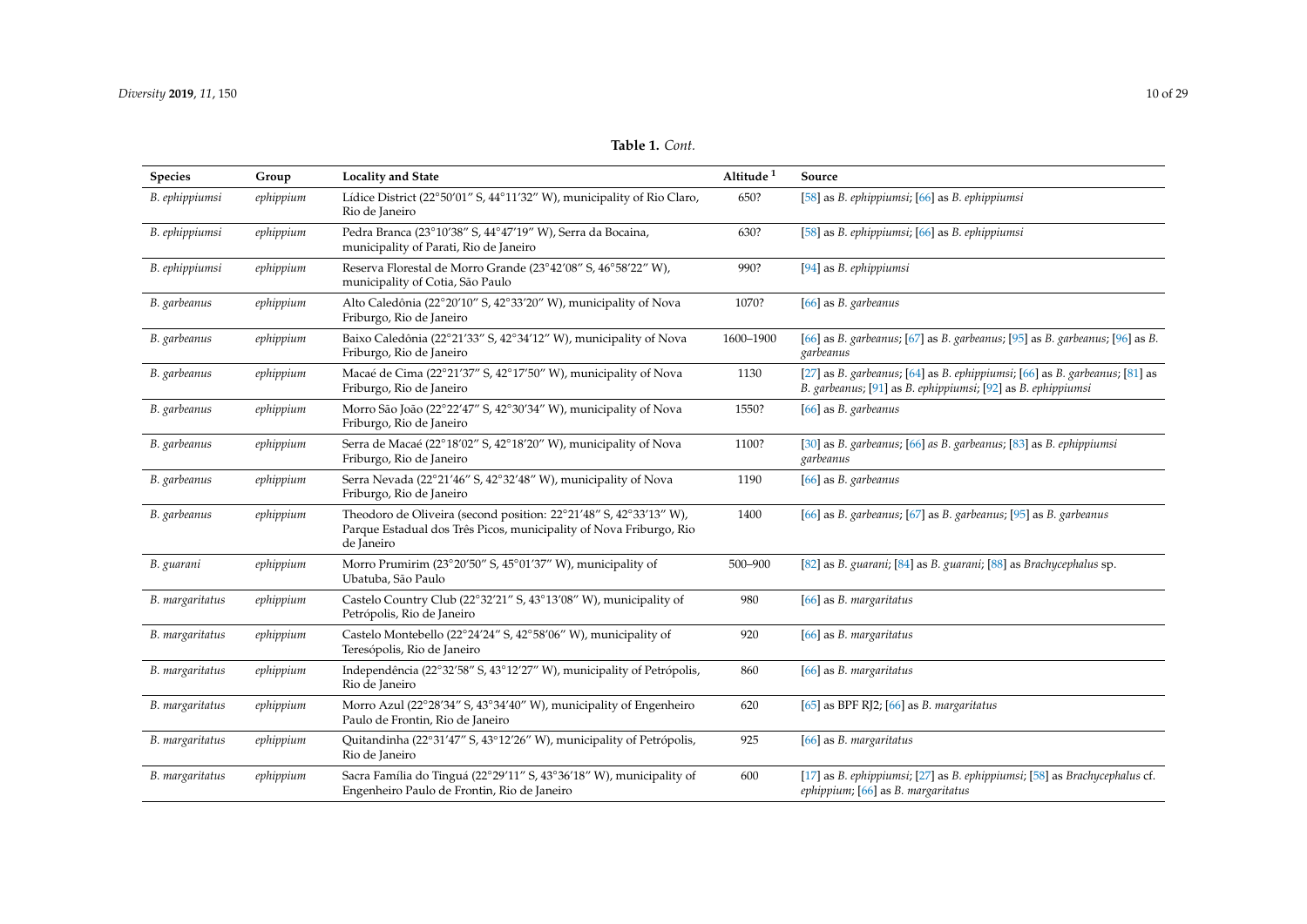| <b>Species</b> | Group     | <b>Locality and State</b>                                                                                                                                                                 | Altitude <sup>1</sup> | Source                                                                                                                                                                                                                                                                                            |
|----------------|-----------|-------------------------------------------------------------------------------------------------------------------------------------------------------------------------------------------|-----------------------|---------------------------------------------------------------------------------------------------------------------------------------------------------------------------------------------------------------------------------------------------------------------------------------------------|
| B. nodoterga   | ephippium | Estação Biológica de Boracéia (second position: 23°38'00"S,<br>45°52'00"W), municipality of Salesópolis, São Paulo                                                                        | 945                   | [27] as B. nodoterga; $[30]$ as B. nodoterga; $[58]$ as B. nodoterga; $[59]$ as B.<br>nodoterga; $[60]$ as B. nodoterga; $[61]$ as B. nodoterga; $[66]$ as B. nodoterga;<br>[97] as B. nodoterga; [98] as B. nodoterga; [99] as B. nodoterga                                                      |
| B. nodoterga   | ephippium | Fazenda Paiva Ramos (23°28'21" S, 46°47'25" W), municipality of<br>Osasco, São Paulo                                                                                                      | 820                   | [99] as B. nodoterga                                                                                                                                                                                                                                                                              |
| B. nodoterga   | ephippium | Pico do Ramalho (23°51'42" S, 45°21'28" W), Ilha de São Sebastião,<br>municipality of Ilhabela, São Paulo                                                                                 | 700-900               | $[27]$ as B. nodoterga; $[66]$ as B. nodoterga; $[99]$ as B. nodoterga; $[100]$ as<br>Brachycephalus sp. aff. nodoterga                                                                                                                                                                           |
| B. nodoterga   | ephippium | Santana de Parnaíba (23°26'19" S, 46°56'06" W), municipality of<br>Santana de Parnaíba, São Paulo                                                                                         | 730                   | [99] as B. nodoterga                                                                                                                                                                                                                                                                              |
| B. nodoterga   | ephippium | Serra da Cantareira (23°27'13" S, 46°38'11" W), Parque Estadual da<br>Cantareira, municipality of São Paulo, São Paulo                                                                    | 850?                  | [30] as B. nodoterga; $[59]$ as B. nodoterga; $[60]$ as B. nodoterga; $[61]$ as B.<br>nodoterga; [64] as B. nodoterga; [66] as B. nodoterga; [81] as B. nodoterga;<br>[82] as B. nodoterga, [83] as B. ephippiumsi nodoterga; [84] as B.<br>nodoterga, [98] as B. nodoterga; [99] as B. nodoterga |
| B. pitanga     | ephippium | Fazenda Capricórnio (23°22'36" S, 45°04'07" W), municipality of<br>Ubatuba, São Paulo                                                                                                     | 450?                  | [27] as B. pitanga; $[61]$ as B. pitanga; $[65]$ as B. pitanga; $[101]$ as<br>Brachycephalus sp. 2                                                                                                                                                                                                |
| B. pitanga     | ephippium | Núcleo Santa Virgínia (23°19'23" S, 45°05'19" W), Parque Estadual da<br>Serra do Mar, municipality of São Luis do Paraitinga, São Paulo                                                   | 980-1140              | $[102]$ as B. pitanga; $[103]$ as B. pitanga                                                                                                                                                                                                                                                      |
| B. pitanga     | ephippium | SP 125—municipality of São Luís do Paraitinga (23°22'57" S,<br>45°09'59" W), São Paulo                                                                                                    | 935-950               | [ $23$ ] as <i>B. pitanga</i>                                                                                                                                                                                                                                                                     |
| B. pitanga     | ephippium | Trilha do Ipiranga 50 m from the Rio Ipiranga (23°20'39" S, 45°08'16"<br>W), Núcleo Santa Virgínia, Parque Estadual da Serra do Mar,<br>municipality of São Luis do Paraitinga, São Paulo | 900-960               | [27] as B. pitanga; $[61]$ as B. pitanga; $[64]$ as B. pitanga; $[81]$ as B. pitanga;<br>$[102]$ as B. pitanga; $[104]$ as B. pitanga                                                                                                                                                             |
| B. toby        | ephippium | Morro do Corcovado (23°27'22" S, 45°11'53" W), Parque Estadual da<br>Serra do Mar, municipality of Ubatuba, São Paulo                                                                     | 750-1060              | This study, [27] as B. toby; [81] as B. toby; [82] as B. toby; [84] as B. toby;<br>[ $98$ ] as <i>B. toby</i>                                                                                                                                                                                     |
| B. vertebralis | ephippium | Morro Cuscuzeiro (23°17'51" S, 44°47'20" W), on the border of<br>municipalities of Paraty, Rio de Janeiro, and Ubatuba, Sao Paulo                                                         | 760-1110              | This study, $[27]$ as <i>B. vertebralis</i> ; $[81]$ as <i>B. vertebralis</i> ; $[84]$ as <i>B.</i><br>vertebralis                                                                                                                                                                                |
| B. vertebralis | ephippium | Pedra Branca (23°10'38" S, 44°47'19" W), Serra da Bocaina,<br>municipality of Parati, Rio de Janeiro                                                                                      | 630?                  | [27] as B. vertebralis; [30] as B. vertebralis; [58] as. B. vertebralis; [64] as<br>B. vertebralis                                                                                                                                                                                                |
| B. actaeus     | pernix    | Braço do Norte (26°07'29" S, 48°43'48" W), municipality of Itapoá,<br>Santa Catarina                                                                                                      | 240                   | [ $75$ ] as B. actaeus                                                                                                                                                                                                                                                                            |
| B. actaeus     | pernix    | Centro de Estudos e Pesquisas Ambientais da Univille (CEPA)<br>(26°13'39" S; 48°41'31" W), Vila da Glória, Distrito do Saí,<br>municipality of São Francisco do Sul, Santa Catarina       | 120                   | [ $75$ ] as B. actaeus                                                                                                                                                                                                                                                                            |
| B. actaeus     | pernix    | Estrada do Saí (26°12'06" S; 48°41'37" W), Distrito do Saí,<br>municipality of São Francisco do Sul, Santa Catarina                                                                       | 100                   | [ $75$ ] as B. actaeus                                                                                                                                                                                                                                                                            |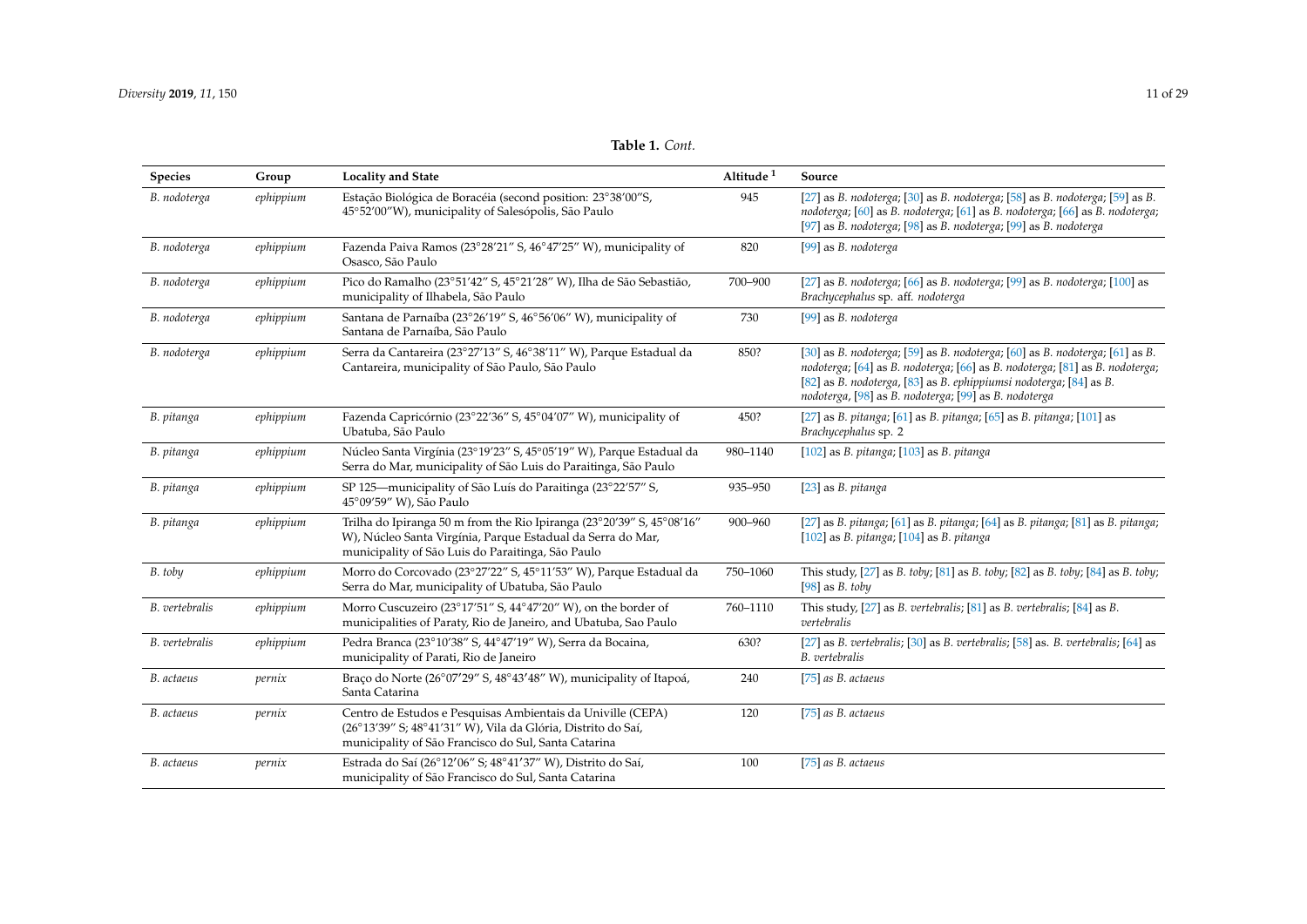| <b>Species</b>     | Group  | <b>Locality and State</b>                                                                                                                        | Altitude $^{\rm 1}$ | Source                                                                                                                                                                                                                                                                                                                                                 |
|--------------------|--------|--------------------------------------------------------------------------------------------------------------------------------------------------|---------------------|--------------------------------------------------------------------------------------------------------------------------------------------------------------------------------------------------------------------------------------------------------------------------------------------------------------------------------------------------------|
| B. actaeus         | pernix | Fazenda Morro Grande (26°17'47" S; 48°37'10" W), Morro Grande,<br>Ilha de São Francisco, municipality of São Francisco do Sul, Santa<br>Catarina | 60                  | [ $75$ ] as B. actaeus                                                                                                                                                                                                                                                                                                                                 |
| B. actaeus         | pernix | Fazenda Palmito Juriti (26°08'09" S; 48°43'54" W), municipality of<br>Itapoá, Santa Catarina                                                     | $100 - 170$         | [ $75$ ] as B. actaeus                                                                                                                                                                                                                                                                                                                                 |
| B. actaeus         | pernix | Serra da Palha (26°17'50" S; 48°40'28" W), Laranjeiras, Ilha de São<br>Francisco, municipality of São Francisco do Sul, Santa Catarina           | $20 - 90$           | $[75]$ as B. actaeus                                                                                                                                                                                                                                                                                                                                   |
| B. actaeus         | pernix | Serra da Tiririca (26°07'42" S, 48°44'32" W), municipality of Itapoá,<br>Santa Catarina                                                          | 170-530             | This study                                                                                                                                                                                                                                                                                                                                             |
| B. albolineatus    | pernix | Morro Azul (26°45'52" S, 49°12'20" W), on the border between the<br>municipalities of Pomerode and Rio dos Cedros, Santa Catarina                | 725-740             | This study                                                                                                                                                                                                                                                                                                                                             |
| B. albolineatus    | pernix | Morro Boa Vista (26°30'58" S, 49°03'14" W), on the border between<br>the municipalities of Jaraguá do Sul and Massaranduba, Santa<br>Catarina    | 790-835             | [74] as B. albolineatus; $[105]$ as B. albolineatus                                                                                                                                                                                                                                                                                                    |
| B. albolineatus    | pernix | Morro do Garrafão (26°30'58" S, 49°03'14" W), municipality of<br>Corupá, Santa Catarina                                                          | 500-530             | [ $76$ ] as B. albolineatus                                                                                                                                                                                                                                                                                                                            |
| B. albolineatus    | pernix | Morro do Schmidt (26°39'55" S, 49°12'55" W), municipality of<br>Pomerode, Santa Catarina                                                         | 810-870             | This study                                                                                                                                                                                                                                                                                                                                             |
| B. auroguttatus    | pernix | Pedra da Tartaruga (26°00'21"S, 48°55'25"W), municipality of<br>Garuva, Santa Catarina                                                           | 1070-1100           | [23] as B. auroguttatus; [26] as B. auroguttatus; $[28]$ as B. auroguttatus;<br>[29] as B. auroguttatus; [73] without species identification                                                                                                                                                                                                           |
| B. boticario       | pernix | Morro do Cachorro (26°46'42" S, 49°01'57" W), boundary of the<br>municipalities of Blumenau, Gaspar, and Luiz Alves, Santa Catarina              | 685-795             | [23] as B. boticario; $[26]$ as B. boticario; $[28]$ as B. boticario; $[29]$ as B.<br>boticario; [73] without species identification                                                                                                                                                                                                                   |
| <b>B.</b> brunneus | pernix | Abrigo 1 (25°13'29" S, 48°51'17" W), municipality of Campina<br>Grande do Sul, Paraná                                                            | 1440-1640           | This study, [28] as not identified; [29] as <i>B. brunneus</i>                                                                                                                                                                                                                                                                                         |
| B. brunneus        | pernix | Camapuã (25°15'59" S, 48°50'16" W), Serra dos Órgãos, boundary of<br>the municipalities of Campina Grande do Sul and Antonina, Paraná            | 1595                | [27] as B. brunneus; $[28]$ as B. brunneus]; $[29]$ as B. brunneus; $[73]$<br>without species identification; [106] as <i>B. brunneus</i>                                                                                                                                                                                                              |
| <b>B.</b> brunneus | pernix | Caranguejeira (25°20'27" S, 48°54'31" W), Serra da Graciosa,<br>municipality of Quatro Barras, Paraná                                            | 1095-1110           | [23] as <i>B. brunneus</i> ; [73] without species identification                                                                                                                                                                                                                                                                                       |
| B. brunneus        | pernix | Caratuva (25°14'33" S, 48°50'04" W), Serra dos Órgãos, municipality<br>of Campina Grande do Sul, Paraná                                          | 1300-1770           | [27] as <i>B. brunneus</i> ; [28] as <i>B. brunneus</i> ; [29] as <i>B. brunneus</i> , [59] as <i>B.</i><br>brunneus; $[64]$ as B. brunneus; $[65]$ as B. brunneus; $[66]$ as B. brunneus;<br>including Pico Paraná; [73] without species identification; including<br>Pico Paraná; [81] as B. brunneus; [106] as B. brunneus; [107] as B.<br>brunneus |
| <b>B.</b> brunneus | pernix | Getúlio (25°14'18" S, 48°50'13" W), Serra dos Órgãos, municipality of<br>Campina Grande do Sul, Paraná                                           | 1310-1490           | [ $23$ ] as B. brunneus; $[27]$ as B. brunneus                                                                                                                                                                                                                                                                                                         |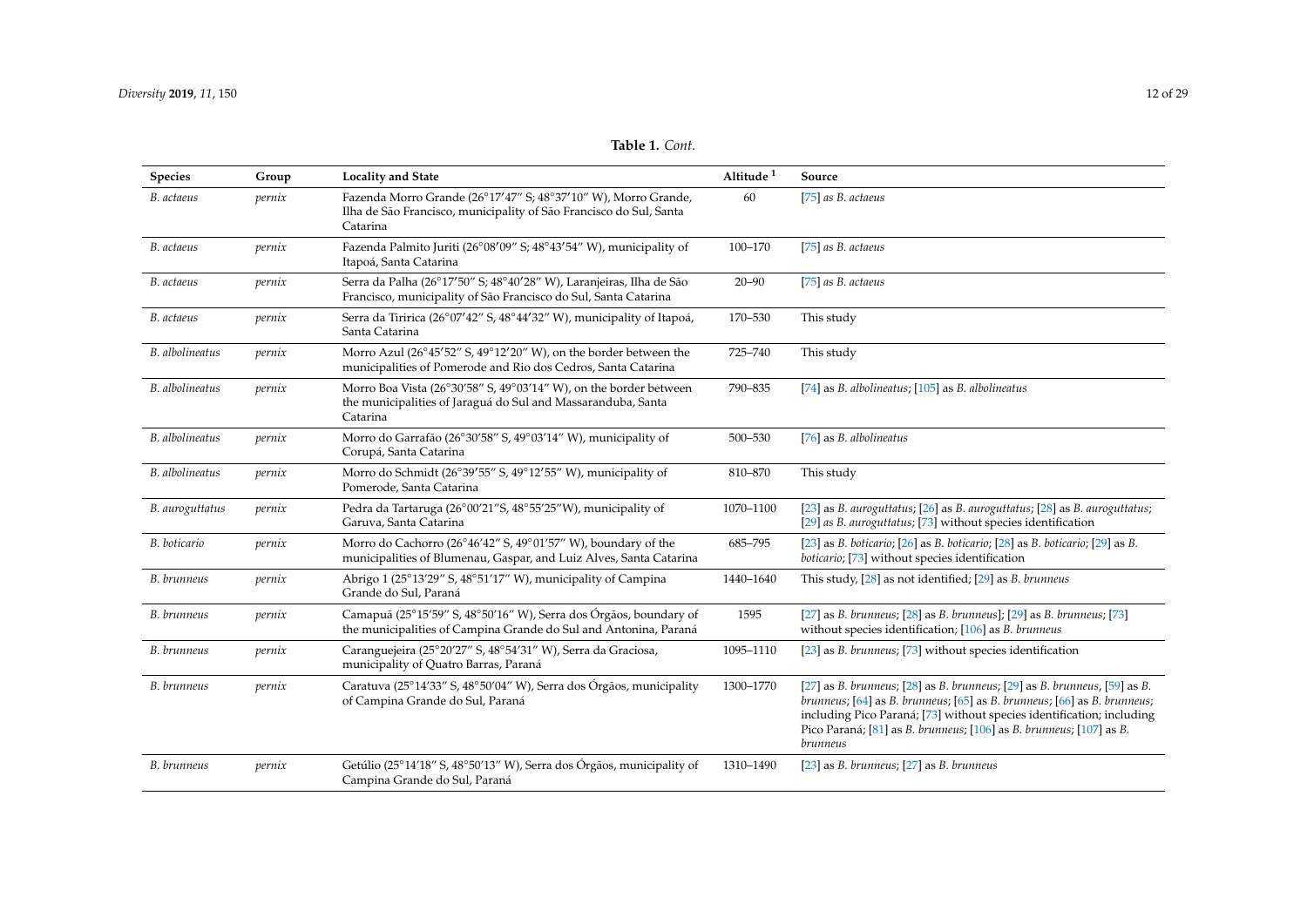| <b>Species</b>          | Group  | <b>Locality and State</b>                                                                                                                                | Altitude <sup>1</sup> | Source                                                                                                                                                                                                                  |
|-------------------------|--------|----------------------------------------------------------------------------------------------------------------------------------------------------------|-----------------------|-------------------------------------------------------------------------------------------------------------------------------------------------------------------------------------------------------------------------|
| <b>B.</b> brunneus      | pernix | Mãe Catira (25°20'51" S, 48°54'25" W), Serra da Graciosa,<br>municipality of Quatro Barras, Paraná                                                       | 1135-1405             | This study, [27] as <i>Brachycephalus</i> sp. nov. 2; [28] as not identified;<br>[73] without species identification                                                                                                    |
| B. coloratus            | pernix | Estância Hidroclimática Recreio da Serra (25°27'14" S, 49°00'27" W),<br>Serra da Baitaca, municipality of Piraquara, Paraná                              | 1145-1230             | $[50]$ as B. coloratus                                                                                                                                                                                                  |
| B. curupira             | pernix | Morro do Canal (25°30'55" S, 48°58'56" W), municipality of<br>Piraquara, Paraná                                                                          | 1320                  | This study, [23] as <i>Brachycephalus</i> sp. 4; [28] as not identified]; [73]<br>without species identification                                                                                                        |
| B. curupira             | pernix | Morro do Vigia (25°30'33" S, 48°58'58" W), municipality of Piraquara,<br>Paraná                                                                          | 1250                  | [23] as Brachycephalus sp. 4; [27] as Brachycephalus sp. nov. 3; [28] as<br>not identified; [29] as <i>B. curupira</i> ; [73] without species identification                                                            |
| B. curupira             | pernix | Serra do Salto (25°42'07" S, 49°03'44" W), Malhada District,<br>municipality of São José dos Pinhais, Paraná                                             | 1095-1160             | [23] as Brachycephalus sp. 6; [27] as Brachycephalus sp. 2; [28] as not<br>identified; [29] as <i>B. curupira</i> ; [50] as <i>B. curupira</i> , [73] without species<br>identification                                 |
| B. ferruginus           | pernix | Olimpo (25°27'03" S, 48°54'59" W), Serra do Marumbi, municipality<br>of Morretes, Paraná                                                                 | 965-1470              | [27] as B. ferruginus; [28] as B. ferruginus; [29] as B. ferruginus, [60] as B.<br>ferruginus; [64] as B. ferruginus; [66] as B. ferruginus; [73] without<br>species identification; [81] as <i>B. ferruginus</i>       |
| <b>B.</b> fuscolineatus | pernix | Morro Braço da Onça (26°44'58" S, 48°55'41" W), municipality of<br>Luiz Alves, Santa Catarina                                                            | 525-530               | [ $24$ ] as <i>B. fuscolineatus</i>                                                                                                                                                                                     |
| B. fuscolineatus        | pernix | Morro do Baú (26°47'58" S, 48°55'47" W), municipality of Ilhota,<br>Santa Catarina                                                                       | 640-790               | [26] as B. fuscolineatus; [27] as Brachycephalus sp. nov. 9; [28] as B.<br>fuscolineatus; [29] as B. fuscolineatus; [73] without species identification                                                                 |
| B. izecksohni           | pernix | Torre da Prata, Serra da Prata (25°37'25" S, 48°41'31" W), boundary<br>of the municipalities of Morretes, Paranaguá, and Guaratuba, Paraná               | 980-1340              | [27] as B. izecksohni; $[28]$ as B. izecksohni; $[29]$ as B. izecksohni; $[59]$ as B.<br>izecksohni; [64] as B. izecksohni; [66] as B. izecksohni; [73] without<br>species identification; [81] as <i>B. izecksohni</i> |
| B. leopardus            | pernix | Morro dos Perdidos (25°53'22" S, 48°57'22" W), municipality of<br>Guaratuba, Paraná                                                                      | 1340-1420             | [26] as B. leopardus; [27] as Brachycephalus sp. nov. 4; [28] as B.<br>leopardus; [73] without species identification                                                                                                   |
| B. leopardus            | pernix | Serra do Araçatuba (25°54'07" S, 48°59'47" W), municipality of<br>Tijucas do Sul, Paraná                                                                 | 1640-1645             | [26] as B. leopardus; [27] as Brachycephalus sp. nov. 4; [28] as B.<br>leopardus; [73] without species identification                                                                                                   |
| B. mariaeterezae        | pernix | Reserva Particular do Patrimônio Natural Caetezal, top of the Serra<br>Queimada (26°06'51" S, 49°03'45" W), municipality of Joinville, Santa<br>Catarina | 1265-1270             | [26] as B. mariaeterezae; [27] as Brachycephalus sp. nov. 6; [28] as B.<br>mariaeterezae; [29] as B. mariaeterezae; [73] without species<br>identification                                                              |
| B. mirissimus           | pernix | Morro Santo Anjo (26°37'41" S, 48°55'50" W), municipality of<br>Massaranduba, Santa Catarina                                                             | 470-540               | [ $25$ ] as <i>B. mirissimus</i>                                                                                                                                                                                        |
| B. olivaceus            | pernix | Base of the Serra Queimada (26°04'57" S, 49°03'59" W), municipality<br>of Joinville, Santa Catarina                                                      | 985                   | [17] as <i>Brachycephalus</i> sp. nov. 7; [26] as <i>B. olivaceus</i>                                                                                                                                                   |
| B. olivaceus            | pernix | Castelo dos Bugres (second position: 26°13'59"S, 49°03'13"W),<br>municipality of Joinville, Santa Catarina                                               | 800-835               | [26] as B. olivaceus; [27] as Brachycephalus sp. nov. 7; [28] as B.<br>olivaceus; [73] without species identification; [108] as B. olivaceus                                                                            |
| B. olivaceus            | pernix | Morro do Boi (26°24'42" S, 49°12'59" W), municipality of Corupá,<br>Santa Catarina                                                                       | 650-920               | [23] as B. olivaceus; $[27]$ as Brachycephalus sp. 3; $[29]$ as B. olivaceus                                                                                                                                            |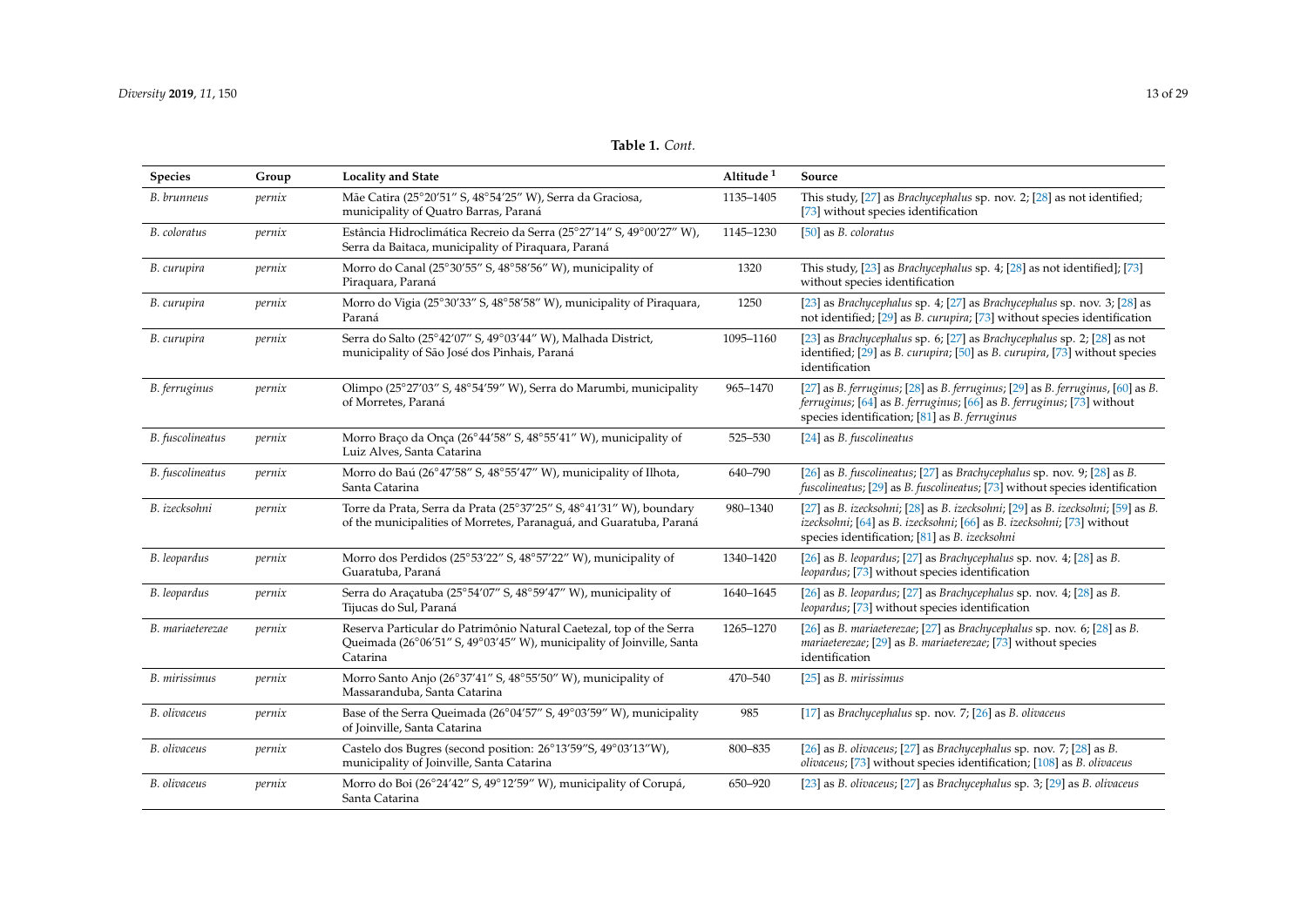| Table 1. Cont. |  |
|----------------|--|
|----------------|--|

| <b>Species</b>                                             | Group              | <b>Locality and State</b>                                                                                                                            | Altitude <sup>1</sup> | Source                                                                                                                                                                                                                                                                                                                                                       |
|------------------------------------------------------------|--------------------|------------------------------------------------------------------------------------------------------------------------------------------------------|-----------------------|--------------------------------------------------------------------------------------------------------------------------------------------------------------------------------------------------------------------------------------------------------------------------------------------------------------------------------------------------------------|
| B. olivaceus                                               | pernix             | Pico Jurapê (26°16'27" S, 49°00'13" W), municipality of Joinville,<br>Santa Catarina                                                                 | 650-780               | This study                                                                                                                                                                                                                                                                                                                                                   |
| B. pernix                                                  | pernix             | Anhangava (25°23'19" S, 49°00'15" W), Serra da Baitaca, municipality<br>of Quatro Barras, Paraná                                                     | 1135-1405             | [27] as B. pernix; $[28]$ as B. pernix; $[29]$ as B. pernix; $[62]$ as B. pernix;<br>[64] as B. pernix; [65] as B. pernix; [66] as B. pernix; [73] without species<br>identification; [81] as <i>B. pernix</i> ; [97] as <i>B. pernix</i> ; [101] as <i>B. pernix</i> ;<br>[109] as <i>B. pernix</i> ; [110] as <i>B. pernix</i> ; [111] as <i>B. pernix</i> |
| B. pombali                                                 | pernix             | Morro dos Padres (25°36'40" S, 48°51'22" W), Serra da Igreja,<br>municipality of Morretes, Paraná                                                    | 1060-1300             | $[27]$ as B. pombali; $[28]$ as B. pombali; $[29]$ as B. pombali; $[60]$ as B.<br>pombali; [64] as B. pombali; [73] without species identification; [81] as<br>B. pombali                                                                                                                                                                                    |
| B. pombali                                                 | pernix             | trail to Morro dos Padres (25°35'58" S, 48°51'57" W), municipality of<br>Morretes, Paraná                                                            | 845-1060              | $[27]$ as B. pombali                                                                                                                                                                                                                                                                                                                                         |
| B. quiririensis                                            | pernix             | Serra do Quiriri (26°01'17" S, 48°59'47" W), municipality of Campo<br>Alegre, Santa Catarina                                                         | 1240-1270             | [23] as B. quiririensis; [27] as Brachycephalus sp. nov. 5; [28] as B.<br>quiririensis; [29] as B. quiririensis; [73] without species identification;<br>[112] as $B.$ quiririensis                                                                                                                                                                          |
| B. quiririensis                                            | pernix             | Serra do Quiriri (first position: 26°01'42" S, 48°57'11" W; second<br>position: 26°01'32" S, 48°58'24" W), municipality of Garuva, Santa<br>Catarina | 1320-1380             | [27] as Brachycephalus sp. nov. 5; [108] as B. quiririensis                                                                                                                                                                                                                                                                                                  |
| B. tridactylus                                             | pernix             | Serra do Morato (25°08'09" S, 48°17'59" W), Reserva Natural Salto<br>Morato, municipality of Guaraqueçaba, Paraná                                    | 805-910               | [23] as B. tridactylus; [28] as B. tridactylus; [113] as B. tridactylus; [114]<br>as B. tridactylus                                                                                                                                                                                                                                                          |
| B. verrucosus                                              | pernix             | Morro da Tromba (26°12'44" S, 48°57'29" W), municipality of<br>Joinville, Santa Catarina                                                             | 455-945               | [23] as B. verrucosus; [26] as B. verrucosus; [27], as Brachycephalus sp.<br>nov. 8; [28] as <i>B. verrucosus</i> ; [29] as <i>B. verrucosus</i> ; [73] without species<br>identification                                                                                                                                                                    |
| B. atelopoide                                              | $\overline{\cdot}$ | Piquete, São Paulo                                                                                                                                   | $\ddot{?}$            | [30] as B. atelopoide; [83] as B. ephippiumsi atelopoide]                                                                                                                                                                                                                                                                                                    |
| Brachycephalus sp.<br>(cf. B. sulfuratus)                  | didactylus         | Alto Quiriri (26°05'34" S, 48°59'41" W), municipality of Garuva,<br>Santa Catarina                                                                   | 240                   | [23] as Brachycephalus sp. 1; [27] as Brachycephalus sp. nov. 1                                                                                                                                                                                                                                                                                              |
| Brachycephalus sp.<br>(cf. B. sulfuratus)                  | didactylus         | Colônia Castelhanos (25°47'58" S, 48°54'40" W), municipality of<br>Guaratuba, Paraná                                                                 | 290                   | [23] as Brachycephalus sp. 1; [27] as Brachycephalus sp. nov. 1; [72] as B.<br>sulfuratus; [115] as Brachycephalus aff. hermogenesi]; [116] as<br>B. hermogenesi                                                                                                                                                                                             |
| Brachycephalus sp.<br>(cf. B. sulfuratus)                  | didactylus         | Dona Francisca (26°09'52" S, 48°59'23" W), municipality of Joinville,<br>Santa Catarina                                                              | 150                   | [23] as Brachycephalus sp. 1; [27] as Brachycephalus sp. nov. 1                                                                                                                                                                                                                                                                                              |
| Brachycephalus sp.<br>(B. sulfuratus or<br>B. hermogenesi) | didactylus         | Estação Ecológica Juréia-Itatins (c. 24°27' S, 47°24' W), municipality<br>of Iguape, São Paulo                                                       | $\ddot{?}$            | [63] as B. hermogenesi                                                                                                                                                                                                                                                                                                                                       |
| Brachycephalus sp.<br>(cf. B. sulfuratus)                  | didactylus         | Estrada do Rio do Júlio (26°17'02" S, 49°06'08" W), municipality of<br>Joinville, Santa Catarina                                                     | 650                   | [23] as Brachycephalus sp. 1; [117] as Brachycephalus sp.                                                                                                                                                                                                                                                                                                    |
| Brachycephalus sp.<br>(cf. B. sulfuratus)                  | didactylus         | Fazenda Pico Paraná (25°13'29" S, 48°51'17" W), municipality of<br>Campina Grande do Sul, Paraná                                                     | 1050-1085             | [23] as Brachycephalus sp. 1; [27] as Brachycephalus sp. nov. 1                                                                                                                                                                                                                                                                                              |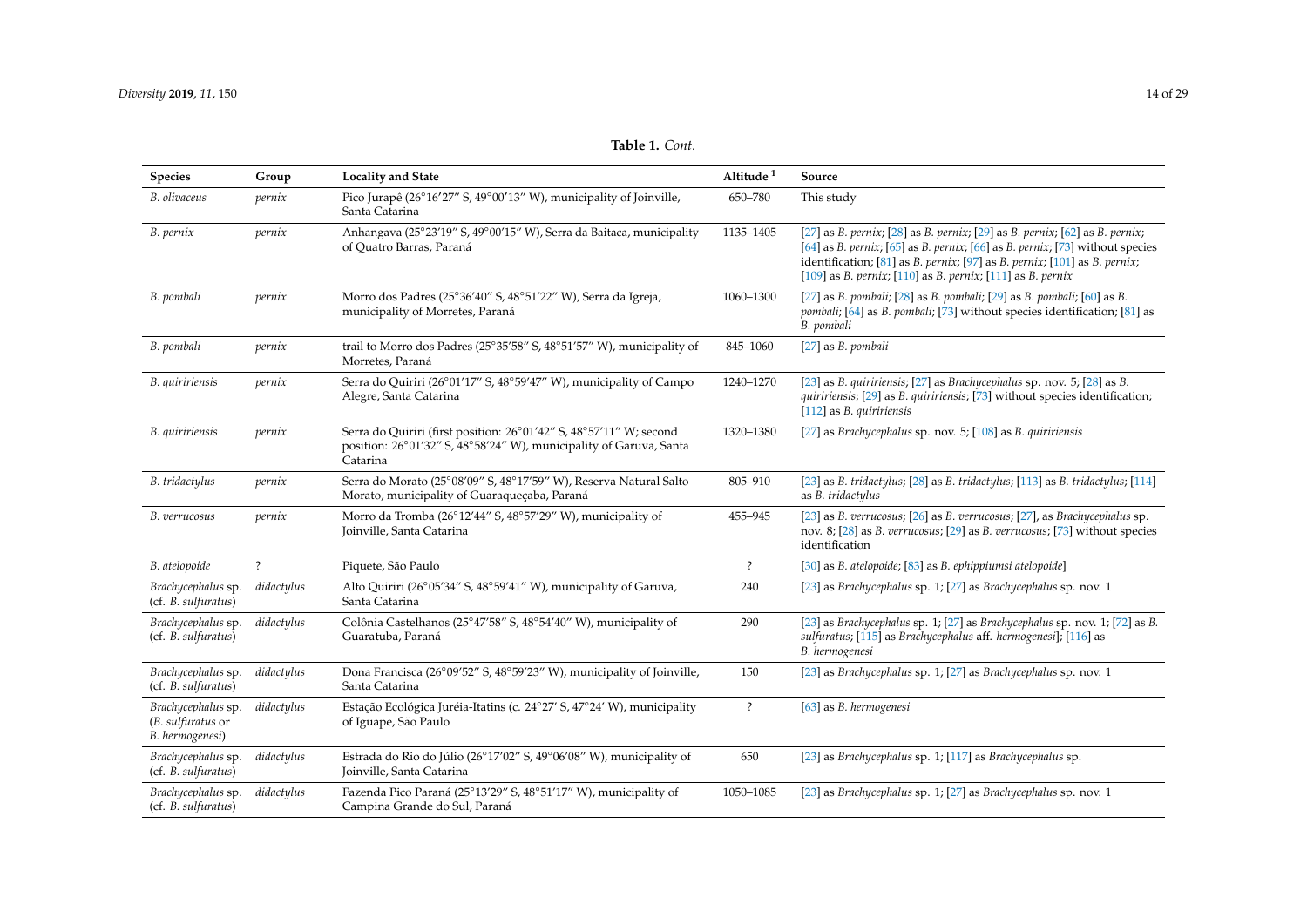| Table 1. Cont. |  |
|----------------|--|
|----------------|--|

| <b>Species</b>                                             | Group      | <b>Locality and State</b>                                                                                                 | Altitude $^{\rm 1}$ | Source                                                          |
|------------------------------------------------------------|------------|---------------------------------------------------------------------------------------------------------------------------|---------------------|-----------------------------------------------------------------|
| Brachycephalus sp.<br>(cf. B. sulfuratus)                  | didactylus | Fazenda Primavera (24°53'08" S, 48°45'51" W), municipality of Tunas<br>do Paraná, Paraná                                  | 1060                | [23] as Brachycephalus sp. 1; [27] as Brachycephalus sp. nov. 1 |
| Brachycephalus sp.<br>(B. sulfuratus or<br>B. hermogenesi) | didactylus | Municipality of Ibiúna (c. 23°39' S, 47°13' W), São Paulo                                                                 | $\ddot{?}$          | [72] as B. hermogenesi                                          |
| Brachycephalus sp.<br>(B. sulfuratus or<br>B. hermogenesi) | didactylus | Municipality of Juquitiba (c. 23°56' S, 47°04' W), São Paulo                                                              | $\ddot{\cdot}$      | [63] as B. hermogenesi; [72] as B. hermogenesi                  |
| Brachycephalus sp.<br>(cf.<br>B. hermogenesi)              | didactylus | Municipality of Paraty (c. 23°13'07" S, 44°43'15" W), Rio de Janeiro                                                      | $\ddot{?}$          | [18] as $B.$ hermogenesi                                        |
| Brachycephalus sp.<br>(B. sulfuratus or<br>B. hermogenesi) | didactylus | Municipality of Peruíbe (24°18' S, 46°59' W), São Paulo                                                                   | $\ddot{?}$          | [72] as B. hermogenesi                                          |
| Brachycephalus sp.<br>(B. sulfuratus or<br>B. hermogenesi) | didactylus | Municipality of Piedade (c. 23°54'S, 47°25' W), São Paulo                                                                 | $\ddot{?}$          | [81] as B. hermogenesi; [118] as B. hermogenesi                 |
| Brachycephalus sp.<br>(B. sulfuratus or<br>B. hermogenesi) | didactylus | Municipality of Registro (c. 24°30' S, 47°51' W), São Paulo                                                               | $\ddot{?}$          | [72] as B. hermogenesi                                          |
| Brachycephalus sp.<br>(B. sulfuratus or<br>B. hermogenesi) | didactylus | Municipality of Ribeirão Grande (c. 24°06' S, 48°22' W), São Paulo                                                        | $\ddot{?}$          | [63] as B. hermogenesi                                          |
| Brachycephalus sp.<br>(B. sulfuratus or<br>B. hermogenesi) | didactylus | Municipality of Tapiraí (c. 23°57'55" S, 47°30'19" W), São Paulo                                                          | 870                 | [63] as B. hermogenesi; [118] as B. hermogenesi                 |
| Brachycephalus sp.<br>(B. sulfuratus or<br>B. hermogenesi) | didactylus | Parque Estadual de Jacupiranga (c. 24°38' S, 48°24' W), municipality<br>of Eldorado, São Paulo                            | $\ddot{?}$          | [72] as B. hermogenesi                                          |
| Brachycephalus sp.<br>(B. hermogenesi or<br>B. sulfuratus) | didactylus | Parque Natural Municipal Nascentes de Paranapiacaba (23°46'10" S,<br>46°17'36" W), municipality of Santo André, São Paulo | 840                 | [119] as B. hermogenesi                                         |
| Brachycephalus sp.<br>(cf. B. sulfuratus)                  | didactylus | Pico Agudinho (25°36'24" S, 48°43'33" W), Serra da Prata,<br>municipality of Morretes, Paraná                             | 385                 | [23] as Brachycephalus sp. 1; [27] as Brachycephalus sp. nov. 1 |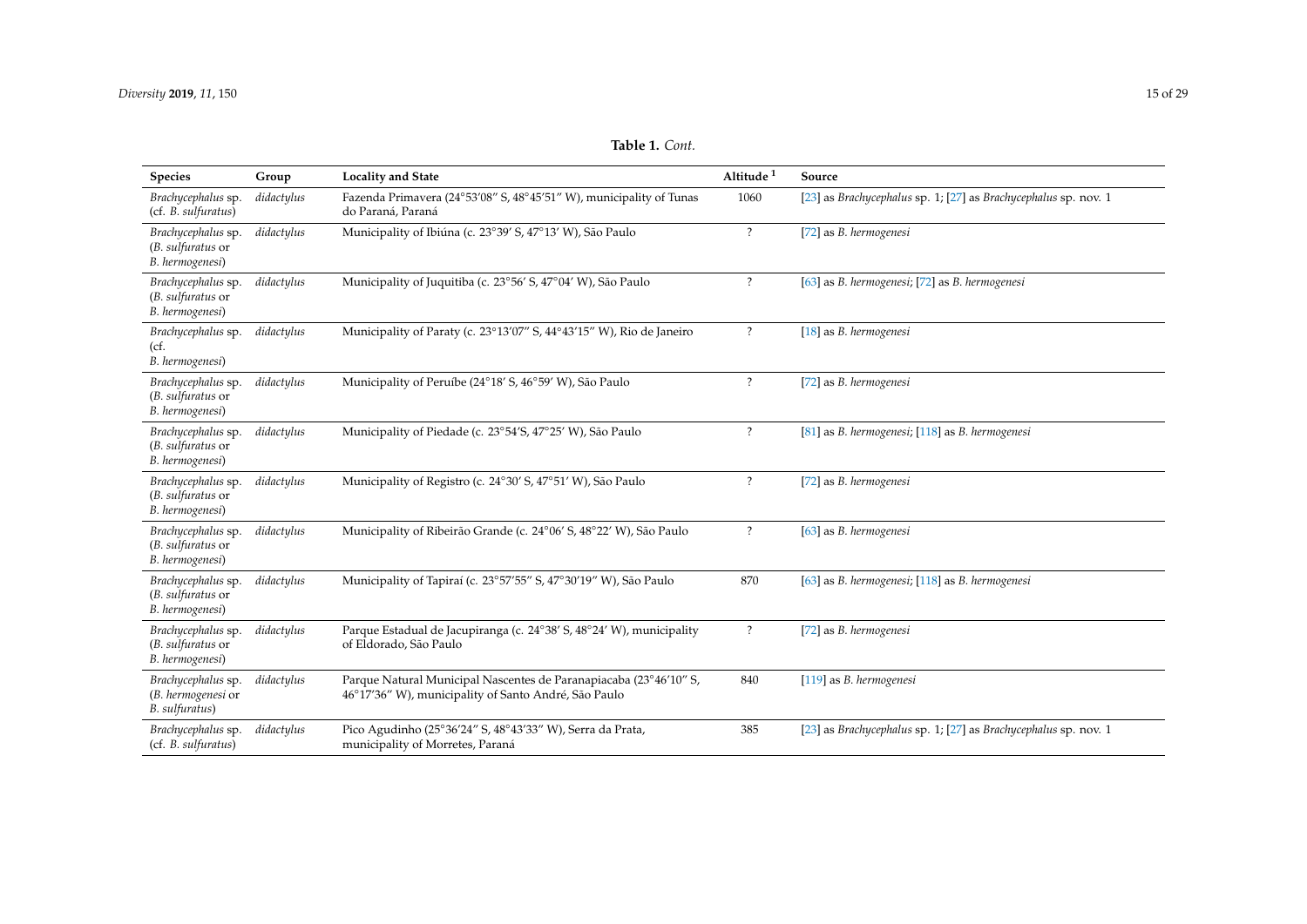| Table 1. Cont. |  |
|----------------|--|
|----------------|--|

<span id="page-15-1"></span><span id="page-15-0"></span>

| <b>Species</b>                                                     | Group      | <b>Locality and State</b>                                                                                                                            | Altitude <sup>1</sup> | Source                                                                                                                                            |  |  |  |  |
|--------------------------------------------------------------------|------------|------------------------------------------------------------------------------------------------------------------------------------------------------|-----------------------|---------------------------------------------------------------------------------------------------------------------------------------------------|--|--|--|--|
| Brachycephalus sp.<br>(B. sulfuratus or<br>B. hermogenesi)         | didactylus | Reserva Betary (24°33'08" S, 48°40'49" W), municipality of Iporanga,<br>São Paulo                                                                    | 190                   | This study                                                                                                                                        |  |  |  |  |
| Brachycephalus sp.<br>(B. hermogenesi or<br>B. sulfuratus)         | didactylus | Reserva Biológica do Alto da Serra de Paranapiacaba (23°46'40" S,<br>46°18'45" W), municipality of Santo André, São Paulo                            | 800-850               | [23] as B. hermogenesi; $[63]$ as B. hermogenesi; $[119]$ as B. hermogenesi                                                                       |  |  |  |  |
| Brachycephalus sp.<br>( <i>B. sulfuratus</i> or<br>B. hermogenesi) | didactylus | Reserva Florestal de Morro Grande (23°42'08" S, 46°58'22" W),<br>municipality of Cotia, São Paulo                                                    | 990?                  | [23] as B. hermogenesi, [63] as B. hermogenesi; [72] as B. hermogenesi;<br>[94] as $B.$ hermogenesi                                               |  |  |  |  |
| Brachycephalus sp.<br>(cf. B. sulfuratus)                          | didactylus | Sítio Ananias (25°47'08" S, 48°43'03" W), municipality of Guaratuba,<br>Paraná                                                                       | 25                    | [23] as Brachycephalus sp. 1; [27] as Brachycephalus sp. nov. 1                                                                                   |  |  |  |  |
| Brachycephalus<br>sp.                                              | ephippium  | Paranapiacaba (23°46'30" S, 46°17'57" W), municipality of Santo<br>André, São Paulo                                                                  | 825                   | [27] as Brachycephalus sp. 1; $[66]$ as B. ephippiumsi                                                                                            |  |  |  |  |
| Brachycephalus<br>sp.                                              | ephippium  | Parque Natural Municipal Nascentes de Paranapiacaba (23°46'10" S,<br>46°17'36" W), municipality of Santo André, São Paulo                            | 800-1164?             | [120] as <i>Brachycephalus</i> sp.                                                                                                                |  |  |  |  |
| Brachycephalus<br>sp.                                              | ephippium  | Penísula do Bororé (23°47'11" S, 46°38'45" W), Represa Billings,<br>Grajaú District, municipality of São Paulo, São Paulo                            | 780                   | [27] as Brachycephalus nodoterga; [99] as another species than B.<br>nodoterga of [27]                                                            |  |  |  |  |
| Brachycephalus<br>sp.                                              | ephippium  | Reserva Biológica do Alto da Serra de Paranapiacaba (23°46'40" S,<br>46°18'45" W), municipality of Santo André, São Paulo                            | 800                   | [27] as Brachycephalus sp. 1                                                                                                                      |  |  |  |  |
| Brachycephalus<br>sp.                                              | ephippium  | Theodoro de Oliveira (first position: 22°22'11" S, 42°33'25" W),<br>Parque Estadual dos Três Picos, municipality of Nova Friburgo, Rio<br>de Janeiro | 1100-1200             | [67] as Brachycephalus sp.; [95] as Brachycephalus sp. nov.                                                                                       |  |  |  |  |
| Brachycephalus<br>sp.                                              | pernix     | Pedra Branca do Araraquara (25°56'00" S, 48°52'50" W), Serra do<br>Araraquara, municipality of Guaratuba, Paraná                                     | 1000                  | [23] as Brachycephalus sp. 5                                                                                                                      |  |  |  |  |
| Brachycephalus<br>sp.                                              | pernix     | Pico Paraná (25°15'10" S, 48°48'32" W), Serra dos Órgãos,<br>municipality of Antonina, Paraná                                                        | 1880                  | This study                                                                                                                                        |  |  |  |  |
| Brachycephalus<br>sp.                                              | pernix     | Serra Canasvieiras (25°36'58" S, 48°46'59" W), boundary of the<br>municipalities of Guaratuba and Morretes, Paraná                                   | 1080                  | [23] as Brachycephalus sp. 5; [25] as B. sp. Canasvieiras; [28] as not<br>identified; [73] without species identification                         |  |  |  |  |
| Brachycephalus<br>sp.                                              | pernix     | Tupipiá (25°15'13" S, 48°48'20" W), Serra dos Órgãos, municipality of<br>Antonina, Paraná                                                            | 1560                  | This study, $[27]$ as <i>B. brunneus</i> ; $[28]$ as <i>B. brunneus</i> ; $[29]$ as <i>B.</i> sp.<br>Tupipiá, [73] without species identification |  |  |  |  |
| Brachycephalus sp. ?<br>(cf. B. darkside<br>juvenile)              |            | Parque Estadual da Serra do Brigadeiro (cf. 20°43'16" S, 42°29'05"<br>W), municipality of Araponga, Minas Gerais                                     | 1330?                 | [ $85$ ] as Brachycephalus cf. didactylus                                                                                                         |  |  |  |  |

<sup>1</sup> Data with "?" were not available in literature.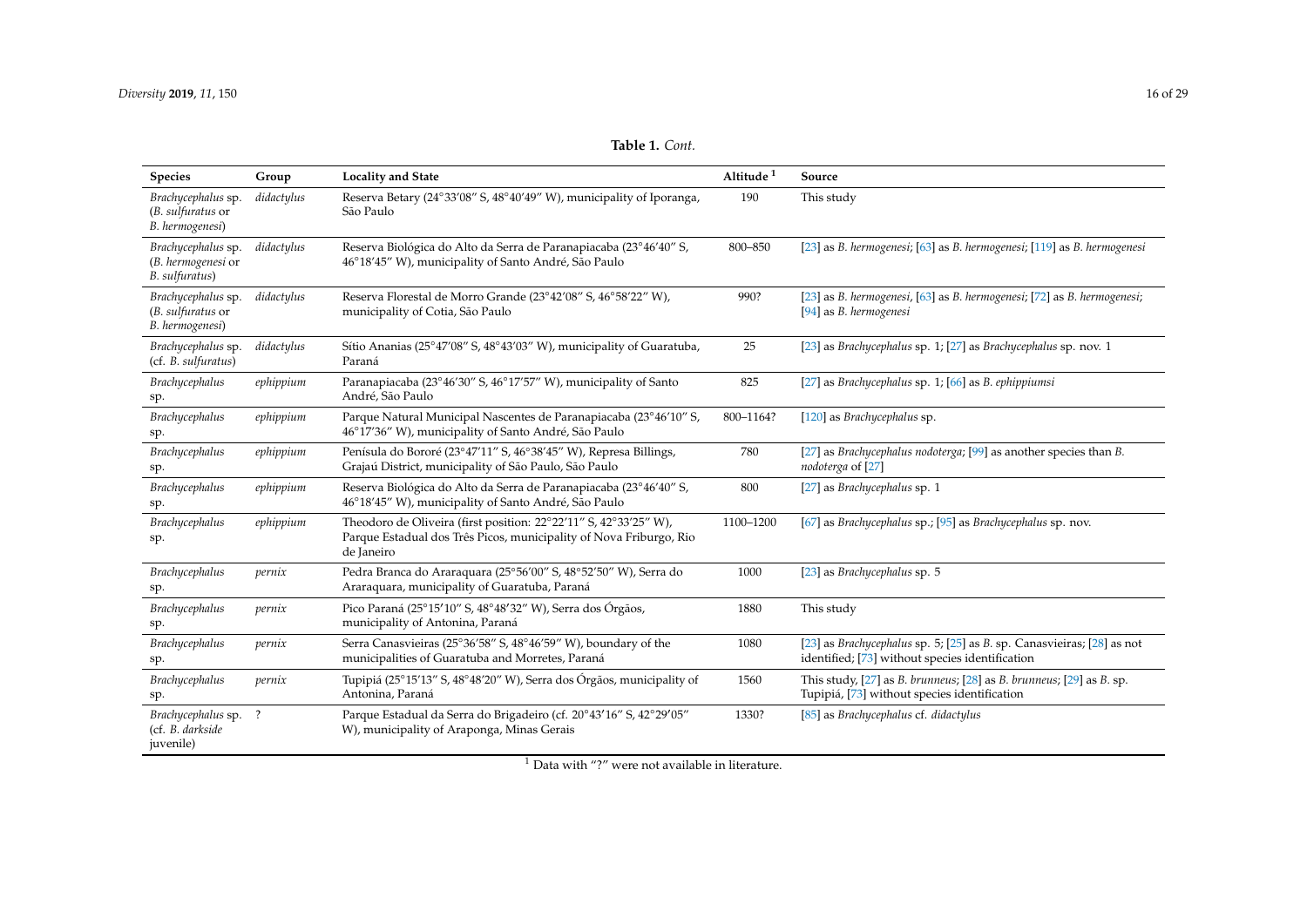The main threat to the species of *Brachycephalus* is deforestation, affecting not only their EO but also other aspects of their biology, such as population size and individual health. Indeed, deforestation affects 20 species. Other species are under threat due to their small EO. Forests within EOs were converted into agricultural areas (e.g., for coffee and palm plantations - *Archontophoenix alexandrae* H. Wendl. & Drude), tree monocultures (*Pinus* spp. and *Eucalyptus* spp.), urban areas and, more frequently, pastures. Some species also have part of their EO flooded by dams (e.g., *B. nodoterga*) or affected by landslides (e.g., *B. izecksohni*). Fire, edge effects, timber harvest, grazing, and the invasion of exotic plants are impacts that reduce the quality of EO. For instance, deforestation and loss of habitat quality are important threats to *B. mariaeterezae*, whose type locality suffers from fire, grazing, and timber harvests. Fire and grazing substantially affect the quality of forests, even the cloud forests of *B. quiririensis. The estimated population sizes were above those used in the IUCN criteria and therefore* were not useful to rank the studied species regarding their conservation status.

The conservation status of all described species (Figure 2, Table 2) were determined. Twenty-one The conservation status of all described species (Figu[re](#page-16-0) 2, Ta[ble](#page-18-0) 2) were determined. Twentyspecies (58.3% of all species) were classified as at risk of extinction: six as CR (28.6%), five as Endangered (EN; 23.8%), and 10 as Vulnerable (VU; 47.6%). Five species (13.9% of all species) were classified as non-threatened  $(= LC)$  and the remaining ten species  $(27.8%)$  as DD. The reduced EO (criteria B1) contributes to the ranking status of the conservation of 16 species associated with the number of locations (criteria B1a; 16 species), threats that reduce the area of EO (criteria B1b(i); 16 species), and quality of the area of EO (B1b(iii); 16 speci[es;](#page-18-0) Table 2). B2 criteria were adopted for eight species (Table 2). For the B2 criteria, the number of location[s](#page-18-0) (criteria B2a; eight species) and the threats that reduced the AO area (criteria B2b(ii); eight species) and quality (criteria B2b(iii); eight species) were also considered. Only one additional criterion (D2) for five species with less than 2000 ha of AO was used, and no threat could be assessed for this AO.

<span id="page-16-0"></span>

Figure 2. Status of conservation for the 36 species of *Brachycephalus* proposed in this study according to the IUCN [\[48\]](#page-24-4) criteria and categories proposed by IUCN [\[31–](#page-23-8)[41\]](#page-23-9). Abbreviation:  $CR = Critically$ Endangered; EN = Endangered; VU = Vulnerable; LC = Least Concern; DD = Data Deficient. Endangered; EN = Endangered; VU = Vulnerable; LC = Least Concern; DD = Data Deficient.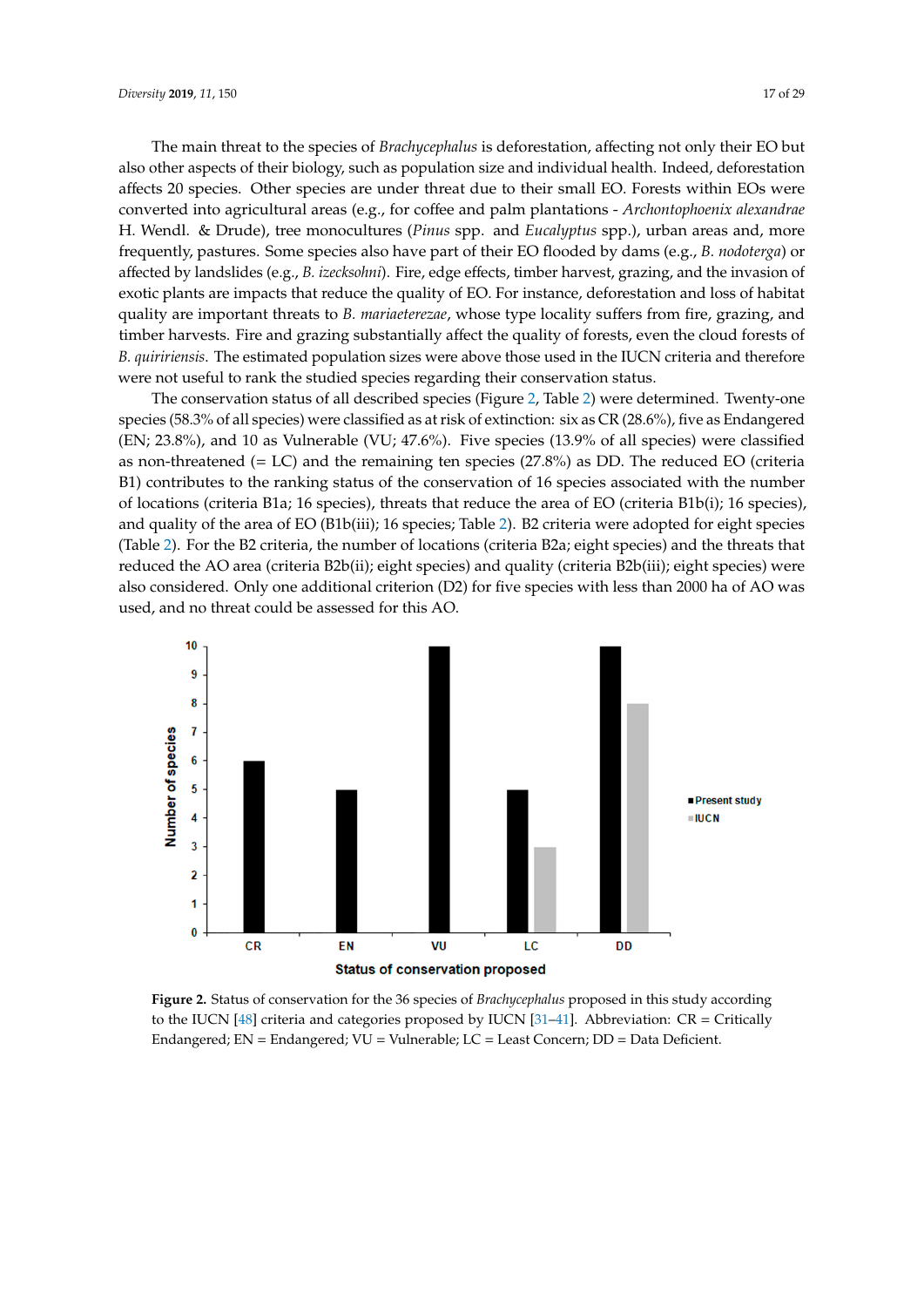| Species <sup>1</sup>    | Localities <sup>1</sup>        | <b>Altitudinal Range</b><br>(m a.s.l.) $^{1,2}$ | Evaluation of EO (ha)            |                          | <b>Flow Chart</b>    | Population             |                            | Conservation Status-Criteria |                          |                                     |                                   |
|-------------------------|--------------------------------|-------------------------------------------------|----------------------------------|--------------------------|----------------------|------------------------|----------------------------|------------------------------|--------------------------|-------------------------------------|-----------------------------------|
|                         |                                |                                                 | Previous <sup>2</sup>            | This Study <sup>2</sup>  | Pathway <sup>3</sup> | Locations <sup>2</sup> | Individuals <sup>2,3</sup> | <b>IUCN</b>                  | <b>MMA</b>               | Others                              | This Study                        |
|                         |                                |                                                 |                                  |                          | B. didactylus group  |                        |                            |                              |                          |                                     |                                   |
| B. didactylus           | 8                              | 35-1110                                         | $\equiv$                         | 702,983.4                | 5                    | $\overline{4}$         | 79,655,049                 | LC[41]                       | $\overline{\phantom{0}}$ | $\qquad \qquad -$                   | VU - B1ab(i,iii)                  |
| B. hermogenesi          | 11                             | $0 - 1090$                                      | 567,589.9 [23]                   | 143,325.0                | 5                    | $\overline{1}$         | ?                          | LC [33]                      |                          | $\overline{\phantom{0}}$            | VU - B1ab(i,iii)                  |
| B. pulex                | $\mathbf{1}$                   | 800-930                                         | 488.2 [23]                       | 482.3                    | $\mathbf{1}$         | $\mathbf{1}$           | $\overline{\phantom{a}}$   | $\hspace{0.05cm}$            |                          |                                     | $VU - D2$                         |
| <b>B.</b> sulfuratus    | 26                             | $40 - 1205$                                     | 778,458.4 [23]                   | 3,021,786.1              | 5                    | $\overline{1}$         | 302,178,610                | $\qquad \qquad -$            | $\overline{\phantom{0}}$ |                                     | LC                                |
|                         |                                |                                                 |                                  |                          | B. ephippiumsi group |                        |                            |                              |                          |                                     |                                   |
| B. alipioi              | 3                              | 1070-1100                                       | 38,950.0 [47],<br>27,930.0 [43]  | 1,706.1                  | 3                    | <sup>1</sup>           | $\overline{?}$             | DD [35]                      | NT [43]                  | $\overline{\phantom{0}}$            | $CR - B1ab(i,iii)$                |
| B. bufonoides           | 1                              | $\overline{?}$                                  |                                  |                          | $\overline{4}$       | $\overline{\cdot}$     |                            |                              |                          |                                     | DD                                |
| B. crispus              | $\mathbf{1}$                   | 800-1190                                        | $\overline{\cdot}$               | $\overline{\phantom{a}}$ | $\overline{2}$       | $\mathbf{1}$           | $\overline{\phantom{a}}$   | $\overline{\phantom{0}}$     |                          | $\overline{\phantom{0}}$            | <b>DD</b>                         |
| B. darkside             | $\overline{2}$                 | 1265-1500                                       | $\overline{\phantom{0}}$         | 5,700.8                  | $\mathbf{1}$         | $\mathbf{1}$           | $\overline{\phantom{a}}$   | $\equiv$                     |                          | $\overline{\phantom{0}}$            | CR - B1ab(i,iii)                  |
| B. ephippiumsi          | 31                             | 200-1250                                        | $\overline{\cdot}$               | 1,792,535.1              | 5                    | 6                      | 13,336,461                 | LC [38]                      |                          | $\overline{\phantom{m}}$            | VU - B1ab(i,iii)                  |
| B. garbeanus            | 7                              | 1130-1900                                       | 12,268.0 [23]                    | 6,426.5                  | 5                    | 2                      | $\overline{\mathcal{L}}$   | ÷.                           |                          | $\overline{\phantom{m}}$            | $EN -$<br>B1ab(i,iii)+2ab(ii,iii) |
| B. guarani              | $\mathbf{1}$                   | 500-900                                         | $\overline{\mathcal{E}}$         | $\overline{\phantom{a}}$ | $\sqrt{2}$           | $\mathbf{1}$           | $\overline{\phantom{a}}$   | $\overline{\phantom{0}}$     |                          |                                     | DD                                |
| B. margaritatus         | 6                              | 600-980                                         | 18,272.9 [23]                    | 10,710.5                 | 5                    | $\overline{2}$         | $\overline{\phantom{a}}$   |                              |                          | $\overline{\phantom{m}}$            | $EN - B1ab(i,iii)$                |
| B. nodoterga            | 5                              | 700-900                                         | 9,690.0 [47],<br>108,280.0 [42]  | 28.458.1                 | 5                    | 3                      | $\overline{?}$             | DD [31]                      | DD[42]                   | $\overline{\phantom{0}}$            | VU - B1ab(i,iii)                  |
| B. pitanga              | $\overline{4}$                 | 900-1140                                        | 2,377.1 [23]                     | 2,245.1                  | 5                    | 1                      | 29,157,136                 | $\overline{\phantom{0}}$     |                          |                                     | LC                                |
| B. toby                 | $\mathbf{1}$                   | 750-1060                                        | $\overline{?}$                   | $\overline{?}$           | $\overline{2}$       | $\overline{1}$         | $\overline{\phantom{a}}$   | $\overline{\phantom{0}}$     |                          |                                     | <b>DD</b>                         |
| B. vertebralis          | $\overline{2}$                 | 760-1110                                        | 161,990.0 [47],<br>18,580.0 [44] | $\overline{?}$           | 2                    | $\overline{2}$         | $\overline{?}$             | DD [37]                      | <b>DD</b> [44]           | $\overline{\phantom{m}}$            | DD                                |
|                         |                                |                                                 |                                  |                          | B. pernix group      |                        |                            |                              |                          |                                     |                                   |
| B. actaeus              | 7                              | $20 - 530$                                      | $\qquad \qquad -$                | 15,841.6                 | 6                    | $\overline{2}$         | $\overline{\cdot}$         |                              |                          |                                     | $EN -$                            |
| B. albolineatus         |                                | 500-835                                         | 34.4 [74]                        | 2,784.4                  | 5                    |                        | 1,076,087                  |                              |                          |                                     | B1ab(i,iii)+2ab(ii,iii)           |
| B. auroguttatus         | $\overline{4}$<br>$\mathbf{1}$ | 1070-1100                                       | $\overline{\phantom{0}}$         | $\overline{?}$           | 3                    | 12<br><sup>1</sup>     |                            |                              |                          | DD [74]<br>$\overline{\phantom{m}}$ | VU - B1ab(i,iii)<br>DD            |
|                         |                                |                                                 |                                  |                          |                      |                        |                            |                              |                          |                                     | $CR -$                            |
| B. boticario            | $\mathbf{1}$                   | 685-795                                         | 11.1 [23]                        | 38.8                     | $\mathbf{1}$         | 1                      | $\overline{?}$             |                              |                          | $\overline{\phantom{m}}$            | B1ab(i,iii)+2ab(ii,iii)           |
| B. brunneus             | 6                              | 1095-1770                                       | 1,100.0 [47], 5,687.1<br>$[23]$  | 5,385.6                  | 6                    | $\overline{2}$         | $\overline{?}$             | DD [39]                      |                          | $\hspace{0.05cm}$                   | LC                                |
| B. coloratus            | $\mathbf{1}$                   | 1145-1230                                       | $\overline{\phantom{0}}$         | 37.4                     | 1                    | 1                      |                            |                              |                          | DD[50]                              | $VU - D2$                         |
| B. curupira             | 3                              | 1095-1320                                       | 2,211.54 [23]                    | 4,751.4                  | 6                    | $\overline{2}$         | 21,117,312                 | $\qquad \qquad -$            |                          | DD[50]                              | LC                                |
| B. ferruginus           | 1                              | 965-1,470                                       | 38,950.0 [47],<br>5,475.5 [23]   | 5,994.3                  | $\mathbf{1}$         | 1                      | $\overline{?}$             | DD [34]                      |                          | $\overline{\phantom{m}}$            | LC                                |
| <b>B.</b> fuscolineatus | $\overline{2}$                 | 525-790                                         | 23.63 [23], 23.8 [24]            | 23.8                     | $\mathbf{1}$         | $\overline{2}$         | 119,000                    | $\overline{\phantom{a}}$     |                          |                                     | $CR -$<br>B1ab(i,iii)+2ab(ii,iii) |
| B. izecksohni           |                                |                                                 | 1,100.0 [47], 350.4              | 378.3                    |                      |                        |                            |                              |                          |                                     | $VU - D2$                         |
|                         | 1                              | 980-1340                                        | $[23]$                           |                          | $\mathbf{1}$         | 1                      | $\overline{?}$             | DD [40]                      |                          | $\overline{\phantom{0}}$            |                                   |
| B. leopardus            | $\overline{2}$                 | 1340-1645                                       | 176.7 [23]                       | 363.1                    | 1                    | 3                      | $\overline{?}$             | $\overline{\phantom{a}}$     |                          |                                     | $EN -$<br>B1ab(i,iii)+2ab(ii,iii) |

Table 2. Status of conservation of identified species of *Brachycephalus* according to IUCN [\[48\]](#page-24-16). Abbreviations: EO = extent of occurrence (see text for details); MMA = Ministério do Meio Ambiente (Brazil).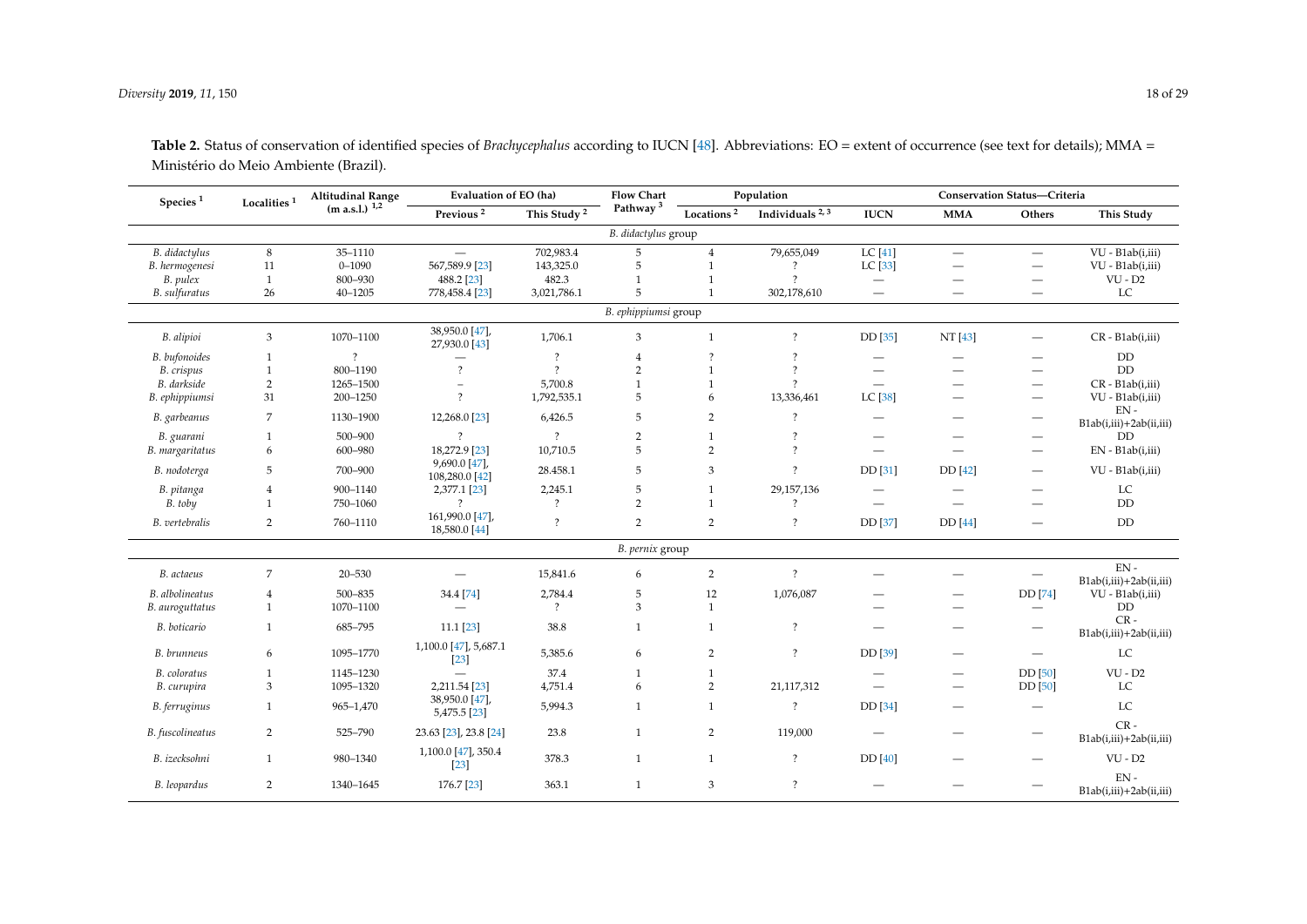| Species <sup>1</sup>  | Localities <sup>1</sup> | <b>Altitudinal Range</b><br>(m a.s.l.) $1,2$ | Evaluation of EO (ha)                      |                         | <b>Flow Chart</b>    | Population             |                   | Conservation Status-Criteria |                                        |         |                                   |
|-----------------------|-------------------------|----------------------------------------------|--------------------------------------------|-------------------------|----------------------|------------------------|-------------------|------------------------------|----------------------------------------|---------|-----------------------------------|
|                       |                         |                                              | Previous <sup>2</sup>                      | This Study <sup>2</sup> | Pathway <sup>3</sup> | Locations <sup>2</sup> | Individuals $2,3$ | <b>IUCN</b>                  | <b>MMA</b>                             | Others  | This Study                        |
| B. mariaeterezae      |                         | 1265-1270                                    |                                            | $\mathcal{D}$           | 3                    |                        | $\sim$            |                              |                                        |         | <b>DD</b>                         |
| B. mirissimus         |                         | 470-540                                      | 56.8 [25]                                  | 56.8                    |                      |                        | 78,344            |                              | —                                      | CR [25] | $CR -$<br>B1ab(i,iii)+2ab(ii,iii) |
| B. olivaceus          | 4                       | 650-985                                      | 12,531.6 [23]                              | 18,850.1                | 5                    | $\overline{2}$         | $\sim$            |                              |                                        |         | $EN -$<br>B1ab(i,iii)+2ab(ii,iii) |
| B. pernix             |                         | 1135-1405                                    | 1,950.0 [47], 432.1<br>$[23]$ , 400 $[45]$ | 389.4                   |                      |                        | $\mathcal{L}$     | DD [32]                      | $CR -$<br>B1ab(iii)+2ab(iii)<br>$[45]$ |         | VU - D2                           |
| B. pombali            | 2                       | 845-1300                                     | 31,300.0 [47]                              | $\mathcal{D}$           | $\overline{2}$       |                        | $\sim$            | DD [36]                      |                                        |         | <b>DD</b>                         |
| <b>B.quiririensis</b> | 2                       | 1240-1380                                    | 1339.0 [23]                                | 629.0                   |                      |                        |                   |                              |                                        | —       | $CR -$<br>B1ab(i,iii)+2ab(ii,iii) |
| B. tridactylus        |                         | 805-910                                      | 41.4 [23]                                  | 41.4                    |                      |                        |                   |                              |                                        |         | $VU - D2$                         |
| B. verrucosus         |                         | 455-945                                      | $\hspace{0.05cm}$                          | n                       |                      |                        |                   |                              |                                        |         | DD                                |
| Incertae sedis        |                         |                                              |                                            |                         |                      |                        |                   |                              |                                        |         |                                   |
| B. atelopoide         |                         |                                              |                                            | n                       | 4                    |                        |                   |                              |                                        |         | DD                                |

**Table 2.** *Cont.*

<span id="page-18-0"></span><sup>1</sup> According Table [1.](#page-3-1)<sup>2</sup> Data with "?" could not be estimate because of lack of information in literature. <sup>3</sup> According Figure 1.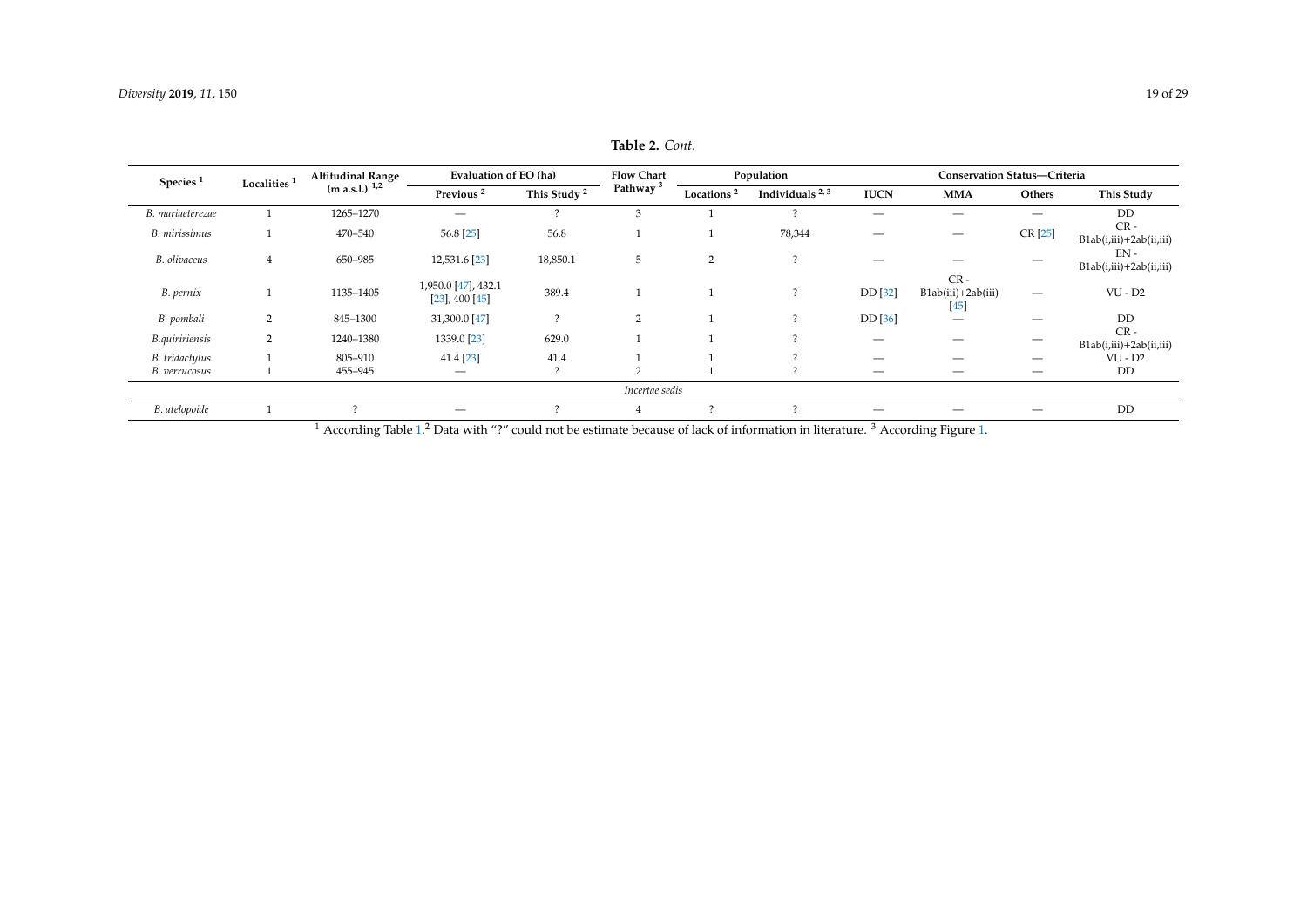#### **4. Discussion**

Based on the assessments, the number of endangered species of *Brachycephalus* should increase from one to 21 (Table [2\)](#page-18-0). This is a significant shift and poses the question regarding why only one species had been formally recognized as threatened until now (Table [2\)](#page-18-0). There are two possible reasons: (1) a delay due to the fact that many species have only been recently described and (2) a resistance based on current policies of the MMA to change a species conservation status in a short period of time (see below). Twenty-two species have been described in the last 10 years, 14 of which are only known from their type locality, and there is a natural tendency to expect them to be more widely distributed; however, studies in recent years have been gradually revealing new species rather than new records of known species, and new records of already described species have not substantially altered their geographical distributions (e.g., [\[24](#page-23-1)[,29](#page-23-6)[,76](#page-25-21)[,99\]](#page-26-20)). For example, a new locality record for *B. fuscolineatus* published after its description increased its EO by just 0.19 ha [\[24\]](#page-23-1), and this species still has the smallest estimated EO for any *Brachycephalus* species (Table [2\)](#page-18-0). Two new records of *B. curupira* (Table [1,](#page-15-0) [\[29\]](#page-23-6)) double its EO, which remains small (= 4751.4 ha; Table [2\)](#page-18-0). A new record of *B. albolineatus* published after its description [\[76\]](#page-25-21) and two new localities included in Table [1](#page-15-0) substantially extend its EO, but as in the case of *B. curupira*, this remains small (= 2784.4 ha; Table [2\)](#page-18-0). A new record for *B. nodoterga* [\[99\]](#page-26-20) did not change the EO of the species because it is located within its EO polygon. *Brachycephalus* was not found in 13 localities from southern São Paulo to northeastern Santa Catarina with an altitude comparable to other localities where *Brachycephalus* populations were present. Overall, the reduced geographical distributions of *Brachycephalus* is the rule for the montane species of the genus, i.e., the *B. ephippiumsi* and *B. pernix* groups [\[23\]](#page-23-0). *Brachycephalus ephippium* is the only exception of a montane species group with a large EO, but it is expected that some, if not all, populations may be identified as distinct species in future studies [\[23\]](#page-23-0).

With respect to the resistance to incorporate drastic changes into the official number of endangered *Brachycephalus* species, this proposal is warranted despite the current policy of the MMA indicated. The MMA joined several international agreements that set targets for the conservation of the country's threatened biodiversity, and these efforts have been implemented in the successful execution of National Action Plans for the Conservation of Brazilian Endangered Species (Planos de Ação Nacional - PANs). The national scientific community and the MMA have been working together to list threats and conservation actions to all threatened species of the country and to review and to monitor these actions annually. This is possibly the reason that the MMA tended to prefer moving forward with conservation strategies of species that are already listed as threatened rather than revising the list. The effort to prioritize conservation initiatives prior to substantial updates to the list of endangered species is recognized, but the need for MMA to revise the list and to recognize the species listed in this article as threatened is also acknowledged given that they are not yet legally protected.

The most prevalent threat to *Brachycephalus* is deforestation, much of which is no longer done with heavy machinery and chainsaws. Recently, deforestation in the Atlantic Rainforest has become more subtle and involves the selective removal of trees and shrubs, particularly through inconspicuous strategies, such as bark girdling, which leads to the opening of the canopy and an increased tendency for wind to knock down additional trees. These actions are deliberately conducted a few meters into the forest edge to avoid detection by environmental inspectors. This type of deforestation has been carried out at an alarming rate in Paraná and in the northeast of Santa Catarina for at least 25 years to cultivate bananas, and more recently, to cultivate palm trees (*Archontophoenix alexandrae*). Deforestation for agricultural activities could also result in soil contamination, affecting species that depend on specific microhabitats and that have permeable skin [\[121\]](#page-28-0). Finally, deforestation could exacerbate edge effects, altering microhabitats and microclimatic conditions, which changes sunlight exposure, soil moisture, and plant species composition in the edges [\[15\]](#page-22-13). Indeed, *B. fuscolineatus* was not encountered in forest edges but only in more nuclear vegetation [\[24\]](#page-23-1).

Deforestation in lowlands can lead to a decrease in the altitudinal distribution of cloud forests [\[122\]](#page-28-1), potentially shifting the distributions of montane species of *Brachycephalus* to higher altitudes. This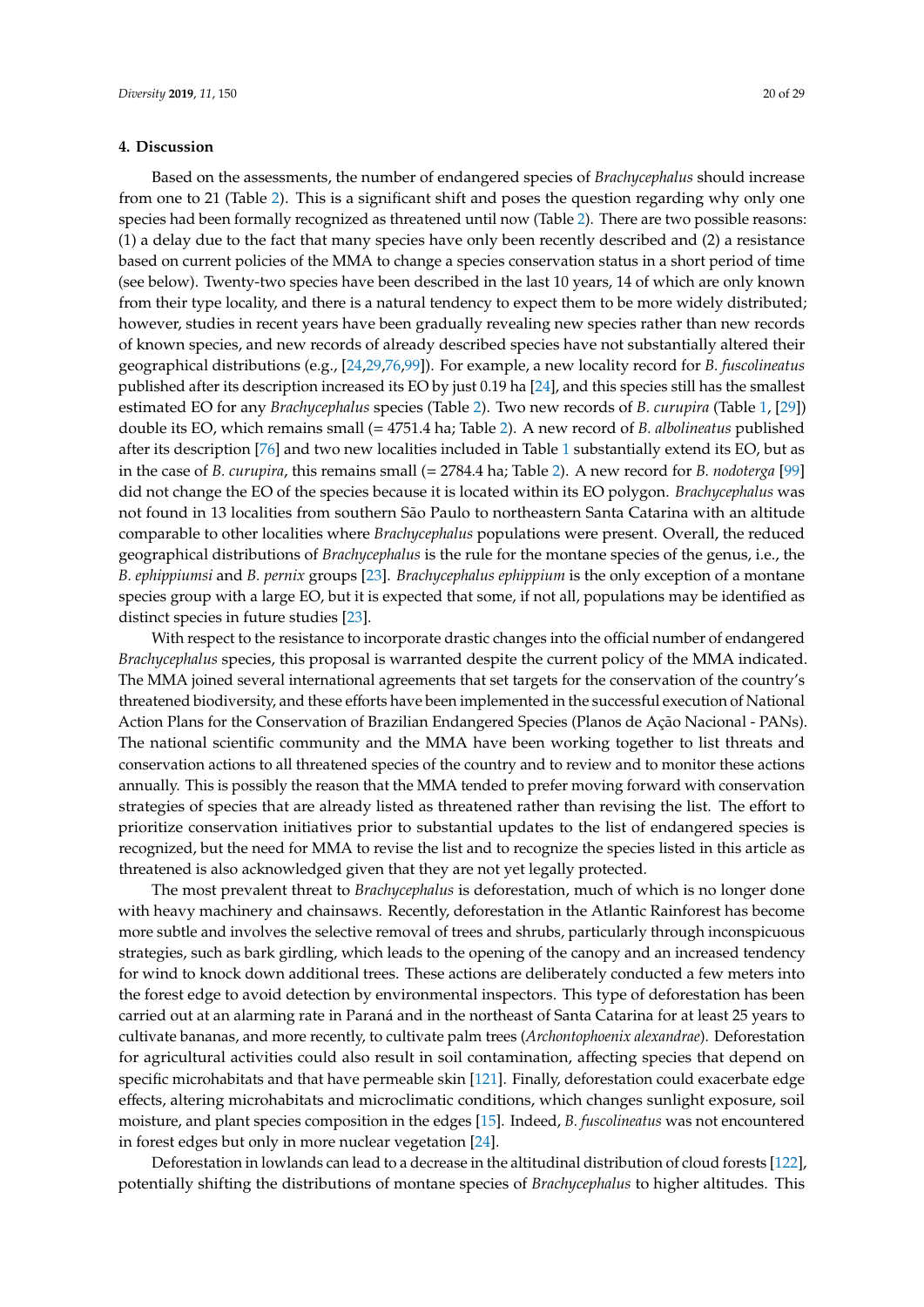possibility of altitudinal species displacement could also be driven by climate change [\[23\]](#page-23-0). In tropical forests, temperatures can vary from 0.4  $\degree$ C to 0.7  $\degree$ C per 100 m altitude variation [\[123\]](#page-28-2). The thermal variation in the altitudinal gradient in a site with the occurrence of *Brachycephalus* (*B. pernix*) was determined as 0.56 °C of the reduction every 100 m of altitude [\[124\]](#page-28-3). A difference in the precipitation levels at this site was also evaluated, with an increase of 40 mm in mean annual precipitation every 100 m at elevation [\[124\]](#page-28-3). Studies on litter anurans of the Atlantic Rainforest, including *Brachycephalus*, have shown that population densities are particularly affected by air humidity, air temperature, and altitude [\[52](#page-24-14)[,55](#page-24-22)[,78,](#page-25-22)[90\]](#page-26-21). This climatic dependence and its relationship with the altitude gradient raises concerns for the long-term conservation of *Brachycephalus* species that occur in mountains with a restricted altitudinal amplitude.

Lowering the category of threat for *B. pernix* from CR [\[45\]](#page-24-1) to VU (Table [2\)](#page-18-0) is proposed. The effects of trampling and timber harvests by tourists in the type locality of the species are likely to be minor, which is entirely distributed within a protected area (Parque Estadual Serra da Baitaca; Table S1). There is a threat of fire in part of the EO of the species, but the vegetation cover is regenerating well in this area after many years of management by volunteer mountaineers, reducing fire susceptibility.

It is recognized that there is some level of subjectivity to apply EO and the number of locations of threatened species. This is because each parameter shows some overlap between EN and VU categories. *Brachycephalus hermogenesi* and *B. nodoterga* fit the EN category, but both are recommended to be considered for the VU category because part of their EO is in protected areas (Table S1).

The presence of threatened *Brachycephalus* in protected areas is a useful tool to rank the species for which conservation actions are more urgent. In Table S1, 10 species without records in protected areas are recognized with three classified as CR (*B. boticario*, *B. mirissimus*, and *B. quiririensis*), two as EN (*B. actaeus* and *B. leopardus*), one as VU (*B. albolineatus*), and four as DD (*B. atelopoide*, *B. auroguttatus*, *B. bufonoides*, *B. leopardus*, and *B. verrucosus*). There are no known living populations of two species (*B. atelopoide* and *B. bufonoides*). The remaining eight species belonging to the *B. pernix* group occur in southern Paraná (*B. leopardus*) and Santa Catarina (*B. actaeus*, *B. albolineatus*, *B. auroguttatus*, *B. boticario*, *B. mirissimus*, *B. quiririensis*, and *B. verrucosus*). Also, it is argued that DD species need special attention to direct further studies to complete adequate assessments of their conservation status as soon as possible.

Santa Catarina stands out as the state in which emergency conservation actions should converge. Creating protected areas is an important way to protect species, however, the conservation of the top three priority species would require the creation of three new protected areas. A protected area for the CR *B. quiririensis* could already house other species of *Brachycephalus* that are not in any reserve, namely *B. leopardus* (EN) and *B. auroguttatus* (DD). Nonetheless, to be effective, a protected area would first require the expropriation of the land in addition to management actions aimed at recovering forest quality. Given that there are dozens of protected areas waiting for expropriation, this path to conservation does not seem likely at the moment. Private protected areas are an alternative (e.g., Reserva Particular do Patrimônio Natural—RPPN), and some of them already protect two species of *Brachycephalus* (*B. mariaeterezae* and *B. tridactylus*; Table [1](#page-15-0) and Table S1). This is the most stable category of protected areas in Brazil and cannot be undone; however, one aspect that does not stimulate the creation of more private protected areas is the lack of government incentives to private owners, except for exemption from territorial taxes. There is an impediment to transferring public financial resources to private persons, even if they are addressing conservation measures.

The conservation of *Brachycephalus* should also include alternatives to the creation of protected areas. One approach would be to lease land with the occurrence of threatened *Brachycephalus* at a percentage of the regional value of production per hectare of mountainous lands, which would be an incentive for landowners to leave their land intact. This must be governed by a renewable contract. For this strategy to be put into practice, it is vital to attract international resources. It would also be interesting to attract additional resources of the lease value to promote environmental recovery. The management of invasive alien species, both plants and animals, is unfortunately incipient in Brazil due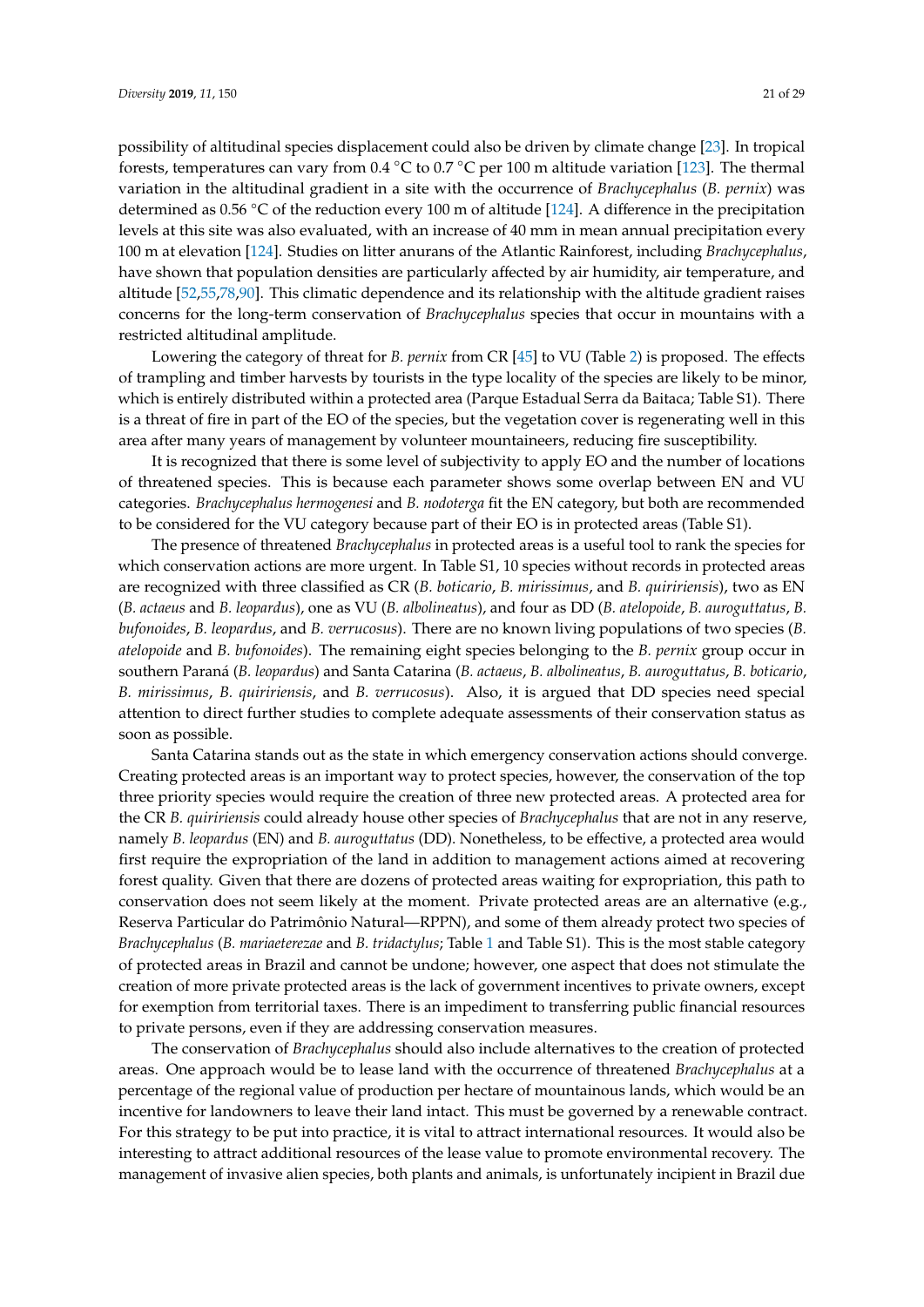to the high involved costs, thus discouraging the proposition of new management projects. The state of Santa Catarina has emphasized its concern with the conservation of microendemic anurans in its region, creating a specific program for this purpose (Portaria Instituto Estadual do Meio Ambiente - IMA N◦ 283/2018 - 19/12/2018). This is an interesting effort that can put actions discussed into practice and can also result in other effective and innovative actions for the conservation of *Brachycephalus* in Santa Catarina. In the long term, successful practices can be replicated in other regions of Brazil.

#### **5. Conclusions**

Advances in knowledge regarding the geographical distribution of the *Brachycephalus* species have confirmed that they are in fact restricted, and this restriction is the reason for classifying 58% of the species of the genus as threatened according to IUCN criteria. Restricted geographical distributions should be considered an attribute of the species of the *Brachycephalus* montane groups. This coincides with the tendency of species with small ranges to be geographically concentrated and disproportionately under the threat of extinction [\[125\]](#page-28-4) as well as with the tendency of newly described species to be more threatened than those described earlier [\[3\]](#page-22-2). With an increased understanding of the nature of most *Brachycephalus* species as microendemic species, international (IUCN) and national (MMA) agencies might be more likely to update their conservation status based on this proposal. Furthermore, Brazil has the highest amphibian richness in the world and the highest description of new species in recent years, but it is one of the countries with the lowest update rates of conservation status [\[3\]](#page-22-2).

Deforestation and loss of habitat quality impact almost all species of *Brachycephalus* (22 species). Species of the genus are locally highly abundant, but they respond in density and geographical distribution to temperature and humidity [\[23,](#page-23-0)[24,](#page-23-1)[27\]](#page-23-4), which vary along the altitudinal gradient [\[122](#page-28-1)[,124\]](#page-28-3). Climate change can influence climatic conditions along the altitudinal gradient, confining the distribution of species even further to higher altitudes in the future.

The common action to protect endangered species in Brazil is to create protected areas. The creation of a new protected area in southern Paraná (Serra do Araçatuba) and adjacent to Santa Catarina (Serra do Quiriri) is proposed, but only because it would protect three species (*B. quiririensis*—CR, *B. leopardus*—EN, and *B. auroguttatus*—DD). In the marshes and grasslands associated with the forest of occurrence of these three *Brachycephalus* species is another endangered frog, *Melanophryniscus biancae*, which is a candidate for EN [\[126](#page-28-5)[,127\]](#page-28-6). One reserve including the distribution of these four species would have about 11,000 ha—6,000 ha of forests, and 5,000 ha of grasslands [\[126\]](#page-28-5)—and would also protect the springs of important rivers, such as the Negro, Cubatão, and Pirabeiraba. The creation of several other protected areas to safeguard the remaining threatened species without occurrence in reserves is impractical in the current Brazilian economic scenario. A program to lease strategic private land for owners to keep them intact with the support of international resources is a possibility for the conservation of the species in the short and medium term.

**Supplementary Materials:** The following are available online at http://[www.mdpi.com](http://www.mdpi.com/1424-2818/11/9/150/s1)/1424-2818/11/9/150/s1, Table S1: Records and distribution of the extent of occurrence (EO) of the species of Brachycephalus in relation to protected areas (PA).

**Author Contributions:** Conceptualization, M.R.B.; methodology, M.R.B.; formal analysis, M.R.B.; investigation, M.R.B.; data curation, M.R.B.; writing—original draft preparation, M.R.B. and L.T.; writing—review and editing, M.R.B., L.T. and M.R.P.

**Funding:** Field researches was partially funded by Fundação Grupo Boticário de Proteção à Natureza (through grants 0895\_20111 and A0010\_2014, conducted by Mater Natura—Instituto de Estudos Ambientais) and National Geographic Society (through the grant EC–50722R-18 to L.T.) L.T. was supported through a grant from CAPES / Reitoria and M.R.P. through a grant from CNPq/MCT (571334/2008–3).

**Acknowledgments:** Luiz F. Ribeiro provided valuable assistance during the field work. We thank two anonymous reviewers for comments on the manuscript.

**Conflicts of Interest:** The authors declare no conflict of interest. The funders had no role in the design of the study, the collection, analyses, or interpretation of data, the writing of the manuscript, or the decision to publish the results.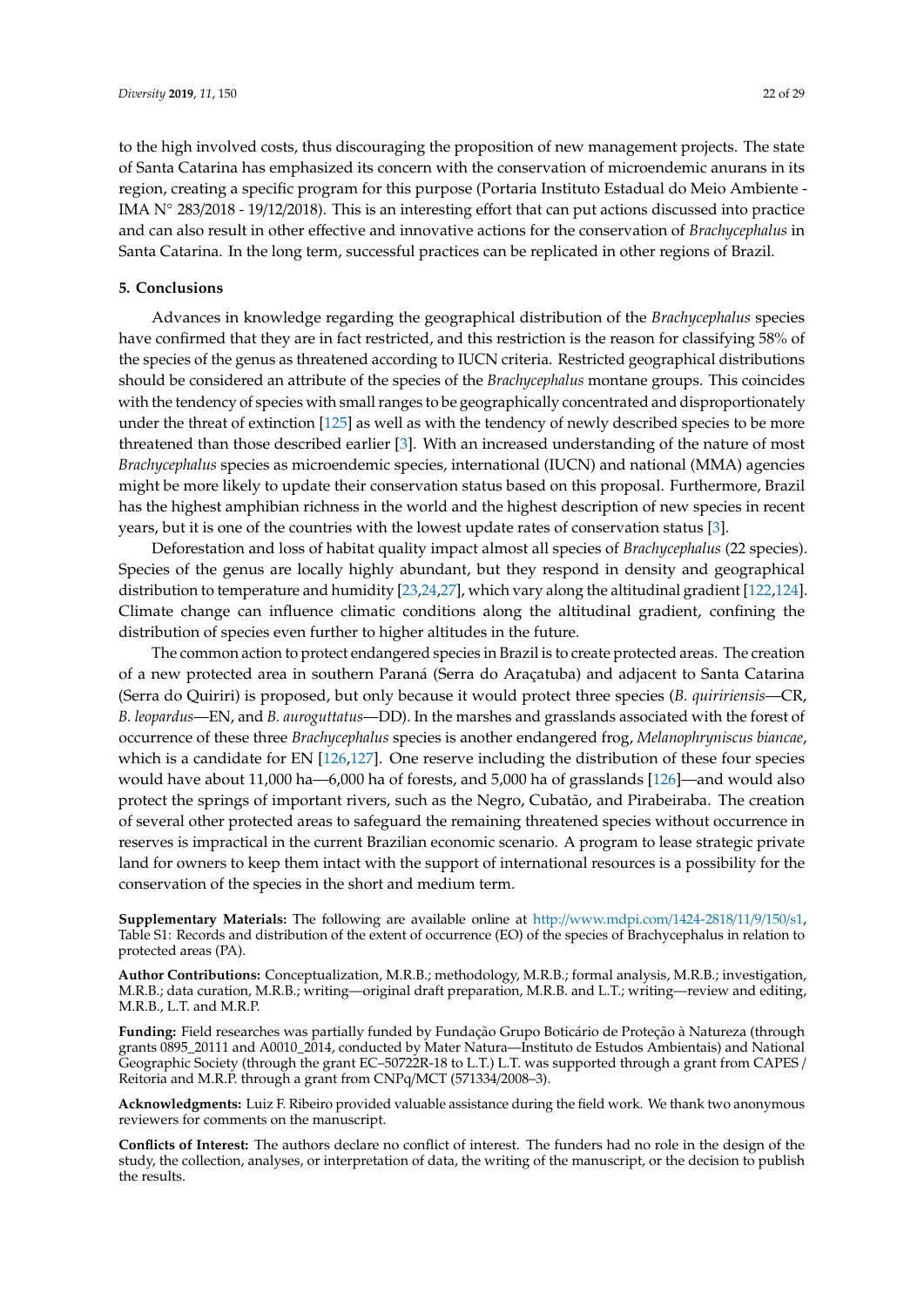#### **References**

- <span id="page-22-0"></span>1. Frost, D.R. Amphibian Species of the World: An Online Reference, Version 6.0. 2019. Available online: http://[research.amnh.org](http://research.amnh.org/herpetology/amphibia/index.html)/herpetology/amphibia/index.html (accessed on 22 June 2019).
- <span id="page-22-1"></span>2. Köhler, K.; Vieites, D.R.; Bonett, R.M.; Garcia, F.H.; Glaw, F.; Steinke, D.; Vences, M. New Amphibians and Global Conservations: A boost in species discoveries in a highly endangered vertebrate group. *BioScience* **2005**, *55*, 693–696. [\[CrossRef\]](http://dx.doi.org/10.1641/0006-3568(2005)055[0693:NAAGCA]2.0.CO;2)
- <span id="page-22-2"></span>3. Tapley, B.; Michaels, C.J.; Gumbs, R.; Böhm, M.; Luedtke, J.; Pearce-Kelly, P.; Rowley, J.J.L. The disparity between species description and conservation assessment: A case study in taxa with high rates of species discovery. *Biol. Conserv.* **2018**, *220*, 209–214. [\[CrossRef\]](http://dx.doi.org/10.1016/j.biocon.2018.01.022)
- <span id="page-22-3"></span>4. Wake, D.B.; Vredenburg, V.T. Are we in the midst of the sixth mass extinction? A view from the world of amphibians. *Proc. Natl. Acad. Sci. USA* **2008**, *105*, 11466–11473. [\[CrossRef\]](http://dx.doi.org/10.1073/pnas.0801921105) [\[PubMed\]](http://www.ncbi.nlm.nih.gov/pubmed/18695221)
- <span id="page-22-4"></span>5. IUCN. The IUCN Red List of Threatened Species. Available online: https://[www.iucnredlist.org](https://www.iucnredlist.org) (accessed on 28 June 2019).
- <span id="page-22-5"></span>6. Stuart, S.; Chanson, J.; Cox, N. Status and trends of amphibian declines and extinctions worldwide. *Science* **2004**, *306*, 1783–1786. [\[CrossRef\]](http://dx.doi.org/10.1126/science.1103538) [\[PubMed\]](http://www.ncbi.nlm.nih.gov/pubmed/15486254)
- <span id="page-22-7"></span>7. Skerrat, L.F.; Berger, L.; Speare, R.; Cashins, S.; McDonald, K.R. Spread of Chytridiomycosis Has Caused the Rapid Global Decline and Extinction of Frogs. *EcoHealth* **2007**, *4*, 126. [\[CrossRef\]](http://dx.doi.org/10.1007/s10393-007-0093-5)
- <span id="page-22-16"></span><span id="page-22-6"></span>8. Stuart, S.N.; Hoffmann, M.; Chanson, J.S.; Cox, N.A.; Berridge, R.J.; Ramani, P.; Young, B.E. *Threatened Amphibians of the World*; Lynx Editions: Barcelona, Spain, 2008; pp. 1–151.
- <span id="page-22-8"></span>9. Lips, K.P.R.; Burrowes, P.A.; Mendelson, J.R., III; Parra-Olea, G. Amphibian declines in Latins America: A synthesis. *Biotropica* **2005**, *37*, 222–226. [\[CrossRef\]](http://dx.doi.org/10.1111/j.1744-7429.2005.00029.x)
- <span id="page-22-18"></span>10. Ruland, F.; Jeschke, J.M. Threat-dependent traits of endangered frogs. *Biol. Conserv.* **2017**, *206*, 310–313. [\[CrossRef\]](http://dx.doi.org/10.1016/j.biocon.2016.11.027)
- <span id="page-22-17"></span><span id="page-22-9"></span>11. Ruggeri, J.; Ribeiro, L.P.; Pontes, M.R.; Toffolo, C.; Candido, M.; Carriero, M.M.; Zanella, N.; Sousa, R.L.M.; Toledo, L.F. First case of wild amphibians infected with *Ranavirus* in Brazil. *J. Wildlife Dis.* **2019**, *55*. Preprint.
- <span id="page-22-10"></span>12. Myers, N.; Mittermeier, R.A.; Mittermeier, C.G.; Fonseca, G.A.B.; Kent, J. Biodiversity hotspots for conservation priorities. *Nature* **2000**, *403*, 853–858. [\[CrossRef\]](http://dx.doi.org/10.1038/35002501) [\[PubMed\]](http://www.ncbi.nlm.nih.gov/pubmed/10706275)
- <span id="page-22-11"></span>13. Dov-Por, F. *Sooretema, the Atlantic Rain Forest of Brazil*; SPB Academic Publishing: The Hague, The Netherlands, 1992; Volume 128.
- <span id="page-22-12"></span>14. MMA. *Mapa de Vegetação Nativa na Área de Aplicação da Lei no. 11.428*/*2006—Lei da Mata Atlântica (ano base 2009)*; Ministério do Meio Ambiente: Brasília, Brazil, 2015; pp. 1–85.
- <span id="page-22-13"></span>15. Rezende, C.L.; Scarano, F.R.; Assad, E.D.; Joly, C.A.; Metzger, J.P.; Strassburg, B.B.N.; Tabarelli, M.; Fonseca, G.A.; Mittermeier, R.A. From hotspots to hopespot: An opportunity for the Brazilian Atlantic Forest. *Perspect. Ecol. Conserv.* **2018**, *16*, 204–214. [\[CrossRef\]](http://dx.doi.org/10.1016/j.pecon.2018.10.002)
- <span id="page-22-14"></span>16. Ministério do Meio Ambiente. *Livro Vermelho da Fauna Brasileira Ameaçada de Extinção—Sumário Executivo*; Instituto Chico Mendes de Conservação da Biodiversidade—ICMBio: Brasília, Brazil, 2016; pp. 1–76.
- <span id="page-22-15"></span>17. Izecksohn, E. Novo gênero e nova espécie de Brachycephalidae do Estado do Rio de Janeiro, Brasil. *Boletim do Museu Nacional Zoologia* **1971**, *280*, 1–12.
- 18. Giaretta, A.A.; Sawaya, R.J. Second species of *Psyllophryne* (Anura: Brachycephalidae). *Copeia* **1998**, *1998*, 985–987. [\[CrossRef\]](http://dx.doi.org/10.2307/1447345)
- 19. Pombal, J.P., Jr. Oviposição e desenvolvimento de *Brachycephalus ephippium* (Spix) (Anura, Brachycephalidae). *Rev. Brasil. Zool.* **1999**, *16*, 967–976. [\[CrossRef\]](http://dx.doi.org/10.1590/S0101-81751999000400004)
- 20. Napoli, M.F.; Caramaschi, U.; Cruz, C.A.G.; Dias, I.R. A new species of flea-toad, genus *Brachycephalus* Fitzinger (Amphibia: Anura: Brachycephalidae), from the Atlantic Rainforest of southern Bahia, Brazil. *Zootaxa* **2011**, *2739*, 33–40. [\[CrossRef\]](http://dx.doi.org/10.11646/zootaxa.2739.1.3)
- 21. Yeh, J. The effect of miniaturized body size on skeletal morphology in frogs. *Evolution* **2002**, *56*, 628–641. [\[CrossRef\]](http://dx.doi.org/10.1111/j.0014-3820.2002.tb01372.x) [\[PubMed\]](http://www.ncbi.nlm.nih.gov/pubmed/11989691)
- 22. Schwartz, C.A.; de Souza Castro, M.; Pires Júnior, O.R.; Maciel, N.M.; Schwartz, E.N.F.; Sebben, A. Princípios bioativos da pele de anfíbios: Panorama atual e perspectivas. In *Herpetologia no Brasil II*; Nascimento, L.B., Oliveira, M.E., Eds.; Sociedade Brasileira de Herpetologia: Belo Horizonte, Brasil, 2007; pp. 146–168.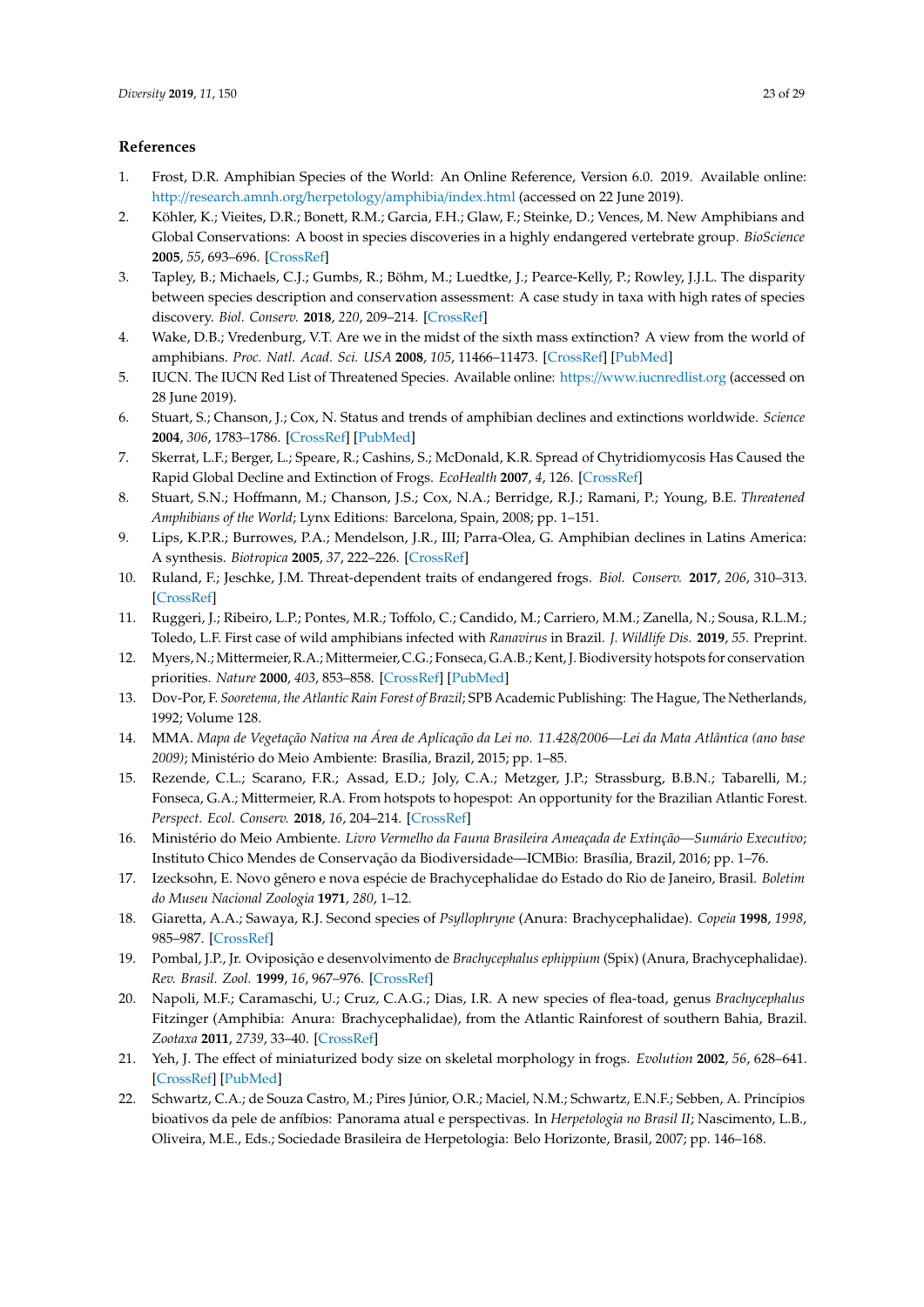- <span id="page-23-17"></span><span id="page-23-16"></span><span id="page-23-15"></span><span id="page-23-14"></span><span id="page-23-13"></span><span id="page-23-12"></span><span id="page-23-11"></span><span id="page-23-10"></span><span id="page-23-0"></span>23. Bornschein, M.R.; Firkowski, C.R.; Belmonte-Lopes, R.; Corrêa, L.; Ribeiro, L.F.; Morato, S.A.A.; Antoniazzi, R.L., Jr.; Reinert, B.L.; Meyer, A.L.S.; Cini, F.A.; et al. Geographical and altitudinal distribution of *Brachycephalus* (Anura: Brachycephalidae) endemic to the Brazilian Atlantic Rainforest. *PeerJ* **2016**, *4*, e2490. [\[CrossRef\]](http://dx.doi.org/10.7717/peerj.2490) [\[PubMed\]](http://www.ncbi.nlm.nih.gov/pubmed/27761312)
- <span id="page-23-22"></span><span id="page-23-1"></span>24. Bornschein, M.R.; Teixeira, L.; Ribeiro, L.F. New record of *Brachycephalus fuscolineatus* Pie, Bornschein, Firkowski, Belmonte-Lopes & Ribeiro, 2015 (Anura, Brachycephalidae) from Santa Catarina state, Brazil. *Check List* **2019**, *15*, 379–385.
- <span id="page-23-2"></span>25. Pie, M.R.; Ribeiro, L.F.; Confetti, A.E.; Nadaline, M.J.; Bornschein, M.R. A new species of *Brachycephalus* (Anura: Brachycephalidae) from southern Brazil. *PeerJ* **2018**, *6*, e5683. [\[CrossRef\]](http://dx.doi.org/10.7717/peerj.5683) [\[PubMed\]](http://www.ncbi.nlm.nih.gov/pubmed/30310742)
- <span id="page-23-19"></span><span id="page-23-3"></span>26. Ribeiro, L.F.; Bornschein, M.R.; Belmonte-Lopes, R.; Firkowski, C.R.; Morato, S.A.A.; Pie, M.R. Seven new microendemic species of *Brachycephalus* (Anura: Brachycephalidae) from southern Brazil. *PeerJ* **2015**, *3*, e1011. [\[CrossRef\]](http://dx.doi.org/10.7717/peerj.1011) [\[PubMed\]](http://www.ncbi.nlm.nih.gov/pubmed/26056613)
- <span id="page-23-25"></span><span id="page-23-4"></span>27. Pie, M.R.; Meyer, A.L.S.; Firkowski, C.R.; Ribeiro, L.F.; Bornschein, M.R. Understanding the mechanisms underlying the distribution of microendemic montane frogs (*Brachycephalus* spp., Terrarana: Brachycephalidae) in the Brazilian Atlantic Rainforest. *Ecol. Model.* **2013**, *250*, 165–176. [\[CrossRef\]](http://dx.doi.org/10.1016/j.ecolmodel.2012.10.019)
- <span id="page-23-27"></span><span id="page-23-20"></span><span id="page-23-5"></span>28. Firkowski, C.R.; Bornschein, M.R.; Ribeiro, L.F.; Pie, M.R. Species delimitation, phylogeny and evolutionary demography of co-distributed, montane frogs in the southern Brazilian Atlantic Forest. *Mol. Phylogenet. Evol.* **2016**, *100*, 345–360. [\[CrossRef\]](http://dx.doi.org/10.1016/j.ympev.2016.04.023) [\[PubMed\]](http://www.ncbi.nlm.nih.gov/pubmed/27129900)
- <span id="page-23-23"></span><span id="page-23-6"></span>29. Pie, M.R.; Faircloth, B.C.; Bornschein, M.R.; McComarck, J.E. Phylogenomics of montane frogs of the Brazilian Atlantic Forest is consistent with isolation in sky islands followed by climatic stability. *Biol. J. Linn. Soc.* **2018**, *125*, 72–82. [\[CrossRef\]](http://dx.doi.org/10.1093/biolinnean/bly093)
- <span id="page-23-21"></span><span id="page-23-7"></span>30. Pombal, J.P., Jr. A posição taxonômica das "variedades" de *Brachycephalus ephippium* (Spix, 1824) descritas por Miranda-Ribeiro, 1920 (Amphibia, Anura, Brachycephalidae). *Bol. Mus. Nac. Zool.* **2010**, *526*, 1–12.
- <span id="page-23-24"></span><span id="page-23-8"></span>31. Silvano, D.; Heyer, R.; Caramaschi, U. *Brachycephalus nodoterga*. The IUCN Red List of Threatened Species 2004: e.T54454A11149387. Available online: https://[www.iucnredlist.org](https://www.iucnredlist.org/species/54454/11149387)/species/54454/11149387 (accessed on 13 July 2019).
- <span id="page-23-26"></span>32. Silvano, D.; Garcia, P.; Segalla, M.V. *Brachycephalus pernix*. The IUCN Red List of Threatened Species 2004, e.T54455A11149530. Available online: https://[www.iucnredlist.org](https://www.iucnredlist.org/species/54455/11149530)/species/54455/11149530 (accessed on 13 July 2019).
- <span id="page-23-18"></span>33. Silvano, D.; Caramaschi, U. *Brachycephalus hermogenesi*. The IUCN Red List of Threatened Species 2010, e.T29487A9501270. Available online: https://[www.iucnredlist.org](https://www.iucnredlist.org/species/29487/9501270)/species/29487/9501270 (accessed on 13 July 2019).
- 34. Angulo, A. *Brachycephalus ferruginus*. The IUCN Red List of Threatened Species 2006, e.T135912A4229152. Available online: https://[www.iucnredlist.org](https://www.iucnredlist.org/species/135912/4220152)/species/135912/4220152 (accessed on 13 July 2019).
- 35. Angulo, A. *Brachycephalus alipioi*. The IUCN Red List of Threatened Species 2008, e.T135774A4199662. Available online: https://[www.iucnredlist.org](https://www.iucnredlist.org/species/135774/4199662)/species/135774/4199662 (accessed on 13 July 2019).
- 36. Angulo, A. *Brachycephalus pombali*. The IUCN Red List of Threatened Species 2008, e.T135830A4208137. Available online: https://[www.iucnredlist.org](https://www.iucnredlist.org/species/135830/4208137)/species/135830/4208137 (accessed on 13 July 2019).
- 37. Caramaschi, U.; Carvalho-e-Silva, S.P. *Brachycephalus vertebralis*. The IUCN Red List of Threatened Species 2004, e.T54456A11134718. Available online: https://[www.iucnredlist.org](https://www.iucnredlist.org/species/54456/11134718)/species/54456/11134718 (accessed on 13 July 2019).
- 38. Sluys, M.V.; Rocha, C.F. *Brachycephalus ephippium*. The IUCN Red List of Threatened Species 2010: e.T54453A11149233. Available online: https://[www.iucnredlist.org](https://www.iucnredlist.org/species/54453/11149233)/species/54453/11149233 (accessed on 13 July 2019).
- 39. Stuart, S. *Brachycephalus brunneus*. The IUCN Red List of Threatened Species 2006, e.T61745A12553521. Available online: https://[www.iucnredlist.org](https://www.iucnredlist.org/species/61746/12553521)/species/61746/12553521 (accessed on 13 July 2019).
- 40. Stuart, S. *Brachycephalus izecksohni*. The IUCN Red List of Threatened Species 2006, e.T61747A12553638. Available online: https://[www.iucnredlist.org](https://www.iucnredlist.org/species/61747/12553638)/species/61747/12553638 (accessed on 13 July 2019).
- <span id="page-23-9"></span>41. Telles, A.M.; Carvalho-e-Silva, S.P. *Brachycephalus didactylus*. The IUCN Red List of Threatened Species 2004, e.T54452A11148997. Available online: https://[www.iucnredlist.org](https://www.iucnredlist.org/species/54452/11148997)/species/54452/11148997 (accessed on 13 July 2019).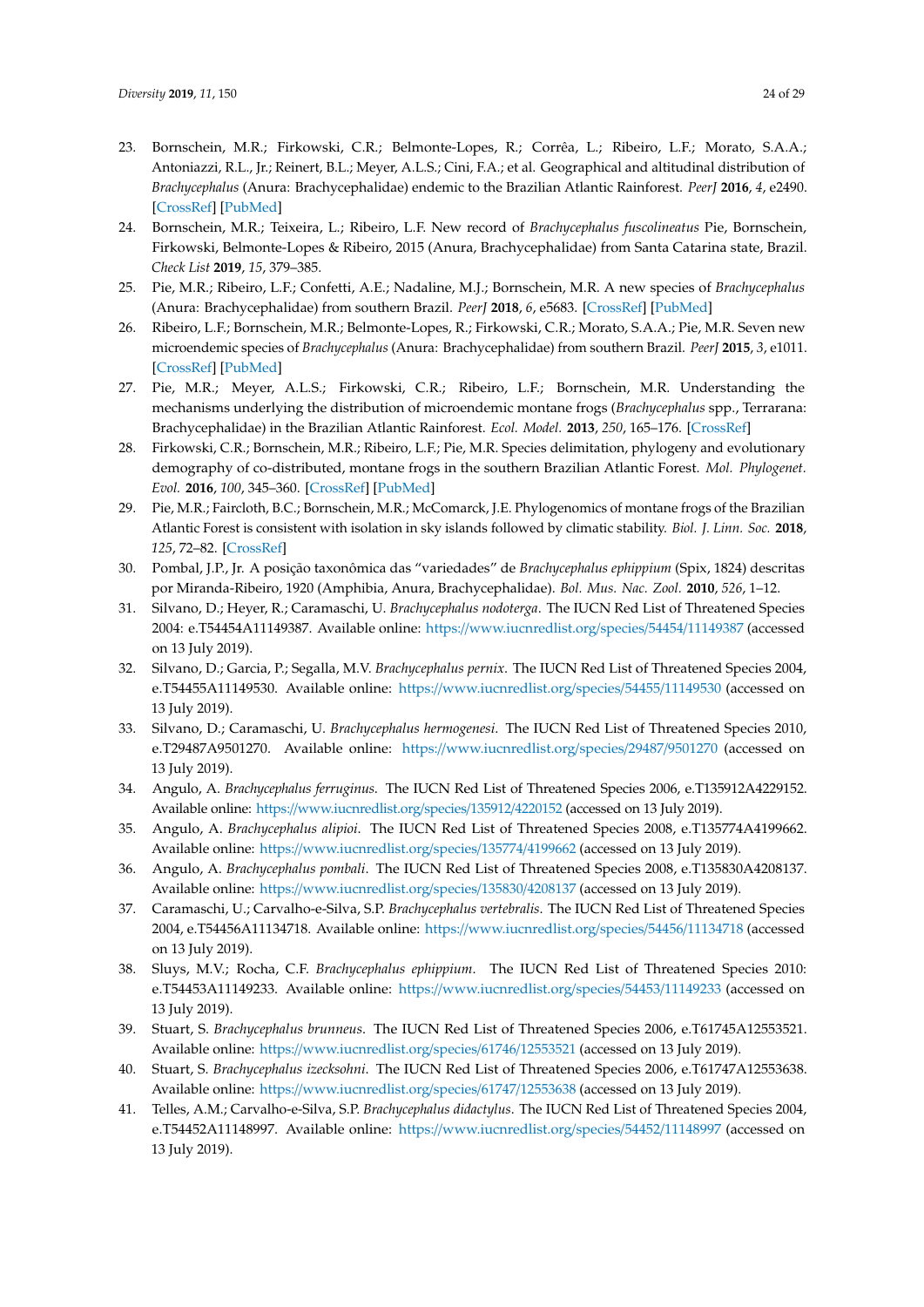- <span id="page-24-21"></span><span id="page-24-20"></span><span id="page-24-19"></span><span id="page-24-18"></span><span id="page-24-17"></span><span id="page-24-16"></span><span id="page-24-0"></span>42. Haddad, C.F.B.; Machado, I.F.; Giovanelli, J.G.R.; Bataus, Y.S.L.; Ublig, V.M.; Batista, F.R.Q.; Cruz, C.A.G.; Conte, C.E.; Zank, C.; Strüsmann, C.; et al. Avaliação do Risco de Extinção de *Brachycephalus nodoterga* Miranda-Ribeiro, 1920. In *Processo de Avaliação do Risco de Extinção da Fauna Brasileira*; Instituto Chico Mentes de conservação da Biodiversidade—ICMbio: Brasília, Brazil, 2016.
- <span id="page-24-15"></span>43. Haddad, C.F.B.; Machado, I.F.; Giovanelli, J.G.R.; Bataus, Y.S.L.; Uhlig, V.M.; Batista, F.R.Q.; Cruz, C.A.G.; Conte, C.E.; Zank, C.; Strüsmann, C.; et al. Avaliação do Risco de Extinção de *Brachycephalus alipioi* Pombal & Gasparini, 2006. In *Processo de Avaliação do Risco de Extinção da Fauna Brasileira*; Instituto Chico Mentes de conservação da Biodiversidade—ICMbio: Brasília, Brazil, 2016.
- <span id="page-24-7"></span>44. Haddad, C.F.B.; Machado, I.F.; Giovanelli, J.G.R.; Bataus, Y.S.L.; Uhlig, V.M.; Batista, F.R.Q.; Cruz, C.A.G.; Conte, C.E.; Zank, C.; Strüsmann, C.; et al. Avaliação do Risco de Extinção de *Brachycephalus vertebralis* Pombal, 2001. In *Processo de Avaliação do Risco de Extinção da Fauna Brasileira*; Instituto Chico Mentes de conservação da Biodiversidade—ICMbio: Brasília, Brazil, 2016.
- <span id="page-24-8"></span><span id="page-24-1"></span>45. Haddad, C.F.B.; Segalla, M.V.; Bataus, Y.S.L.; Uhlig, V.M.; Batista, F.R.Q.; Garda, A.; Hudson, A.A.; Cruz, C.A.G.; Strüsmann, C.; Brasileiro, C.A.; et al. Avaliação do Risco de Extinção de *Brachycephalus pernix* Pombal, Wistuba & Bornschein, 1998. In *Processo de Avaliação do Risco de Extinção da Fauna Brasileira*; Instituto Chico Mentes de conservação da Biodiversidade—ICMbio: Brasília, Brazil, 2016.
- <span id="page-24-9"></span><span id="page-24-2"></span>46. Bland, L.M.; Colle, B.; Orme, C.D.L.; Bielby, J. Data uncertainty and the selectivity of extinction risk in freshwater invertebrates. *Divers. Distrib.* **2012**, *18*, 1211–1220. [\[CrossRef\]](http://dx.doi.org/10.1111/j.1472-4642.2012.00914.x)
- <span id="page-24-10"></span><span id="page-24-3"></span>47. Morais, A.R.; Siqueira, M.N.; Lemes, P.; Maciel, N.M.; De Marco, P.; Brito, D. Unraveling the conservations status of Data Deficient species. *Biol. Conserv.* **2013**, *166*, 98–102. [\[CrossRef\]](http://dx.doi.org/10.1016/j.biocon.2013.06.010)
- <span id="page-24-11"></span><span id="page-24-4"></span>48. IUCN. *IUCN Red List Categories and Criteria: Version 3.1.*, 2nd ed.; International Union for Conservation of Nature—IUCN: Gland, Switzerland; Cambridge, UK, 2012.
- <span id="page-24-5"></span>49. Reinert, B.L.; Bornschein, M.R.; Firkowski, C. Distribuição, tamanho populacional, hábitat e conservação do bicudinho-do-brejo *Stymphalornis acutirostris* Bornschein, Reinert e Teixeira, 1995 (Thamnophilidae). *Rev. Bras. Ornitol.* **2007**, *15*, 493–519.
- <span id="page-24-12"></span><span id="page-24-6"></span>50. Ribeiro, L.F.; Blackburn, D.C.; Stanley, E.L.; Pie, M.R.; Bornschein, M.R. Two new species of the *Brachycephalus pernix* group (Anura: Brachycephalidae) from the state of Paraná, southern Brazil. *PeerJ* **2017**, *5*, e3603. [\[CrossRef\]](http://dx.doi.org/10.7717/peerj.3603) [\[PubMed\]](http://www.ncbi.nlm.nih.gov/pubmed/28761788)
- <span id="page-24-13"></span>51. De Oliveira, J.C.F.; Coco, L.; Pagotto, R.V.; Pralon, E.; Vrcibradic, D.; Pombal, J.P., Jr.; Rocha, C.F.D. Amphibia, Anura, *Brachycephalus didactylus* (Izecksohn, 1971) and *Zachaenus parvulus* (Girard, 1853): Distribution extension. *Check List* **2012**, *8*, 242–244. [\[CrossRef\]](http://dx.doi.org/10.15560/8.2.242)
- <span id="page-24-14"></span>52. Oliveira, J.C.F.; Pralon, E.; Coco, L.; Pagotto, R.V.; Rocha, C.F.D. Environmental humidity and leaf-litter depth affecting ecological parameters of a leaf-litter frog community in an Atlantic Rainforest area. *J. Nat. Hist.* **2013**, *47*, 2115–2124. [\[CrossRef\]](http://dx.doi.org/10.1080/00222933.2013.769641)
- 53. Siqueira, C.C.; Vrcibradic, D.; Almeida-Gomes, M.; Borges, V.N.T., Jr.; Almeida-Santos, P.; Almeida-Santos, M.; Ariani, C.V.; Guedes, D.M.; Goyannes-Araújo, P.; Dorigo, T.A.; et al. Density and richness of the leaf litter frogs of an Atlantic Rainforest area in Serra dos Órgãos, Rio de Janeiro State, Brazil. *Zoologia* **2009**, *26*, 97–102. [\[CrossRef\]](http://dx.doi.org/10.1590/S1984-46702009000100015)
- 54. Almeida-Santos, M.; Siqueira, C.C.; Van Sluys, M.; Rocha, C.D.F. Ecology of the Brazilian flea frog *Brachycephalus didactylus* (Terrana: Brachycephalidae). *J. Hepertol.* **2011**, *45*, 251–255.
- <span id="page-24-22"></span>55. Siqueira, C.C.; Vrcibradic, D.; Nogueira-Costa, P.; Martins, A.R.; Dantas, L.; Gomes, V.L.R.; Bergallo, H.G.; Rocha, C.F.D. Environmental parameters affecting the structure of leaf-litter frog (Amphibia: Anura) communities in tropical forests: A case study from an Atlantic Rainforest area in southeastern Brazil. *Zoologia* **2014**, *31*, 147–152. [\[CrossRef\]](http://dx.doi.org/10.1590/S1984-46702014000200005)
- 56. Carvalho-e-Silva, A.M.T.; Silva, G.R.; Carvalho-e-Silva, S.P. Anuros da Reserva Rio das Pedras, Mangaratiba, RJ, Brasil. *Biota Neotrop.* **2008**, *8*, 199–209. [\[CrossRef\]](http://dx.doi.org/10.1590/S1676-06032008000100021)
- 57. Rocha, C.F.D.; Vrcibradic, D.; Kiefer, M.C.; Almeida-Gomes, M.; Borges-Junior, V.N.T.; Menezes, V.A.; Ariani, C.V.; Pontes, J.A.L.; Goyannes-Araújo, P.; Marra, R.V.; et al. The leaf-litter frog community from Reserva Rio das Pedras, Mangaratiba, Rio de Janeiro State, Southeastern Brazil: Species richness, composition and densities. *North West. J. Zool.* **2013**, *9*, 151–156.
- 58. Pombal, J.P., Jr. A new species of *Brachycephalus* (Anura: Brachycephalidae) from Atlantic Forest of southeastern Brazil. *Amphib. Reptil.* **2001**, *22*, 179–185. [\[CrossRef\]](http://dx.doi.org/10.1163/15685380152030409)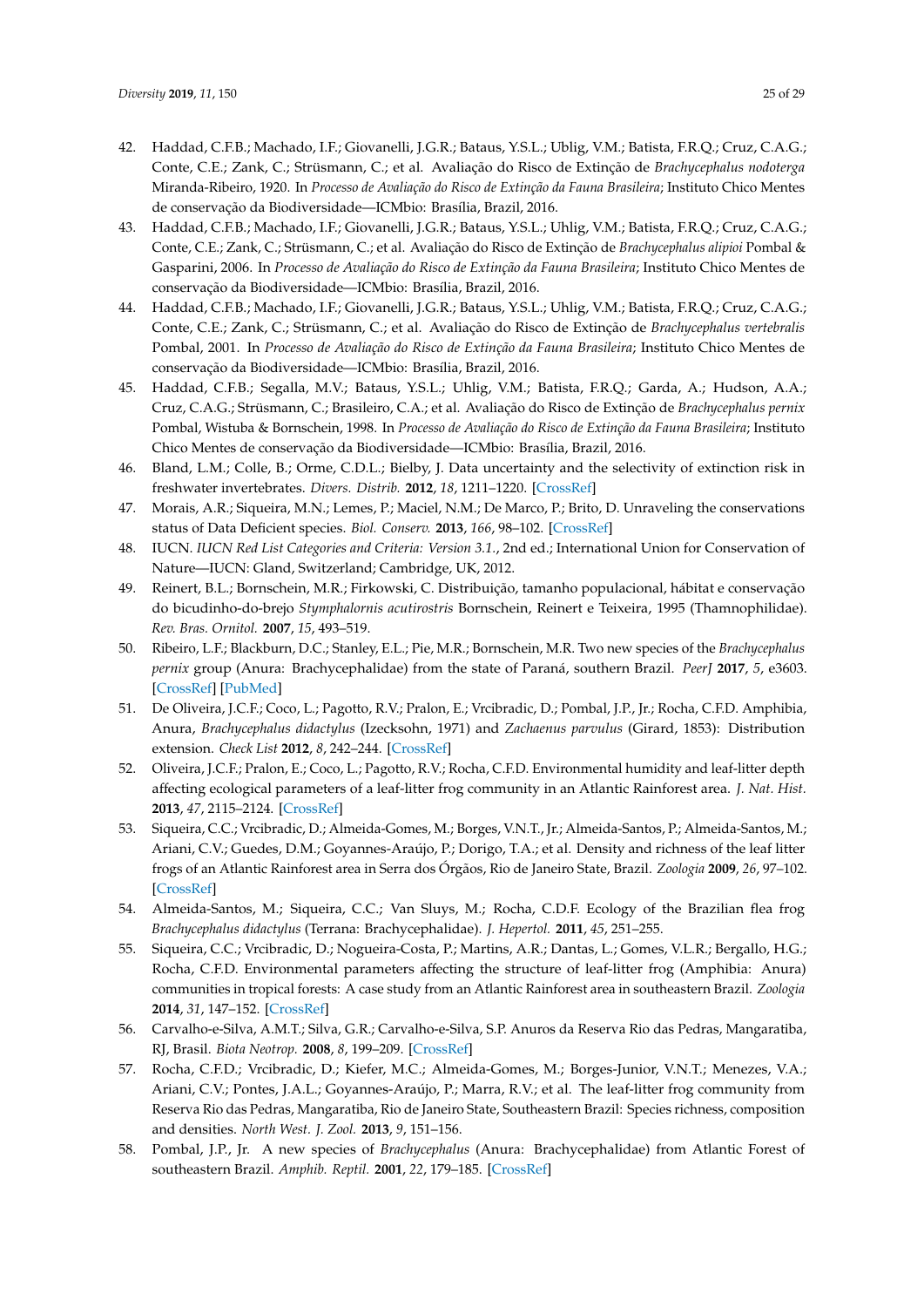- <span id="page-25-7"></span><span id="page-25-6"></span><span id="page-25-5"></span><span id="page-25-4"></span><span id="page-25-3"></span><span id="page-25-2"></span><span id="page-25-1"></span><span id="page-25-0"></span>59. Ribeiro, L.F.; Alves, A.C.R.; Haddad, C.F.B. Two new species of *Brachycephalus* Günther, 1858 from the state of Paraná, southern Brazil (Amphibia, Anura, Brachycephalidae). *Bol. Mus. Nac. Zool.* **2005**, *519*, 1–18.
- <span id="page-25-9"></span><span id="page-25-8"></span>60. Alves, A.C.R.; Ribeiro, L.F.; Haddad, C.F.B.; Reis, S.F. Two new species of *Brachycephalus* (Anura: Brachycephalidae) from the Atlantic Forest in Paraná State, southern Brasil. *Hepertologica* **2006**, *62*, 221–233. [\[CrossRef\]](http://dx.doi.org/10.1655/05-41.1)
- <span id="page-25-10"></span>61. Alves, A.C.R.; Sawaya, R.J.; Reis, S.F.; Haddad, C.F.B. New species of *Brachycephalus* (Anura: Brachycephalidae) from the Atlantic Rain Forest in São Paulo State, Southeastern Brazil. *J. Hepertol.* **2009**, *43*, 212–219. [\[CrossRef\]](http://dx.doi.org/10.1670/0022-1511-43.2.212)
- <span id="page-25-11"></span>62. Da Silva, H.R.; Campos, L.A.; Sebben, A. The auditory region of *Brachycephalus* and its bearing on the monophyly of the genus (Anura: Brachycephalidae). *Zootaxa* **2007**, *1422*, 59–68. [\[CrossRef\]](http://dx.doi.org/10.11646/zootaxa.1422.1.4)
- <span id="page-25-12"></span>63. Verdade, V.K.; Rodrigues, M.T.; Cassimiro, J.; Pavan, D.; Liou, N.; Lange, M. Advertisement call, vocal activity, and geographic distribution of *Brachycephalus hermogenesi* (Giaretta and Sawaya, 1998) (Anura, Brachycephalidae). *J. Herpetol.* **2008**, *42*, 542–549. [\[CrossRef\]](http://dx.doi.org/10.1670/07-287.1)
- <span id="page-25-13"></span>64. Clemente-Carvalho, R.G.B.; Antoniazzi, M.M.; Jared, C.; Haddad, C.F.B.; Alvez, A.C.R.; Rocha, H.S.; Pereira, G.R.; Oliveira, D.F.; Lopes, R.T.; Reis, S.F. Hyperossification in miniaturized toadlets of the genus *Brachycephalus* (Amphibia: Anura: Brachycephalidae): Microscopic structure and macroscopic patterns of variation. *J. Morphol.* **2009**, *270*, 1285–1295. [\[CrossRef\]](http://dx.doi.org/10.1002/jmor.10755) [\[PubMed\]](http://www.ncbi.nlm.nih.gov/pubmed/19551869)
- <span id="page-25-15"></span><span id="page-25-14"></span>65. Campos, L.A. Sistemática Filogenética do Gênero *Brachycephalus* Ftzinger, 1826 (Anura Brachycephalidae) Com Base Em Dados Morfológicos. Ph.D. Thesis, Universidade de Brasília, Brasília, Brazil, 2011.
- <span id="page-25-16"></span>66. Pombal, J.P., Jr.; Izecksohn, E. Uma nova espécie de *Brachycephalus* (Anura, Brachycephalidae) do Estado do Rio de Janeiro. *Pap. Av. Zool.* **2011**, *51*, 443–451. [\[CrossRef\]](http://dx.doi.org/10.1590/S0031-10492011002800001)
- 67. Siqueira, C.C.; Vrcibradic, D.; Dorigo, T.A.; Rocha, C.F.D. Anurans from two high-elevation areas of Atlantic Forest in the state of Rio de Janeiro, Brazil. *Zoologia* **2011**, *28*, 457–464. [\[CrossRef\]](http://dx.doi.org/10.1590/S1984-46702011000400007)
- <span id="page-25-17"></span>68. Rocha, C.F.D.; Van Sluys, M.; Alves, M.A.S.; Bergallo, H.G.; Vrcibradic, D. Activity of leaf-litter frogs: When should frogs be sampled? *J. Herpetol.* **2000**, *34*, 285–287. [\[CrossRef\]](http://dx.doi.org/10.2307/1565426)
- <span id="page-25-18"></span>69. Rocha, C.F.D.; Van Sluys, M.; Alves, M.A.S.; Bergallo, H.G.; Vrcibradic, D. Estimates of forest floor litter frog communities: A comparison of two methods. *Austral. Ecol.* **2001**, *26*, 14–21. [\[CrossRef\]](http://dx.doi.org/10.1046/j.1442-9993.2001.01073.x)
- <span id="page-25-19"></span>70. Van Sluys, M.; Vrcibradic, D.; Alves, M.A.S.; Bergallo, H.G.; Rocha, C.F.D. Ecological parameters of the leaf-litter frog community of an Atlantic Rainforest area at Ilha Grande, Rio de Janeiro state, Brazil. *Austral. Ecol.* **2007**, *32*, 254–260. [\[CrossRef\]](http://dx.doi.org/10.1111/j.1442-9993.2007.01682.x)
- <span id="page-25-20"></span>71. Pimenta, B.V.S.; Bérnils, R.S.; Pombal, J.P., Jr. Amphibia, Anura, Brachycephalidae, *Brachycephalus hermogenesi*: Filling gap and geographic distribution map. *Check List* **2007**, *3*, 277–279. [\[CrossRef\]](http://dx.doi.org/10.15560/3.3.277)
- 72. Condez, T.H.; Monteiro, J.P.C.; Comitti, E.J.; Garcia, P.C.A.; Amaral, I.B.; Haddad, C.F.B. A new species of flea-toad (Anura: Brachycephalidae) from southern Atlantic Forest, Brazil. *Zootaxa* **2016**, *4083*, 40–56. [\[CrossRef\]](http://dx.doi.org/10.11646/zootaxa.4083.1.2)
- 73. Firkowski, C.R. Diversification and microendemism in montane refugia from the Brazilian Atlantic Forest. Master's Thesis, Universidade Federal do Paraná, Curitiba, Brazil, 2013.
- 74. Bornschein, M.R.; Ribeiro, L.F.; Blackburn, D.C.; Stanley, E.L.; Pie, M.R. A new species of *Brachycephalus* (Anura: Brachycephalidae) from Santa Catarina, southern Brazil. *PeerJ* **2016**, *4*, e2629. [\[CrossRef\]](http://dx.doi.org/10.7717/peerj.2629)
- 75. Monteiro, J.P.C.; Condez, T.H.; Garcia, P.C.A.; Comitti, E.J.; Amaral, I.B.; Haddad, C.F.B. A new species of *Brachycephalus* (Anura, Brachycephalidae) from the coast of Santa Catarina State, southern Atlantic Forest, Brazil. *Zootaxa* **2018**, *4407*, 483–505. [\[CrossRef\]](http://dx.doi.org/10.11646/zootaxa.4407.4.2)
- <span id="page-25-21"></span>76. Teixeira, L.; Ribeiro, L.F.; Côrrea, L.; Confetti, A.E.; Pie, M.R.; Bornschein, M.R. A second record of the recently described *Brachycephalus albolineatus* Bornschein, Ribeiro, Blackburn, Stanley & Pie, 2016 (Anura, Brachycephalidae). *Check List* **2018**, *14*, 1013–1016.
- 77. Pereira, M.S.; Candaten, A.; Milani, D.; Oliveira, F.B.; Gardelin, J.; Rocha, C.F.D.; Vrcibradic, D. Geographic distribution: *Brachycephalus hermogenesi*. *Herpetol. Rev.* **2010**, *41*, 506.
- <span id="page-25-22"></span>78. Santos-Pereira, M.; Candaten, A.; Milani, D.; Oliveira, F.B.; Gardelin, J.; Rocha, C.F.D. Seasonal variation in the leaf-litter frog community (Amphibia: Anura) from an Atlantic Forest area in the Salto Morato Natural Reserve, southern Brazil. *Zoologia* **2011**, *28*, 755–761. [\[CrossRef\]](http://dx.doi.org/10.1590/S1984-46702011000600008)
- 79. Santos-Pereira, M.; Milani, D.; Barata-Bittencourt, L.F.; Iapp, T.M.; Rocha, C.F.D. Anuran species of the Salto Morato Nature Reserve in Paraná, southern Brazil: Review of the species list. *Check List* **2016**, *12*, 1907. [\[CrossRef\]](http://dx.doi.org/10.15560/12.3.1907)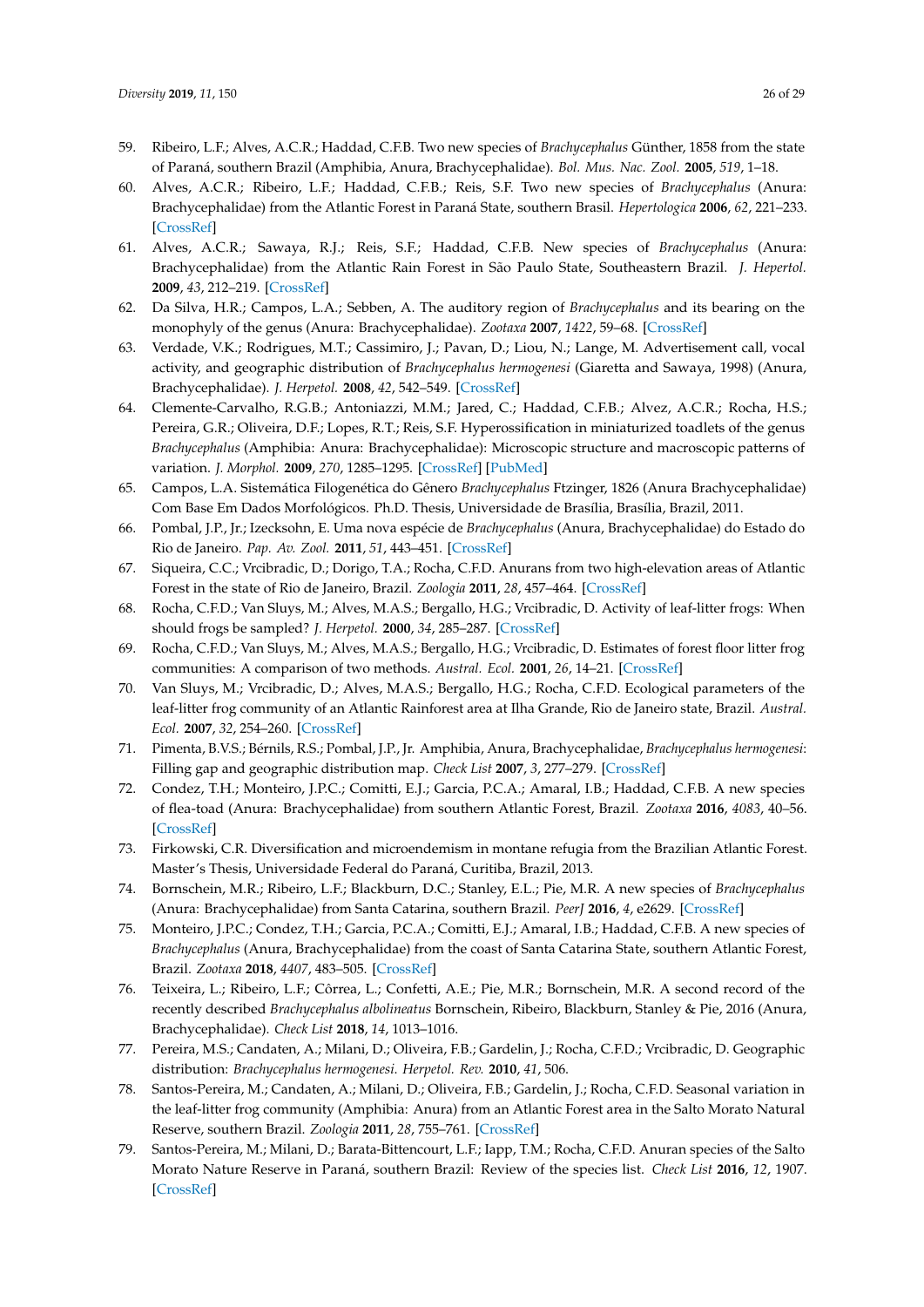- <span id="page-26-8"></span><span id="page-26-7"></span><span id="page-26-6"></span><span id="page-26-5"></span><span id="page-26-4"></span><span id="page-26-3"></span><span id="page-26-2"></span><span id="page-26-1"></span><span id="page-26-0"></span>80. Pombal, J.P., Jr.; Gasparini, J.L. A new *Brachycephalus* (Anura: Brachycephalidae) from the Atlantic Rainforest of Espírito Santo, southeastern Brazil. *S. Am. J. Herpet.* **2006**, *1*, 87–93. [\[CrossRef\]](http://dx.doi.org/10.2994/1808-9798(2006)1[87:ANBABF]2.0.CO;2)
- <span id="page-26-9"></span>81. Clemente-Carvalho, R.G.B.; Klaczko, J.; Perez, S.R.; Alves, A.C.R.; Haddad, C.F.B.; Reis, S.F. Molecular phylogenetic relationships and phenotypic diversity in miniaturized toadlets, genus *Brachycephalus* (Amphibia: Anura: Brahycephalidae). *Mol. Phylogenet. Evol.* **2011**, *61*, 79–89. [\[CrossRef\]](http://dx.doi.org/10.1016/j.ympev.2011.05.017)
- <span id="page-26-10"></span>82. Clemente-Carvalho, R.B.G.; Giaretta, A.A.; Condez, T.H.; Haddad, C.F.B.; Reis, S.F. A new species of miniaturized toadlet, genus *Brachycephalus* (Anura: Brachycephalidae), from the Atlantic Forest of southeastern Brazil. *Herpetologica* **2012**, *68*, 365–374. [\[CrossRef\]](http://dx.doi.org/10.1655/HERPETOLOGICA-D-11-00085.1)
- <span id="page-26-11"></span>83. Miranda-Ribeiro, A. Os Brachycephalideos do Museu Paulista (com tres especies novas). *Rev. Mus. Paulista* **1920**, *12*, 306–318.
- <span id="page-26-12"></span>84. Condez, T.H.; Clemente-Carvalho, R.B.G.; Haddad, C.F.B.; Reis, S.F. A new species of *Brachycephalus* (Anura: Brachycephalidae) from the highlands of the Atlantic Forest, southeastern Brazil. *Herpetologica* **2014**, *70*, 89–99. [\[CrossRef\]](http://dx.doi.org/10.1655/HERPETOLOGICA-D-13-00044)
- 85. Moura, M.R.; Motta, A.P.; Fernandes, V.D.; Feio, R.N. Herpetofauna from Serra do Brigadeiro, an Atlantic Forest remain in the state of Minas Gerais, southeastern Brazil. *Biota Neotrop.* **2012**, *12*, 209–235. [\[CrossRef\]](http://dx.doi.org/10.1590/S1676-06032012000100017)
- <span id="page-26-14"></span><span id="page-26-13"></span>86. Guimarães, C.S.; Luz, S.; Rocha, P.C.; Feio, R.N. The dark side of pumpkin toadlet: A new species of *Brachycephalus* (Anura: Brachycephalidae) from Serra do Brigadeiro, southeastern Brazil. *Zootaxa* **2017**, *4258*, 327–344. [\[CrossRef\]](http://dx.doi.org/10.11646/zootaxa.4258.4.2)
- <span id="page-26-15"></span>87. Pombal, J.P., Jr.; Sazima, I.; Haddad, C.F.B. Breeding behavior of the pumpkin toadlet, *Brachycephalus ephippium* (Brachycephalidae). *J. Herpetol.* **1994**, *28*, 516–519. [\[CrossRef\]](http://dx.doi.org/10.2307/1564972)
- 88. Giaretta, A.A. Diversidade e Densidade de Anuros de Serapilheira Num Gradiente Altitudinal na Mata Atlântica Costeira. Ph.D. Thesis, Universidade Estadual de Campinas, Campinas, Brazil, 1999.
- <span id="page-26-16"></span>89. Giaretta, A.A.; Facure, K.G.; Sawaya, R.J.; Meyer, J.H.M.; Chemin, N. Diversity and abundance of litter frogs in a montane forest of Southeastern Brazil: Seasonal and altitudinal changes. *Biotropica* **1999**, *31*, 669–674. [\[CrossRef\]](http://dx.doi.org/10.1111/j.1744-7429.1999.tb00416.x)
- <span id="page-26-21"></span><span id="page-26-18"></span><span id="page-26-17"></span>90. Giaretta, A.A.; Sawaya, R.J.; Machado, G.; Araújo, M.S.; Facure, K.G.; Medeiros, H.F.; Nunes, R. Diversity and abundance of litter frogs at altitudinal sites at Serra do Japi, Southeastern Brazil. *Rev. Brasil. Zool.* **1997**, *14*, 341–346. [\[CrossRef\]](http://dx.doi.org/10.1590/S0101-81751997000200008)
- <span id="page-26-19"></span>91. Clemente-Carvalho, R.B.G.; Monteiro, L.R.; Bonato, V.; Rocha, H.S.; Pereira, G.R.; Oliveira, D.F.; Lopes, R.T.; Haddad, C.F.B.; Martins, E.G.; Reis, S.F. Geographic variation in cranial shape in the Pumpkin Toadlet (*Brachycephalus ephippium*): A geometric analysis. *J. Herpetol.* **2008**, *42*, 176–185. [\[CrossRef\]](http://dx.doi.org/10.1670/07-141R1.1)
- 92. Clemente-Carvalho, R.G.B.; Alves, A.C.R.; Perez, S.I.; Haddad, C.F.B.; Reis, S.F. Morphological and molecular variation in the Pumpkin Toadlet *Branchycephalus ephippium* (Anura: Brachycephalidae). *J. Herpetol.* **2011**, *45*, 94–99. [\[CrossRef\]](http://dx.doi.org/10.1670/09-164.1)
- 93. Zaher, H.; Aguiar, E.; Pombal, J.P. *Paratelmatobius gaigeae* (Cochran, 1938) rediscovered (Amphibia, Anura, Leptodactylidae). *Arquiv. Mus. Nac.* **2005**, *63*, 321–328.
- 94. Dixo, M.; Verdade, V.K. Herpetofauna de serrapilheira da Reserva Florestal de Morro Grande, Cotia (SP). *Biota Neotrop.* **2006**, *6*, 1–20. [\[CrossRef\]](http://dx.doi.org/10.1590/S1676-06032006000200009)
- 95. Siqueira, C.C.; Vrcibradic, D.; Rocha, C.F.D. Altitudinal records of data-deficient and threatened frog species from the Atlantic Rainforest of the Serra dos Órgãos mountains, in southeastern Brazil. *Braz. J. Biol.* **2013**, *73*, 229–230. [\[CrossRef\]](http://dx.doi.org/10.1590/S1519-69842013000100027)
- 96. Dorigo, T.A.; Siqueira, C.C.; Vrcibradic, D.; Maia-Carneiro, T.; Almeida-Santos, M.; Rocha, C.F.D. Ecological aspects of the pumpkin toadlet, *Brachycephalus garbeanus* Miranda-Ribeiro, 1920 (Anura: Neobatrachia: Brachycephalidae), in a highland forest of southeastern Brazil. *J. Nat. Hist.* **2012**, *46*, 2497–2507. [\[CrossRef\]](http://dx.doi.org/10.1080/00222933.2012.713525)
- 97. Pombal, J.P., Jr.; Wistuba, E.M.; Bornschein, M.R. A new species of brachycephalid (Anura) from the Atlantic Rain Forest of Brazil. *J. Herpetol.* **1998**, *32*, 70–74. [\[CrossRef\]](http://dx.doi.org/10.2307/1565481)
- 98. Haddad, C.F.B.; Alves, A.C.R.; Clemente-Carvalho, R.B.G.; Reis, S.F. A new species of *Brachycephalus* from the Atlantic Rain Forest in São Paulo state, southeastern Brazil (Amphibia: Anura: Brachycephalidae). *Copeia* **2010**, 410–420. [\[CrossRef\]](http://dx.doi.org/10.1643/CH-09-102)
- <span id="page-26-20"></span>99. Abegg, A.D.; Ortiz, F.R.; Rocha, B.; Condes, T.H. A new record for *Brachycephalus nodoterga* (Amphibia, Anura Brachycephalidae) in the state of São Paulo, Brazil. *Check List* **2015**, *11*, 1769. [\[CrossRef\]](http://dx.doi.org/10.15560/11.5.1769)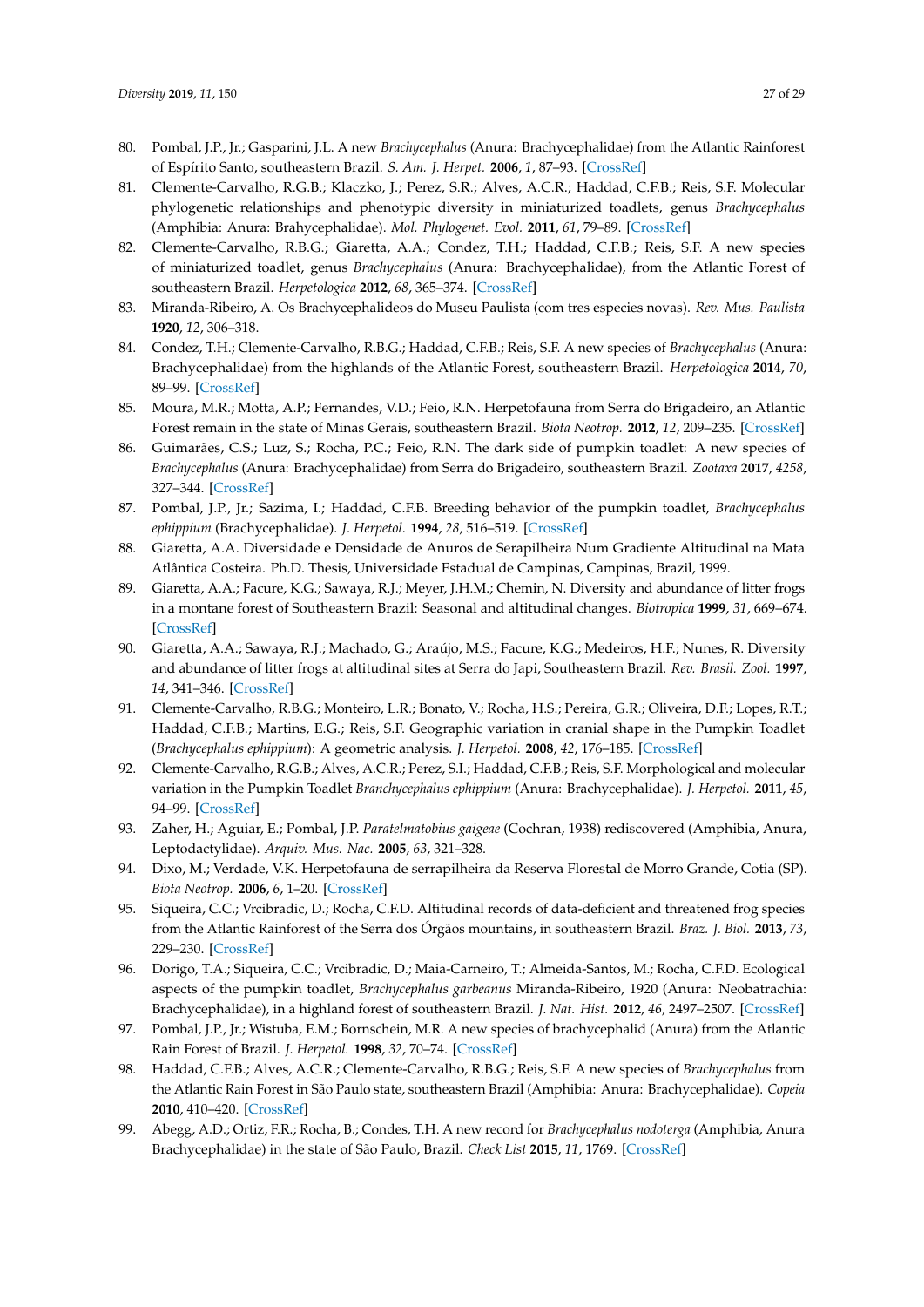- <span id="page-27-8"></span><span id="page-27-7"></span><span id="page-27-6"></span><span id="page-27-5"></span><span id="page-27-4"></span><span id="page-27-3"></span><span id="page-27-2"></span><span id="page-27-1"></span><span id="page-27-0"></span>100. Ribeiro, R.S. Ecologia Alimentar das Quatro Espécies Dominantes da Anurofauna de Serapilheira Em Um Gradiente Altitudinal na Ilha de São Sebastião, SP. Master Thesis, Universidade Estadual Paulista "Júlio de Mesquita Filho", Rio Claro, São Paulo, Brazil, 2006.
- <span id="page-27-9"></span>101. Campos, L.A.; Silva, H.R.; Sebben, A. Morphology and development of additional bony elements in the genus *Brachycephalus* (Anura: Brachycephalidae). *Biol. J. Linn. Soc.* **2010**, *99*, 752–767. [\[CrossRef\]](http://dx.doi.org/10.1111/j.1095-8312.2010.01375.x)
- <span id="page-27-10"></span>102. Oliveira, E.G. História Natural de *Brachycephalus pitanga* no Núcleo Santa Virgínia, Parque Estadual da Serra do Mar, Estado de São Paulo. Master Thesis, Universidade Estadual Paulista "Júlio de Mesquita Filho", Rio Claro, Brazil, 2013.
- <span id="page-27-11"></span>103. Tandel, M.C.F.F.; Loibel, S.; Oliveira, E.G.; Haddad, C.F.B. Diferenciação de 3 tipos de vocalizações (cantos) na espécie *Brachycephalus pitanga*. *Revista da Estatística da Universidade Federal de Ouro Preto* **2014**, *3*, 374–386.
- 104. Araújo, C.B.; Guerra, T.J.; Amatuzzi, M.C.O.; Campos, L.A. Advertisement and territorial calls of *Brachycephalus pitanga* (Anura: Brachycephalidae). *Zootaxa* **2012**, *3302*, 66–67. [\[CrossRef\]](http://dx.doi.org/10.11646/zootaxa.3302.1.5)
- <span id="page-27-12"></span>105. Bornschein, M.R.; Ribeiro, L.F.; Rollo, M.M., Jr.; Confetti, A.E.; Pie, M.R. Advertisement call of *Brachycephalus albolineatus* (Anura: Brachycephalidae). *PeerJ* **2018**, *6*, e5273. [\[CrossRef\]](http://dx.doi.org/10.7717/peerj.5273)
- <span id="page-27-13"></span>106. Fontoura, P.L.; Ribeiro, L.F.; Pie, M.R. Diet of *Brachycephalus brunneus* (Anura: Brachycephalidae) in the Atlantic Rainforest of Paraná, southern Brazil. *Zoologia* **2011**, *28*, 687–689. [\[CrossRef\]](http://dx.doi.org/10.1590/S1984-46702011000500019)
- <span id="page-27-15"></span><span id="page-27-14"></span>107. Pie, M.R.; Ströher, P.R.; Bornschein, M.R.; Ribeiro, L.F.; Faircloth, B.C.; Mccormack, J.E. The mitochondrial genome of *Brachycephalus brunneus* (Anura: Brachycephalidae), with comments on the phylogenetic position of Brachycephalidae. *Biochem. Syst. Ecol.* **2017**, *71*, 26–31. [\[CrossRef\]](http://dx.doi.org/10.1016/j.bse.2016.12.009)
- <span id="page-27-16"></span>108. Monteiro, J.P.C.; Condez, T.H.; Garcia, P.C.A.; Haddad, C.F.B. The advertisement calls of two species of *Brachycephalus* (Anura: Brachycephalidae) from southern Atlantic Forest, Brazil. *Zootaxa* **2018**, *4415*, 183–188. [\[CrossRef\]](http://dx.doi.org/10.11646/zootaxa.4415.1.10)
- <span id="page-27-17"></span>109. Wistuba, E.M. História Natural de *Brachycephalus pernix* Pombal, Wistuba e Bornschein, 1998 (Anura) no Morro Anhangava, Município de Quatro Barras, Estado do Paraná. Ph.D. Thesis, Universidade Federal do Paraná, Curitiba, Brazil, 1998.
- <span id="page-27-19"></span><span id="page-27-18"></span>110. Pires, O.R., Jr.; Sebben, A.; Schwartz, E.F.; Morales, R.A.V.; Bloch, C., Jr.; Schwartz, C.A. Further report of the occurrence of tetrodotoxin and new analogues in the Anuran family Brachycephalidae. *Toxicon* **2005**, *45*, 73–79. [\[CrossRef\]](http://dx.doi.org/10.1016/j.toxicon.2004.09.016) [\[PubMed\]](http://www.ncbi.nlm.nih.gov/pubmed/15581685)
- <span id="page-27-20"></span>111. Ribeiro, L.F.; Ströher, P.R.; Firkowski, C.R.; Cini, F.A.; Bornschein, M.R.; Pie, M.R. *Brachycephalus pernix* (Anura: Brachycephalidae), a new host of *Ophiotaenia* (Eucestoda: Proteocephalidea). *Herpetol. Notes* **2014**, *7*, 291–294.
- 112. Pie, M.R.; Ribeiro, L.F. A new species of *Brachycephalus* (Anura: Brachycephalidae) from the Quiriri mountain range of southern Brazil. *PeerJ* **2015**, *3*, e1179. [\[CrossRef\]](http://dx.doi.org/10.7717/peerj.1179) [\[PubMed\]](http://www.ncbi.nlm.nih.gov/pubmed/26339556)
- 113. Garey, M.V.; Lima, A.M.X.; Hartmann, M.T.; Haddad, C.F.B. A new species of miniaturized toadlet, genus *Brachycephalus* (Anura: Brachycephalidae), from southern Brazil. *Herpetologica* **2012**, *68*, 266–271. [\[CrossRef\]](http://dx.doi.org/10.1655/HERPETOLOGICA-D-11-00074.1)
- 114. Bornschein, M.R.; Rollo, M.M., Jr.; Pie, M.R.; Confetti, A.E.; Ribeiro, L.F. Redescription of the advertisement call of *Brachycephalus tridactylus* (Anura: Brachycephalidae). *Phyllomedusa* **2019**, *18*, 3–12. [\[CrossRef\]](http://dx.doi.org/10.11606/issn.2316-9079.v18i1p3-12)
- 115. Cunha, A.K.; Oliveira, I.S.; Hartmann, M.T. Anurofauna da Colônia Castelhanos, na Área de Proteção Ambiental de Guaratuba, Serra do Mar paranaense, Brasil. *Biotemas* **2010**, *23*, 123–134.
- 116. De Oliveira, A.K.C.; Oliveira, I.S.; Hartmann, M.T.; Silva, N.R.; Toledo, L.F. Amphibia, Anura, Brachycephalidae, *Brachycephalus hermogenesi* (Giaretta and Sawaya, 1998): New species record in the state of Paraná, southern Brazil and geographic distribution map. *Check List* **2011**, *7*, 17–18. [\[CrossRef\]](http://dx.doi.org/10.15560/7.1.17)
- 117. Mariotto, L.R. Anfíbios de Um Gradiente Altitudinal Em Mata Atlântica. Master Thesis, Universidade Federal do Paraná, Curitiba, Brazil, 2014.
- 118. Condez, T.H.; Sawaya, R.J.; Dixo, M. Herpetofauna dos remanescentes de Mata Atlântica da região de Tapiraí e Piedade, SP, sudeste do Brasil. *Biota Neotrop.* **2009**, *9*, 157–185. [\[CrossRef\]](http://dx.doi.org/10.1590/S1676-06032009000100018)
- 119. Verdade, V.K.; Rodrigues, M.T.; Pavan, D. *Anfíbios Anuros da Região da Estação Biológica do Alto da Serra de Paranapiacaba. Patrimônio da Reserva Biológica do Alto da Serra de Paranapiacaba: A antiga Estação Biológica do Alto da Serra*; Governo do Estado de São Paulo, Secretaria do Meio Ambiente: São Paulo, Brazil, 2009; pp. 579–603.
- 120. Trevine, V.; Forlani, M.C.; Haddad, C.F.B.; Zaher, H. Herpetofauna of Paranapiacaba: Expanding our knowledge on a historical region in the Atlantic forest of southeastern Brazil. *Zoologia* **2014**, *31*, 126–146. [\[CrossRef\]](http://dx.doi.org/10.1590/S1984-46702014000200004)